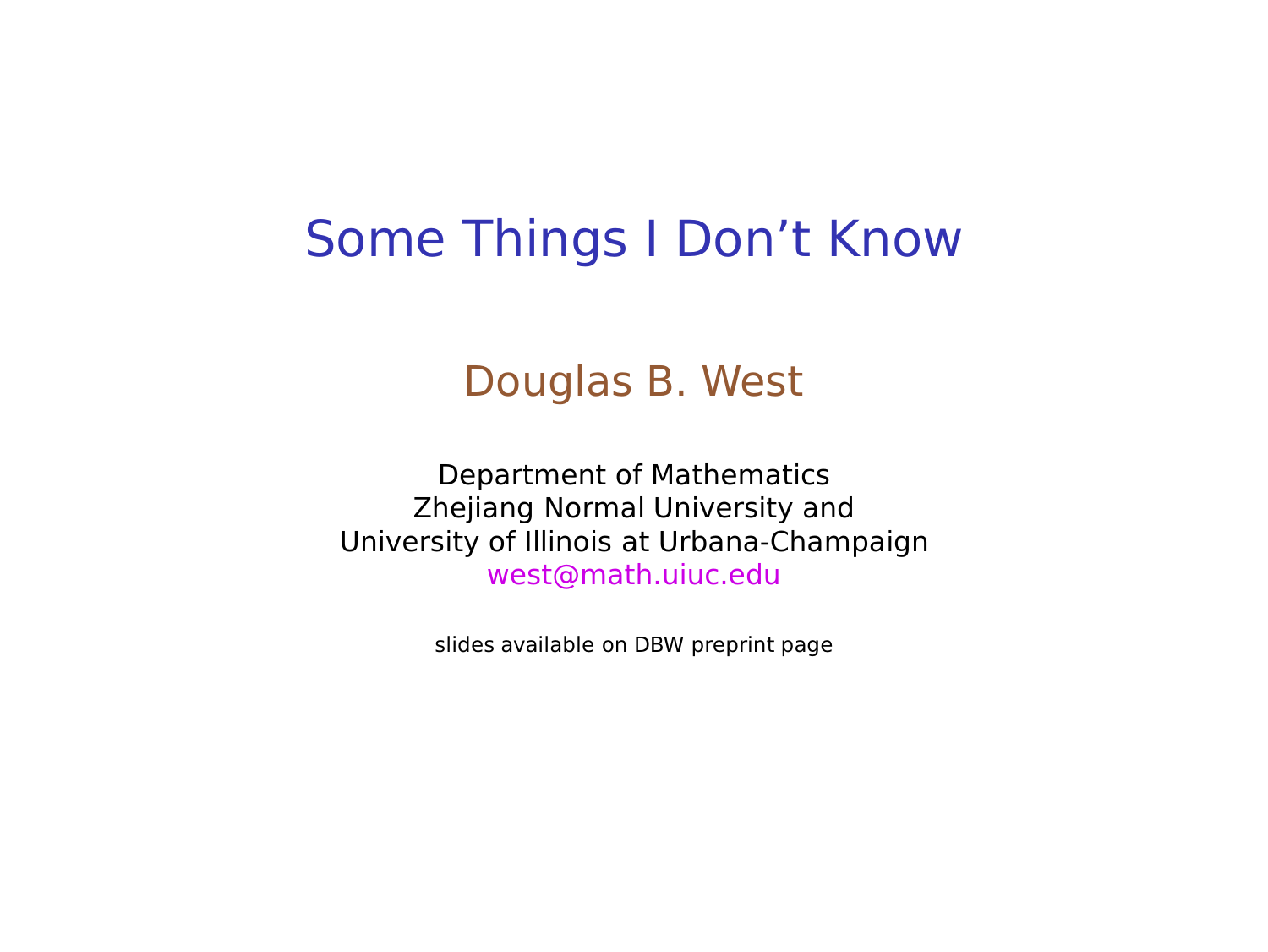Posed by "Harry Dweighter" (Jacob Goodman [1975])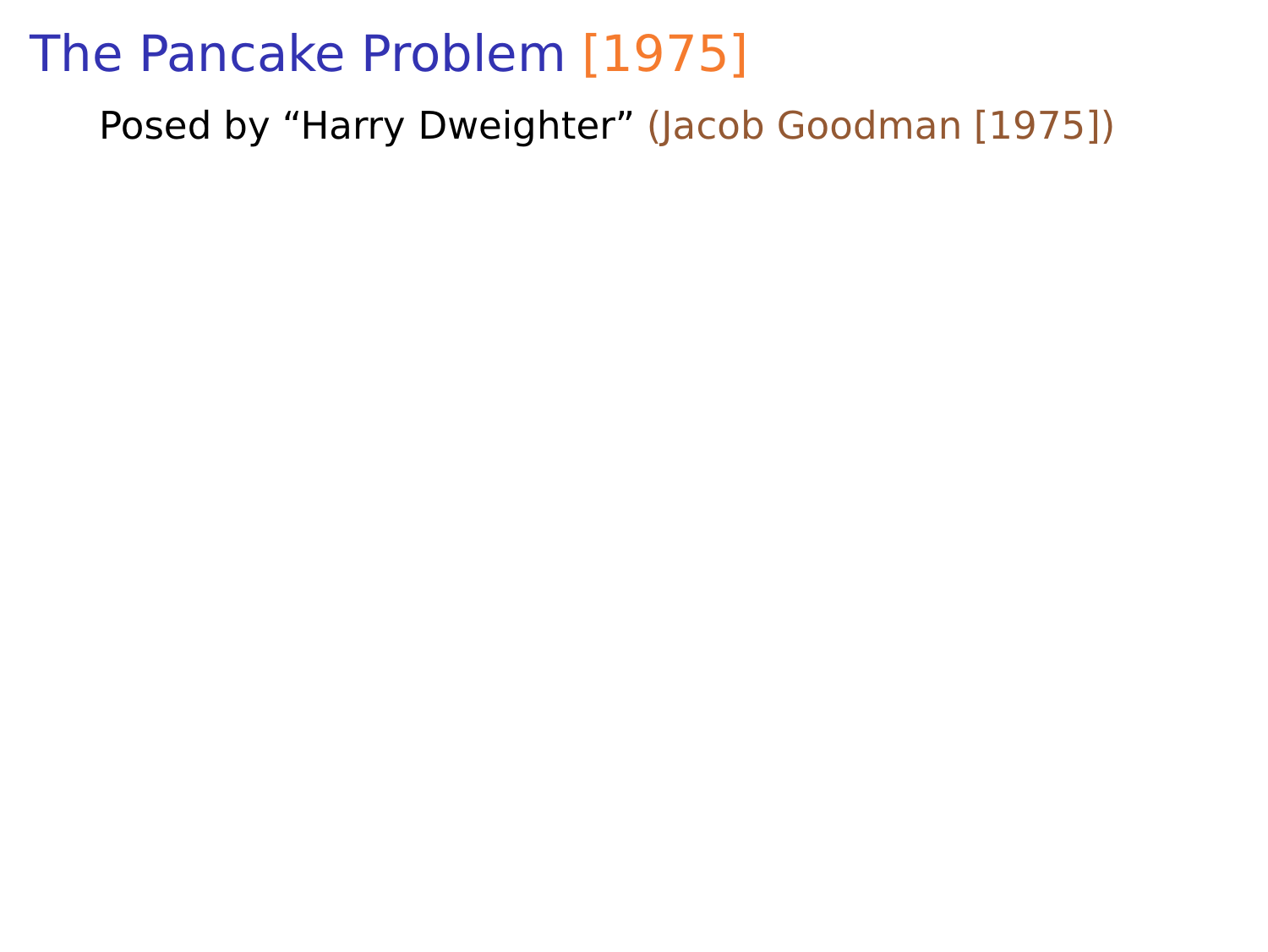Posed by "Harry Dweighter" (Jacob Goodman [1975])

Sorting by prefix reversal: Let permutations of **[**n**]** be adjacent if they differ by reversing a prefix. What is the diameter  $f(n)$  of the resulting "pancake network"?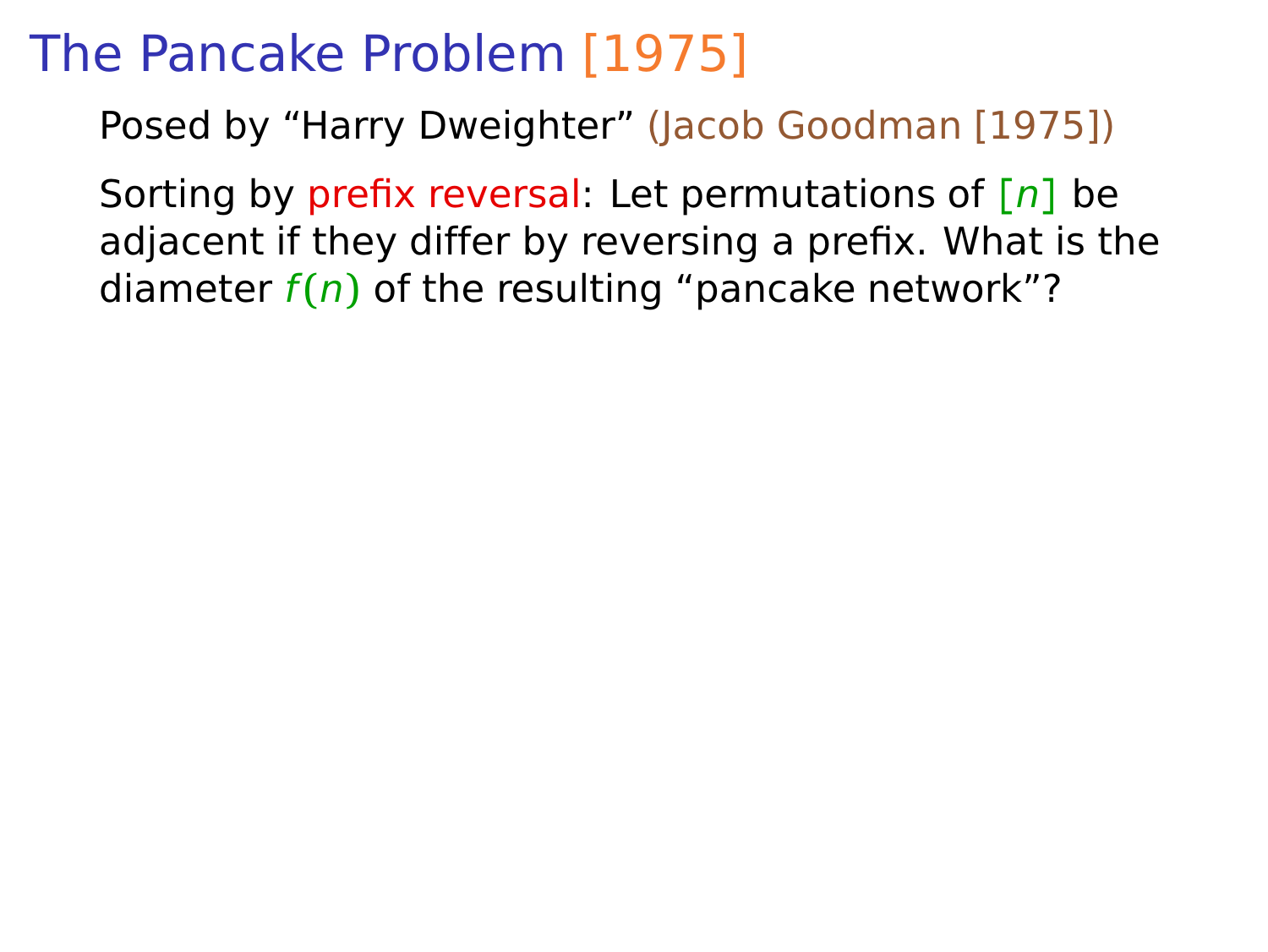Posed by "Harry Dweighter" (Jacob Goodman [1975])

Sorting by prefix reversal: Let permutations of **[**n**]** be adjacent if they differ by reversing a prefix. What is the diameter  $f(n)$  of the resulting "pancake network"?

**Ex.** 31452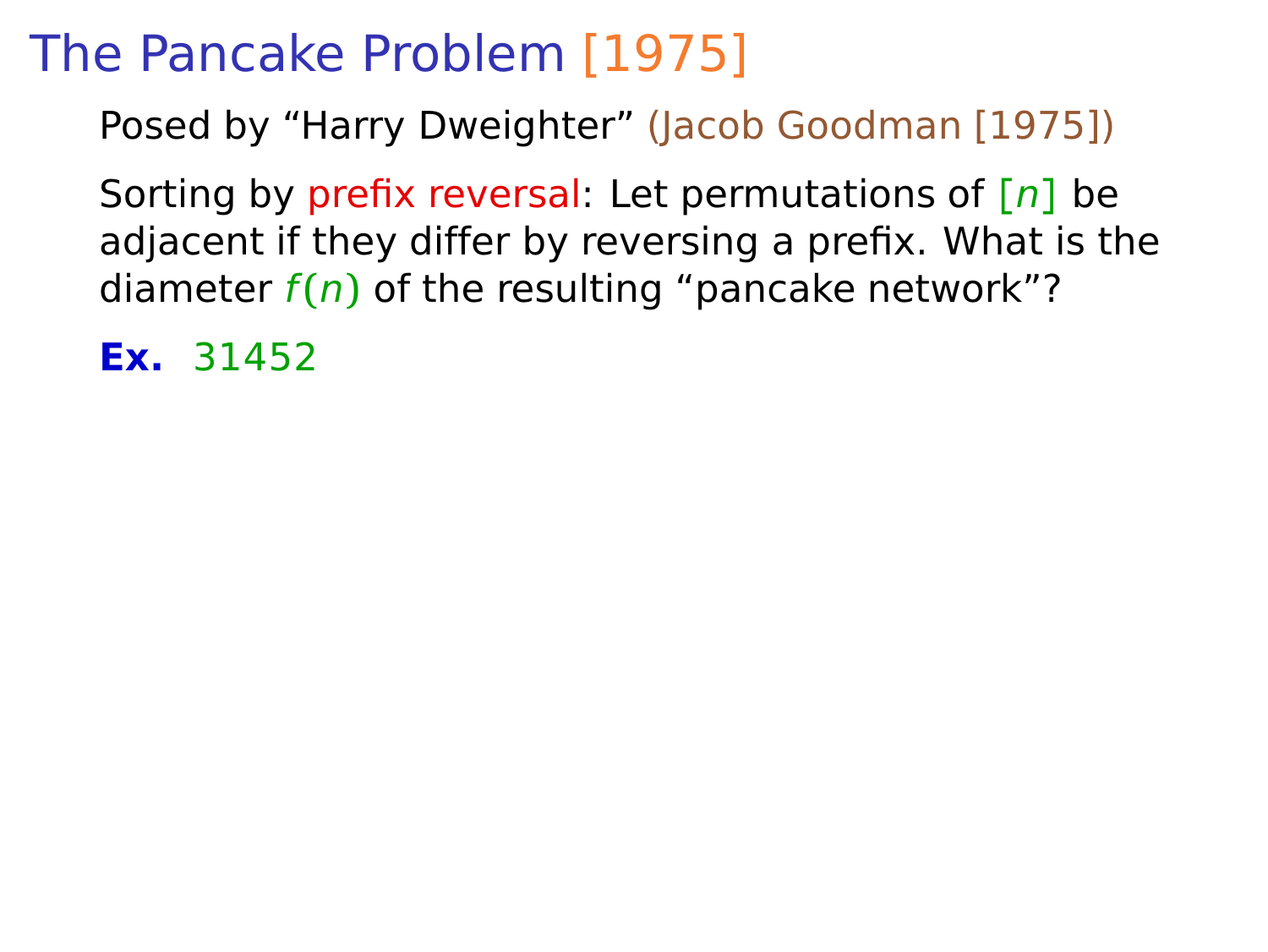Posed by "Harry Dweighter" (Jacob Goodman [1975])

Sorting by prefix reversal: Let permutations of **[**n**]** be adjacent if they differ by reversing a prefix. What is the diameter  $f(n)$  of the resulting "pancake network"?

**Ex.** 31452 **→** 54132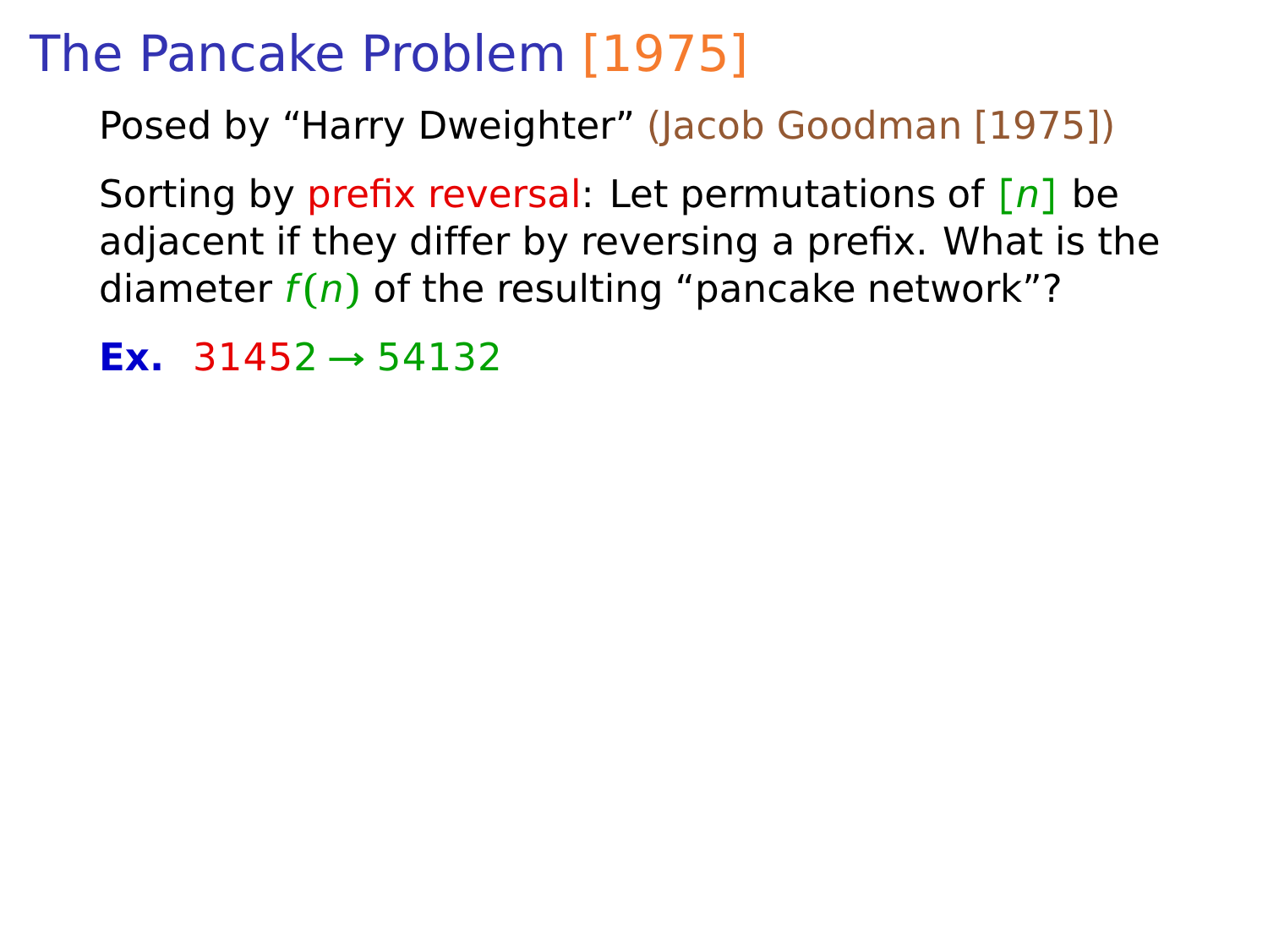Posed by "Harry Dweighter" (Jacob Goodman [1975])

Sorting by prefix reversal: Let permutations of **[**n**]** be adjacent if they differ by reversing a prefix. What is the diameter  $f(n)$  of the resulting "pancake network"?

**Ex.** 31452 **→** 54132 **→** 23145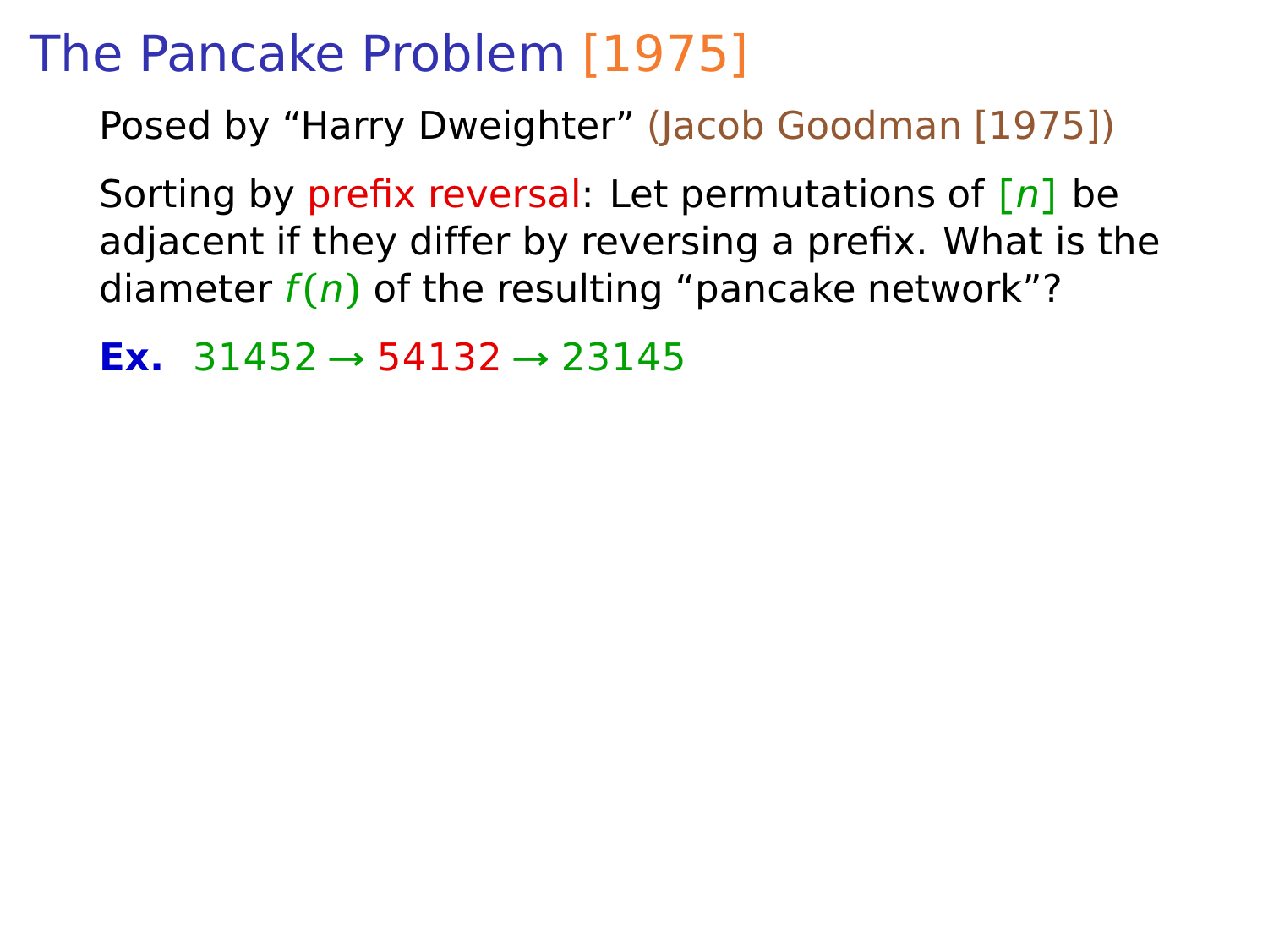Posed by "Harry Dweighter" (Jacob Goodman [1975])

Sorting by prefix reversal: Let permutations of **[**n**]** be adjacent if they differ by reversing a prefix. What is the diameter  $f(n)$  of the resulting "pancake network"?

**Ex.** 31452 **→** 54132 **→** 23145 **→** 32145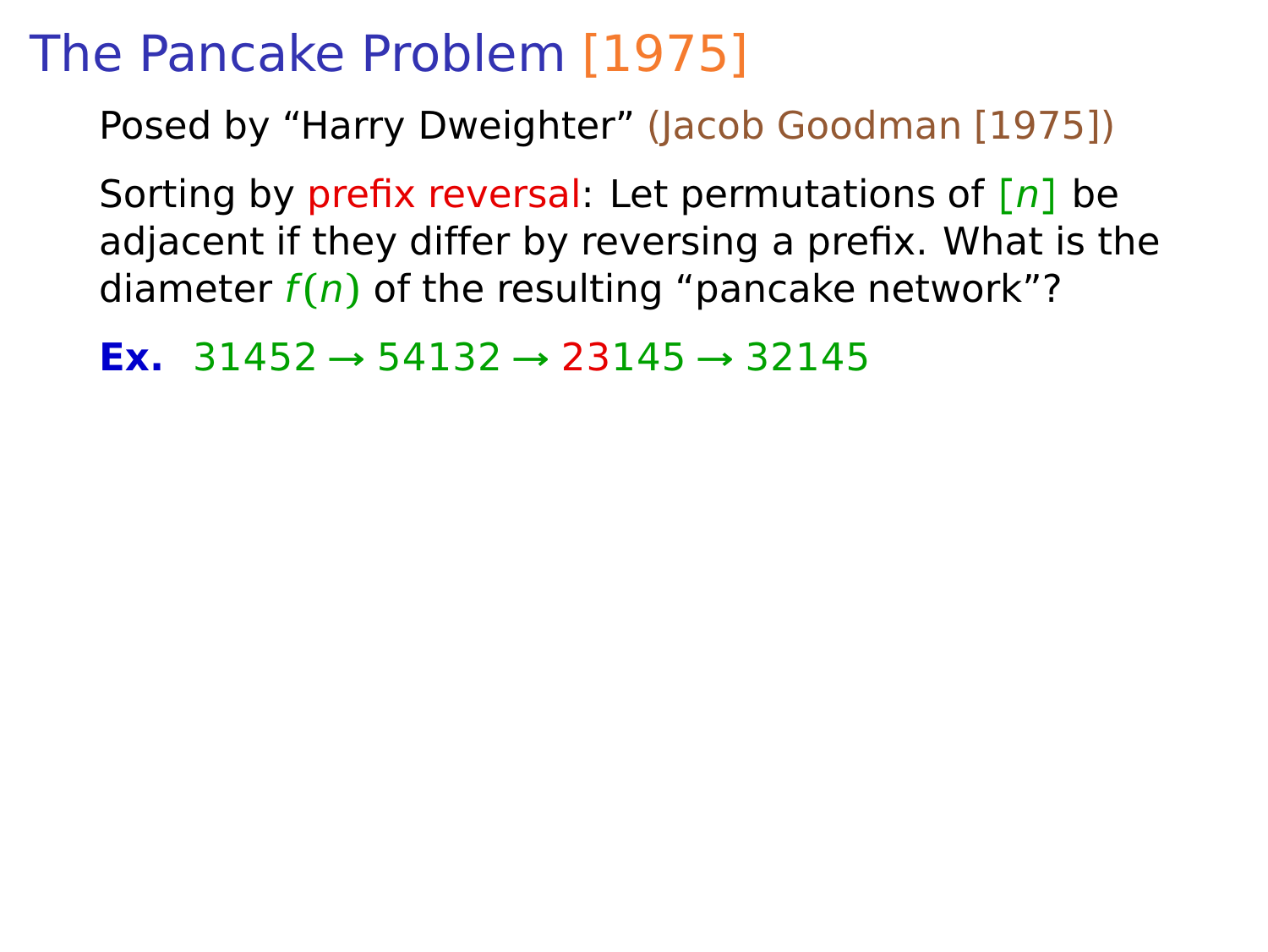Posed by "Harry Dweighter" (Jacob Goodman [1975])

Sorting by prefix reversal: Let permutations of **[**n**]** be adjacent if they differ by reversing a prefix. What is the diameter  $f(n)$  of the resulting "pancake network"?

**Ex.** 31452 **→** 54132 **→** 23145 **→** 32145 **→** 12345.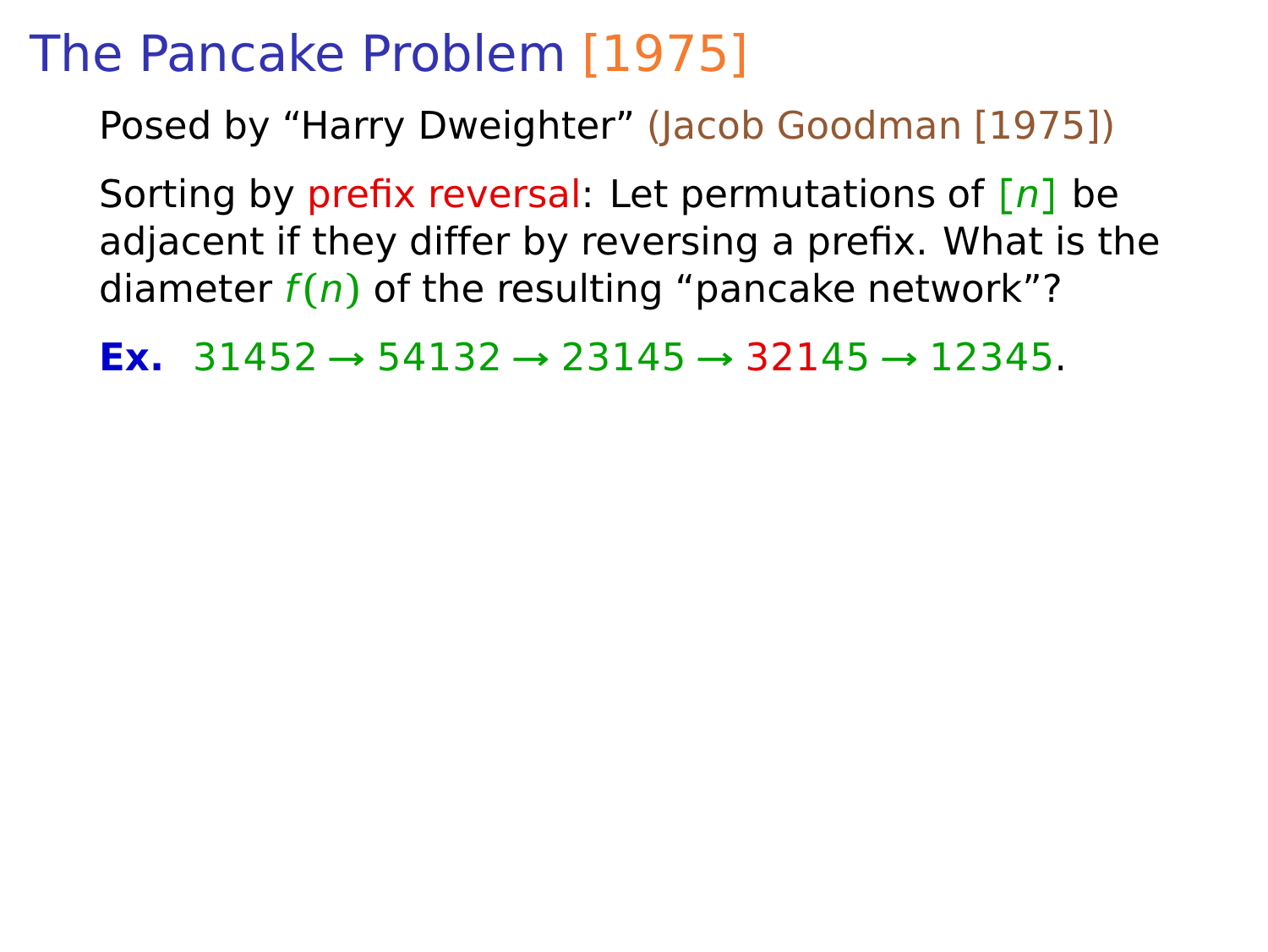Posed by "Harry Dweighter" (Jacob Goodman [1975])

Sorting by prefix reversal: Let permutations of **[**n**]** be adjacent if they differ by reversing a prefix. What is the diameter  $f(n)$  of the resulting "pancake network"?

**Ex.** 31452 **→** 54132 **→** 23145 **→** 32145 **→** 12345.

Trivial: n **≤** f **(**n**) ≤** 2n **−** c.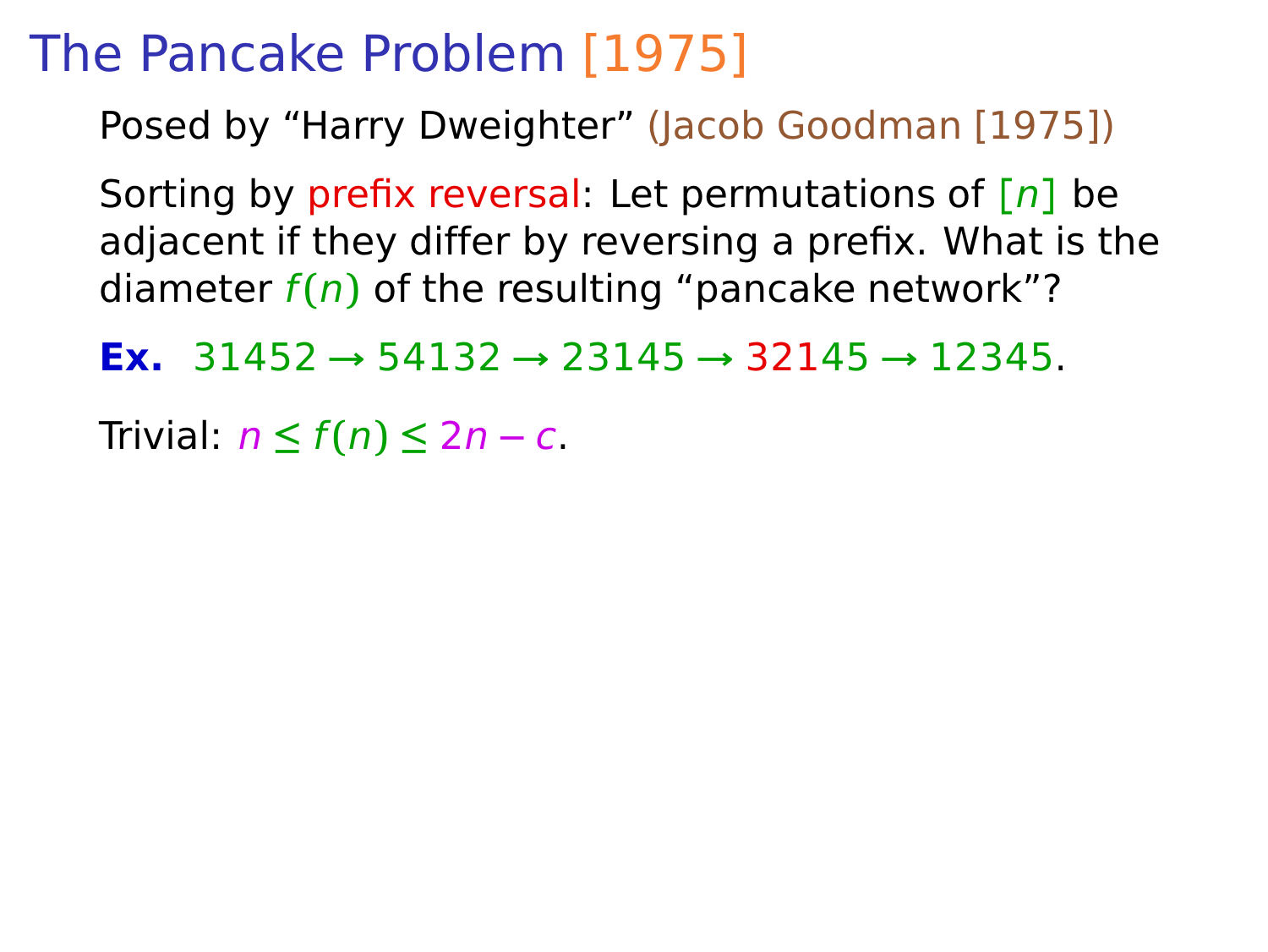Posed by "Harry Dweighter" (Jacob Goodman [1975])

Sorting by prefix reversal: Let permutations of **[**n**]** be adjacent if they differ by reversing a prefix. What is the diameter  $f(n)$  of the resulting "pancake network"?

**Ex.** 31452 **→** 54132 **→** 23145 **→** 32145 **→** 12345.

Trivial: n **≤** f **(**n**) ≤** 2n **−** c.

**Thm.** (Gates–Papadimitriou [1979]; Györi–Turán [1978])  $\frac{17}{16}$ n − c ≤ f(n) ≤  $\frac{5}{3}$  $\frac{3}{3}n + c$ .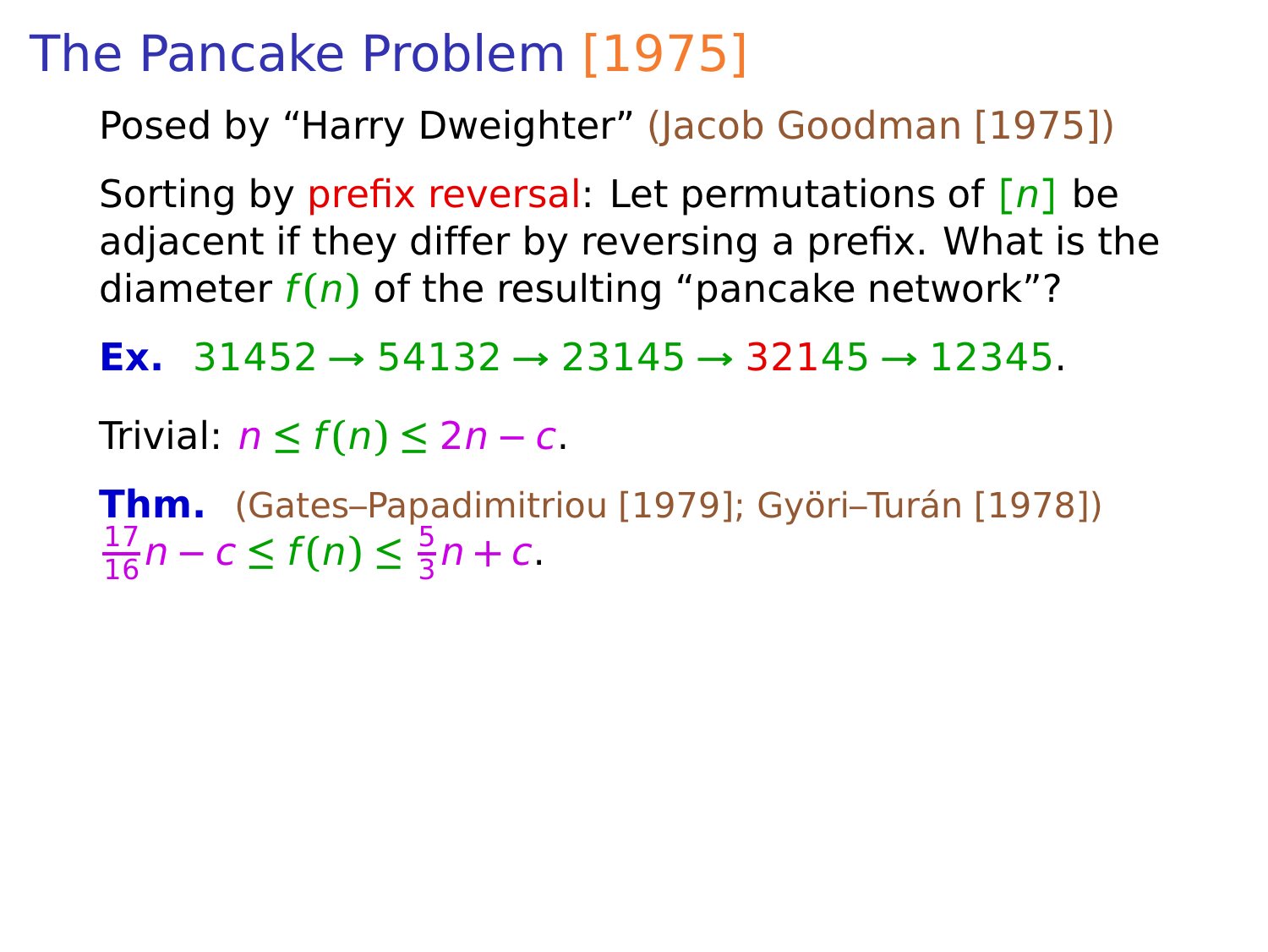Posed by "Harry Dweighter" (Jacob Goodman [1975])

Sorting by prefix reversal: Let permutations of **[**n**]** be adjacent if they differ by reversing a prefix. What is the diameter  $f(n)$  of the resulting "pancake network"?

**Ex.** 31452 **→** 54132 **→** 23145 **→** 32145 **→** 12345.

Trivial: n **≤** f **(**n**) ≤** 2n **−** c.

**Thm.** (Gates–Papadimitriou [1979]; Györi–Turán [1978])  $\frac{17}{16}$ n − c ≤ f(n) ≤  $\frac{5}{3}$  $\frac{3}{3}n + c$ .

**Thm.** (Heydari–Sudborough [1997])  $\frac{15}{14}n - c \leq f(n)$ .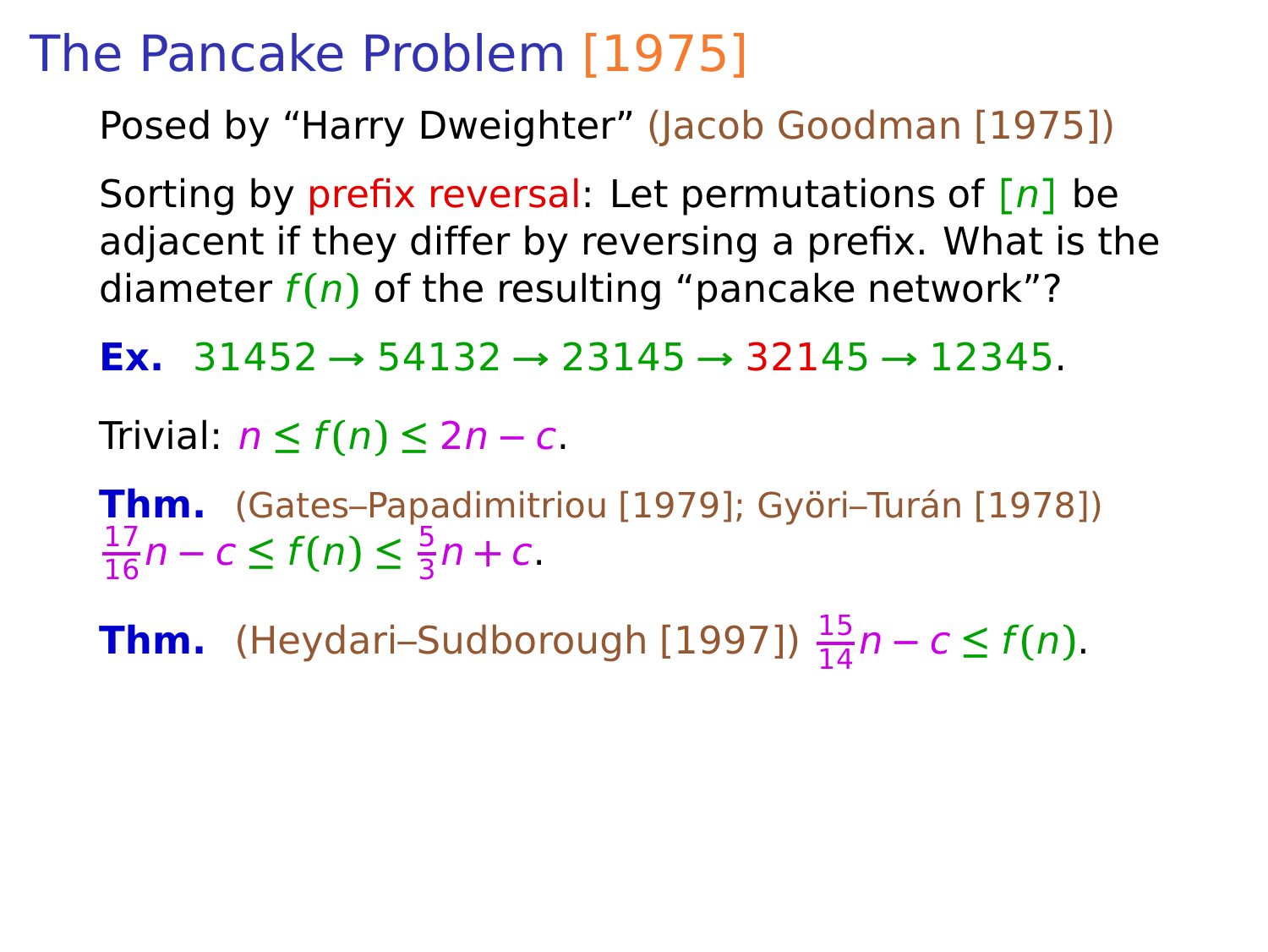Posed by "Harry Dweighter" (Jacob Goodman [1975])

Sorting by prefix reversal: Let permutations of **[**n**]** be adjacent if they differ by reversing a prefix. What is the diameter  $f(n)$  of the resulting "pancake network"?

**Ex.** 31452 **→** 54132 **→** 23145 **→** 32145 **→** 12345.

Trivial: n **≤** f **(**n**) ≤** 2n **−** c.

**Thm.** (Gates–Papadimitriou [1979]; Györi–Turán [1978])  $\frac{17}{16}$ n − c ≤ f(n) ≤  $\frac{5}{3}$  $\frac{3}{3}$ n + c ≈ 1.667n.

**Thm.** (Heydari–Sudborough [1997])  $\frac{15}{14}n - c \leq f(n)$ .

**Thm.** (Chitturi–Fahle–Meng–Morales–Shields–Sudborough–  $\text{Voit}[2009])$   $f(n) ≤ \frac{18}{11}n + c ≈ 1.636n.$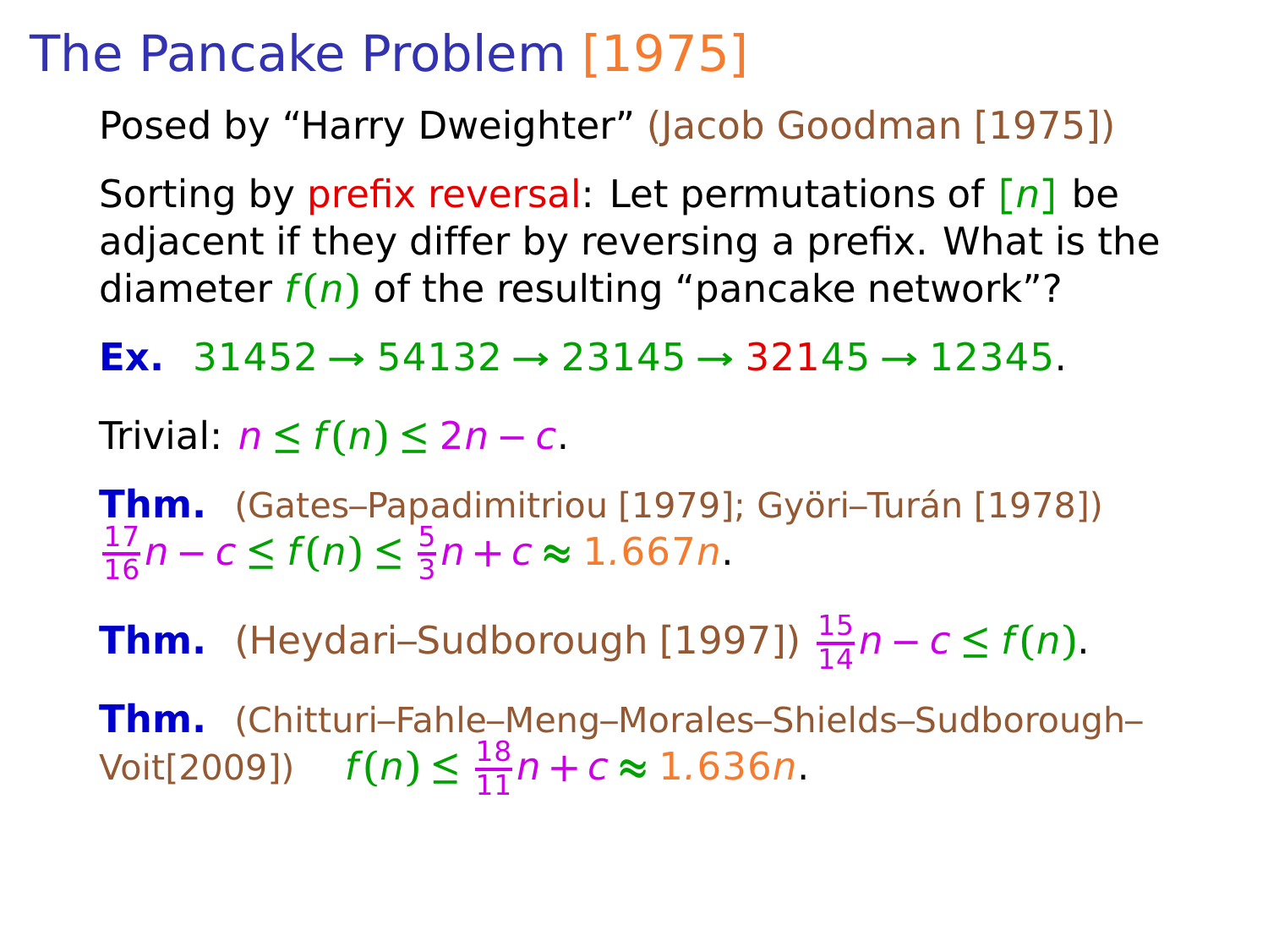Posed by "Harry Dweighter" (Jacob Goodman [1975])

Sorting by prefix reversal: Let permutations of **[**n**]** be adjacent if they differ by reversing a prefix. What is the diameter  $f(n)$  of the resulting "pancake network"?

**Ex.** 31452 **→** 54132 **→** 23145 **→** 32145 **→** 12345.

Trivial: n **≤** f **(**n**) ≤** 2n **−** c.

**Thm.** (Gates–Papadimitriou [1979]; Györi–Turán [1978])  $\frac{17}{16}$ n − c ≤ f(n) ≤  $\frac{5}{3}$  $\frac{3}{3}$ n + c ≈ 1.667n.

**Thm.** (Heydari–Sudborough [1997])  $\frac{15}{14}n - c \leq f(n)$ .

**Thm.** (Chitturi–Fahle–Meng–Morales–Shields–Sudborough–  $\text{Voit}[2009])$   $f(n) ≤ \frac{18}{11}n + c ≈ 1.636n.$ 

**Conj.**  $f(n) \sim \frac{3}{2}$  $\frac{3}{2}n$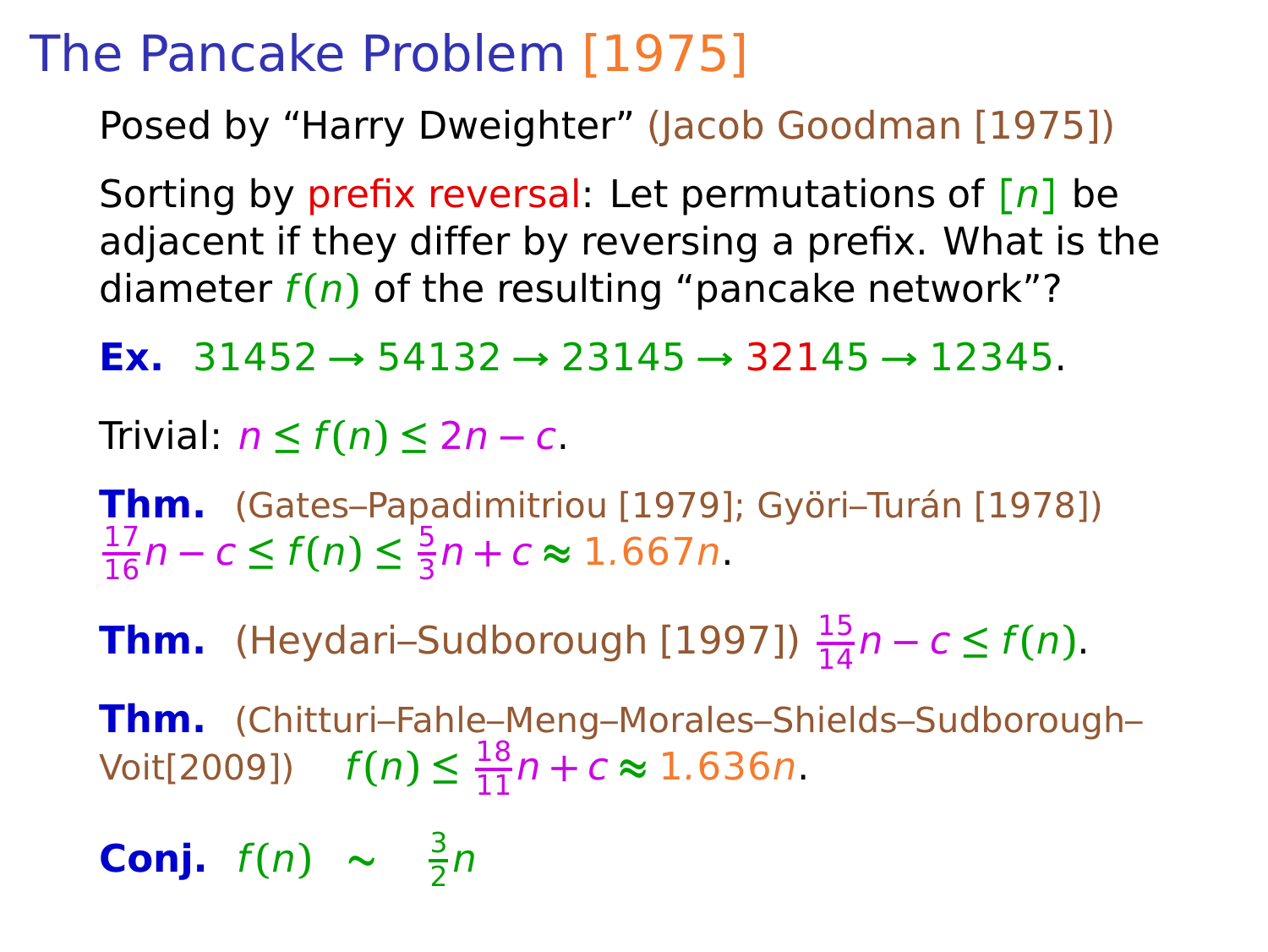Posed by "Harry Dweighter" (Jacob Goodman [1975])

Sorting by prefix reversal: Let permutations of **[**n**]** be adjacent if they differ by reversing a prefix. What is the diameter  $f(n)$  of the resulting "pancake network"?

**Ex.** 31452 **→** 54132 **→** 23145 **→** 32145 **→** 12345.

Trivial: n **≤** f **(**n**) ≤** 2n **−** c.

**Thm.** (Gates–Papadimitriou [1979]; Györi–Turán [1978])  $\frac{17}{16}$ n − c ≤ f(n) ≤  $\frac{5}{3}$  $\frac{3}{3}$ n + c ≈ 1.667n.

**Thm.** (Heydari–Sudborough [1997])  $\frac{15}{14}n - c \leq f(n)$ .

**Thm.** (Chitturi–Fahle–Meng–Morales–Shields–Sudborough–  $\text{Voit}[2009])$   $f(n) ≤ \frac{18}{11}n + c ≈ 1.636n.$ 

**Conj.**  $f(n) \sim \frac{3}{2}$  $\frac{3}{2}n$  or  $\frac{1+\sqrt{5}}{2}$  $\frac{14}{2}n$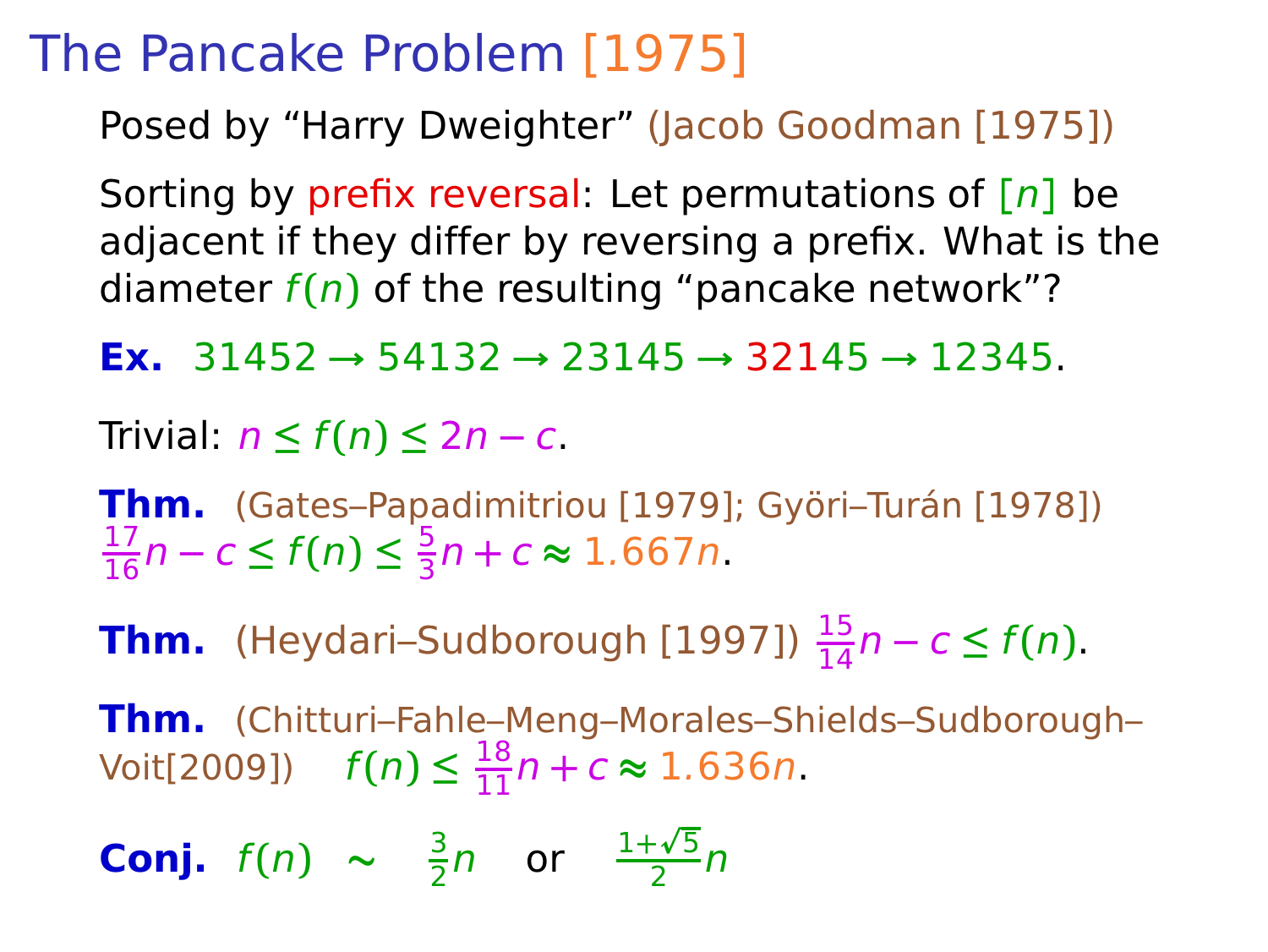Posed by "Harry Dweighter" (Jacob Goodman [1975])

Sorting by prefix reversal: Let permutations of **[**n**]** be adjacent if they differ by reversing a prefix. What is the diameter  $f(n)$  of the resulting "pancake network"?

**Ex.** 31452 **→** 54132 **→** 23145 **→** 32145 **→** 12345.

Trivial: n **≤** f **(**n**) ≤** 2n **−** c.

**Thm.** (Gates–Papadimitriou [1979]; Györi–Turán [1978])  $\frac{17}{16}$ n − c ≤ f(n) ≤  $\frac{5}{3}$  $\frac{3}{3}$ n + c ≈ 1.667n.

**Thm.** (Heydari–Sudborough [1997])  $\frac{15}{14}n - c \leq f(n)$ .

**Thm.** (Chitturi–Fahle–Meng–Morales–Shields–Sudborough–  $\text{Voit}[2009])$   $f(n) ≤ \frac{18}{11}n + c ≈ 1.636n.$ 

**Conj.**  $f(n) \sim \frac{3}{2}$  $\frac{3}{2}n$  or  $\frac{1+\sqrt{5}}{2}$  $\frac{20}{2}$ n or something else?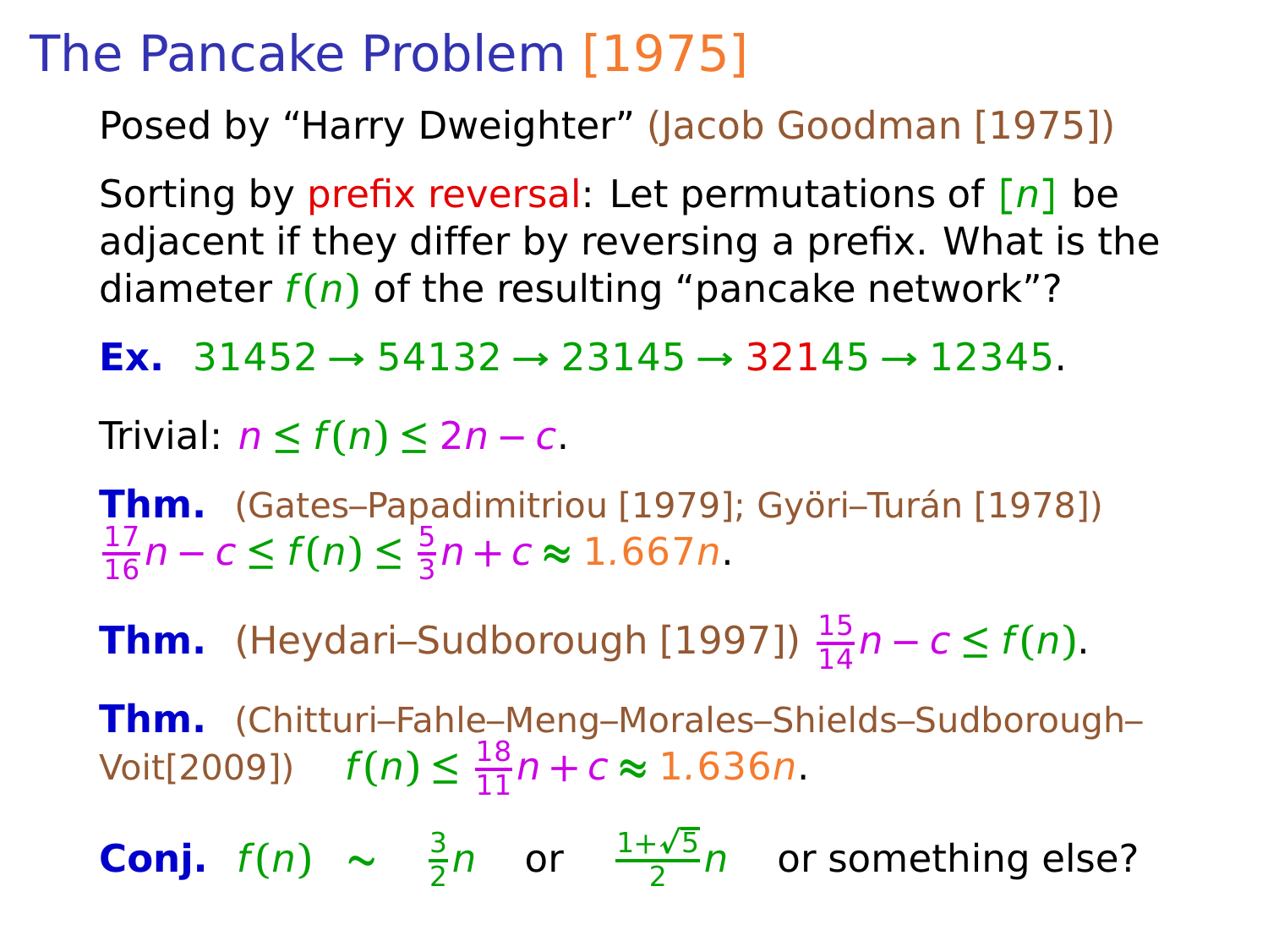Burnt pancakes: Each pancake ends burnt-side down.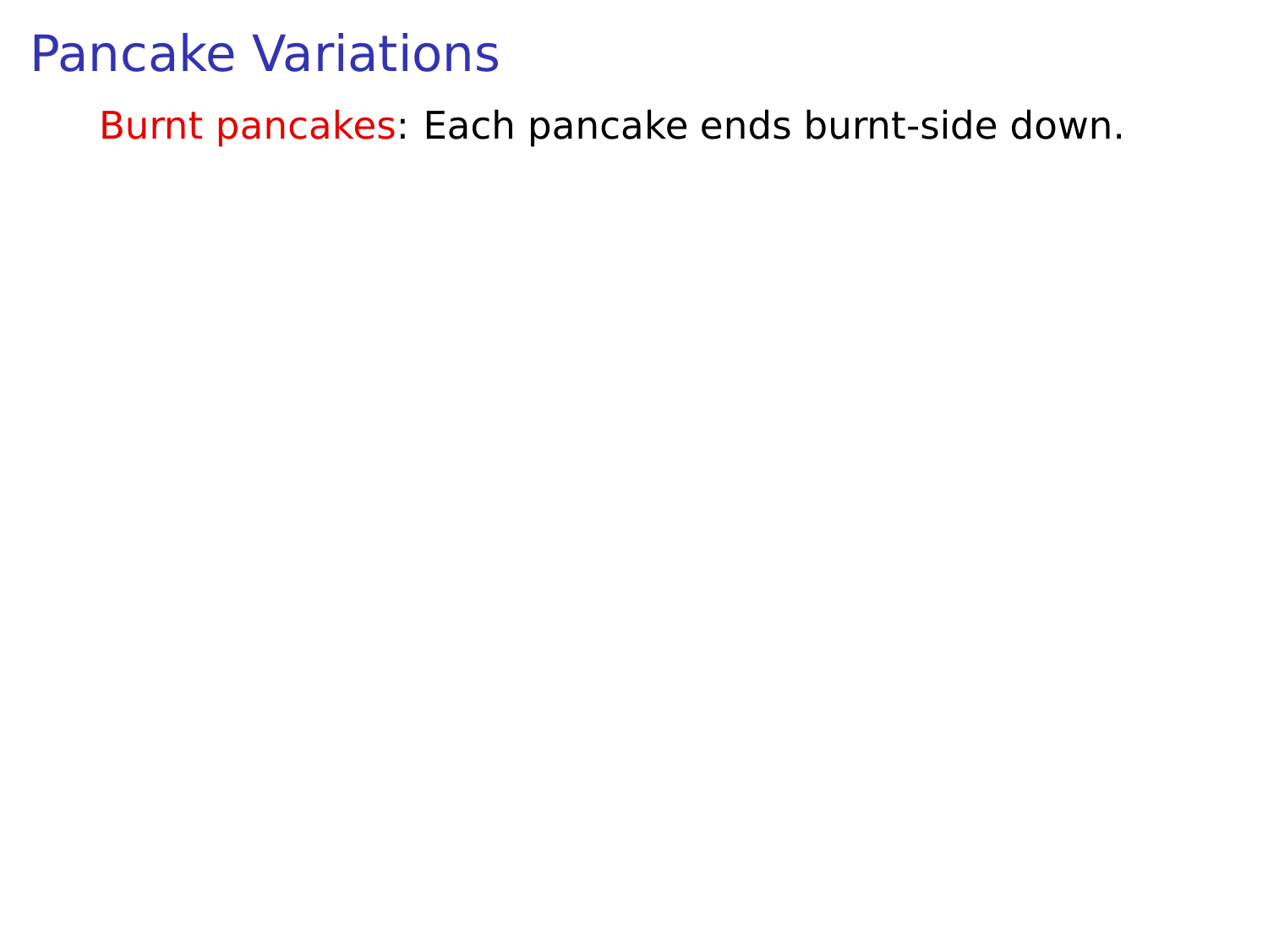Burnt pancakes: Each pancake ends burnt-side down. ("Signed permutations", genome rearrangements.)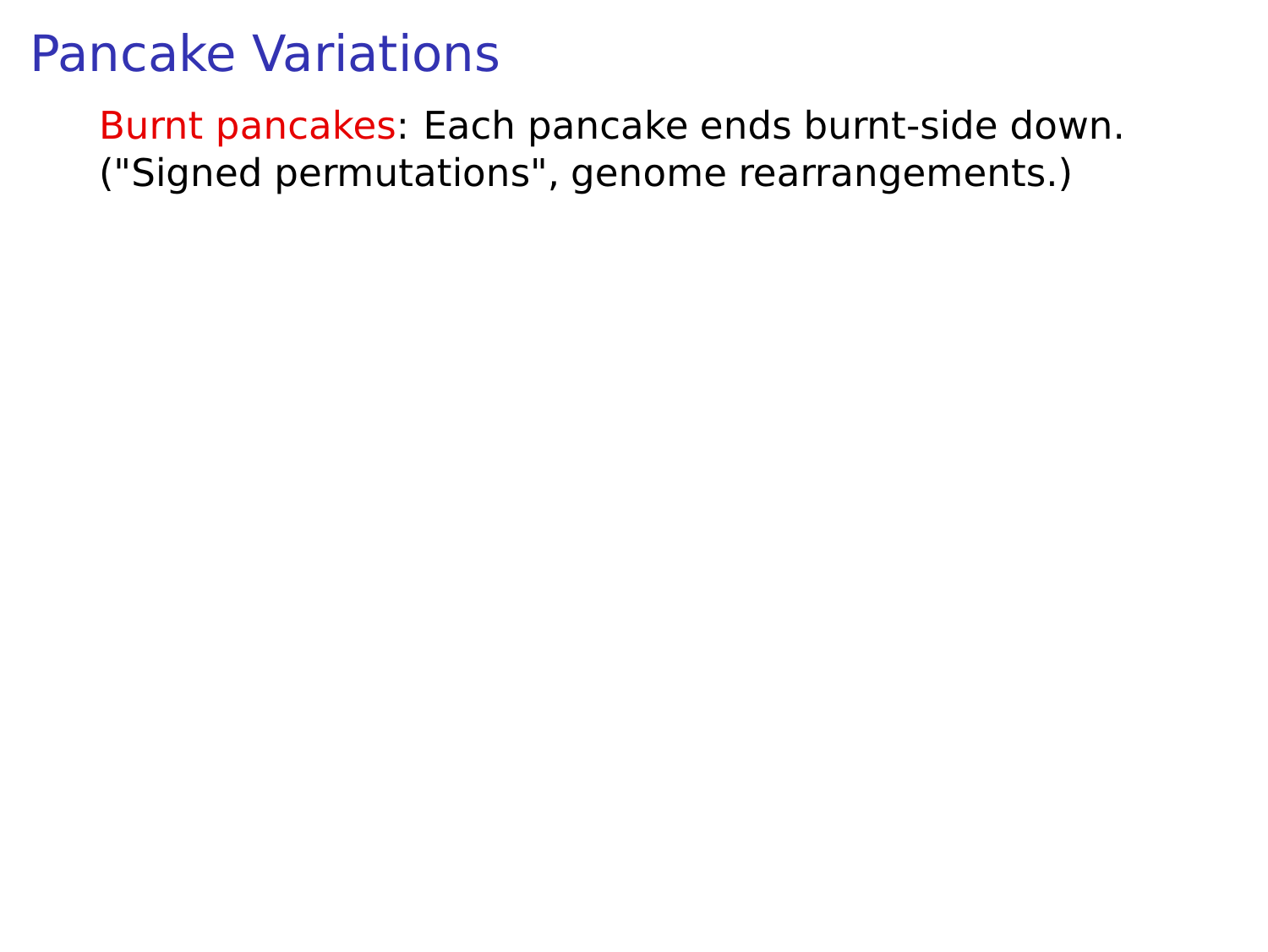Burnt pancakes: Each pancake ends burnt-side down. ("Signed permutations", genome rearrangements.)

**Thm.** (Gates–Papadimitriou [1979]), Cohen–Blum [1995]) 3 2 n **−** c **≤** g**(**n**) ≤** 2n **+** c.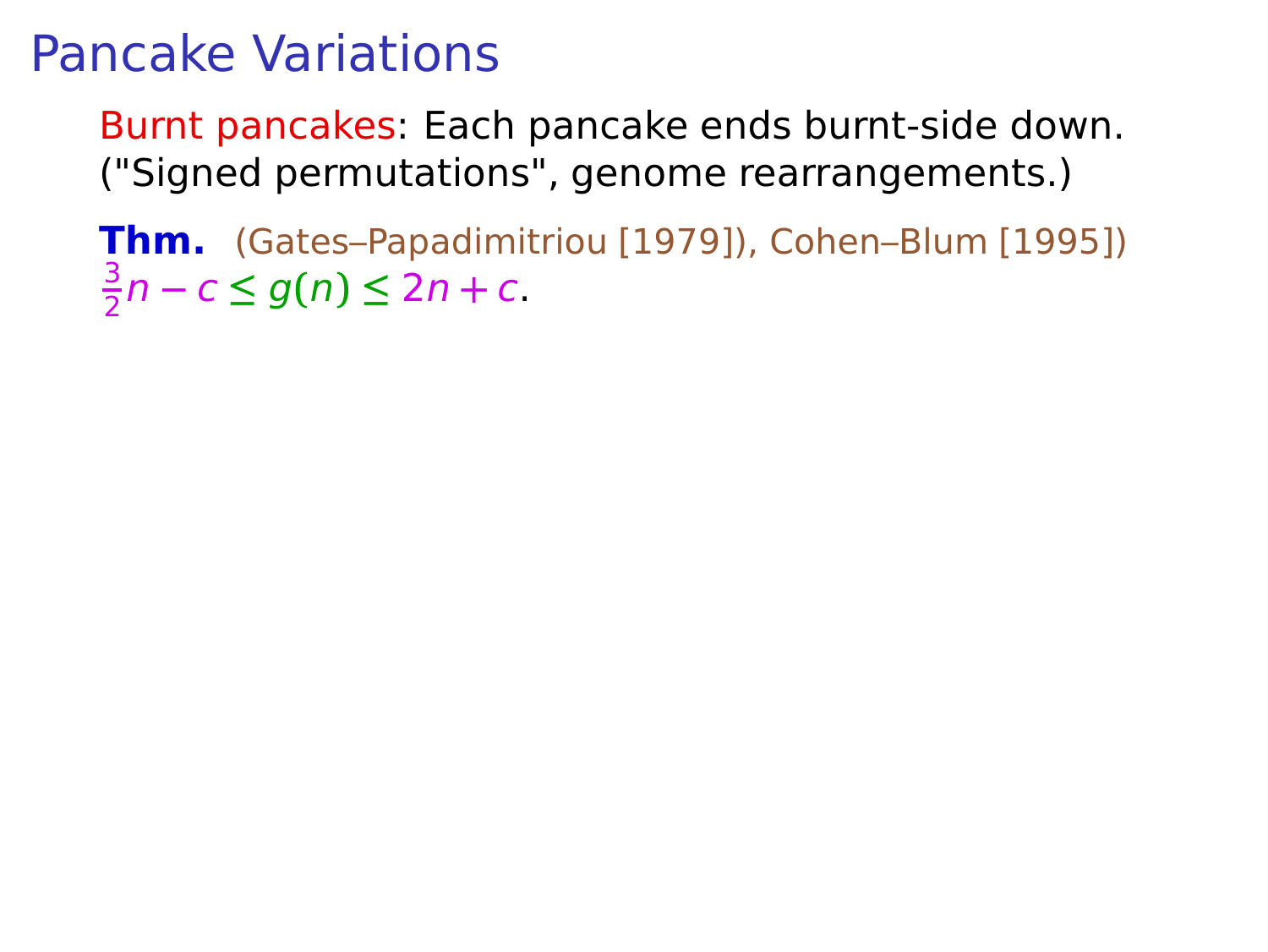Burnt pancakes: Each pancake ends burnt-side down. ("Signed permutations", genome rearrangements.)

**Thm.** (Gates–Papadimitriou [1979]), Cohen–Blum [1995]) 3 2 n **−** c **≤** g**(**n**) ≤** 2n **+** c.

Head insertion: Move leading element anywhere else.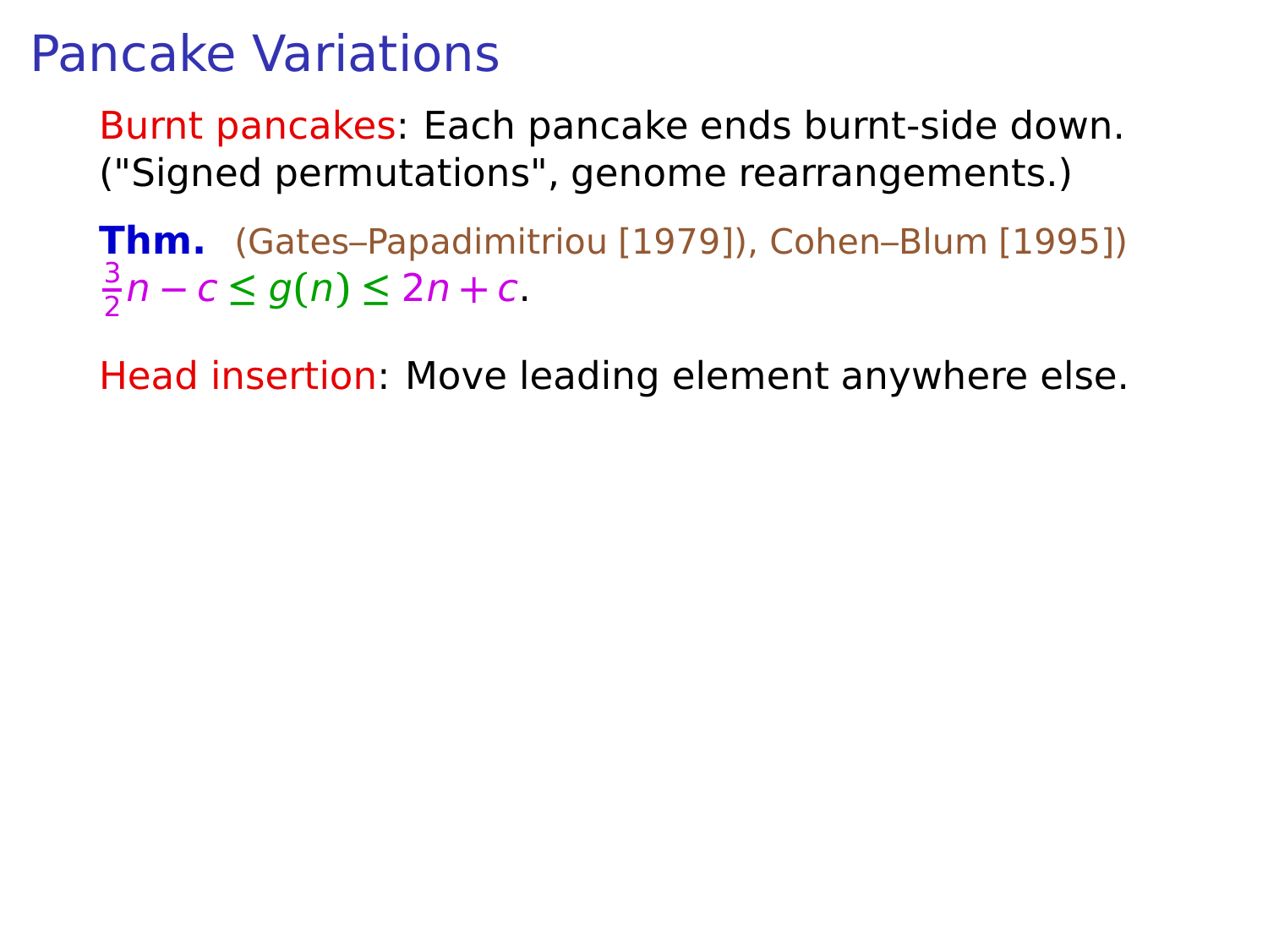Burnt pancakes: Each pancake ends burnt-side down. ("Signed permutations", genome rearrangements.)

**Thm.** (Gates–Papadimitriou [1979]), Cohen–Blum [1995]) 3 2 n **−** c **≤** g**(**n**) ≤** 2n **+** c.

Head insertion: Move leading element anywhere else.

(Aigner–West [1987])  $n - k$ , where  $k =$  size of last run.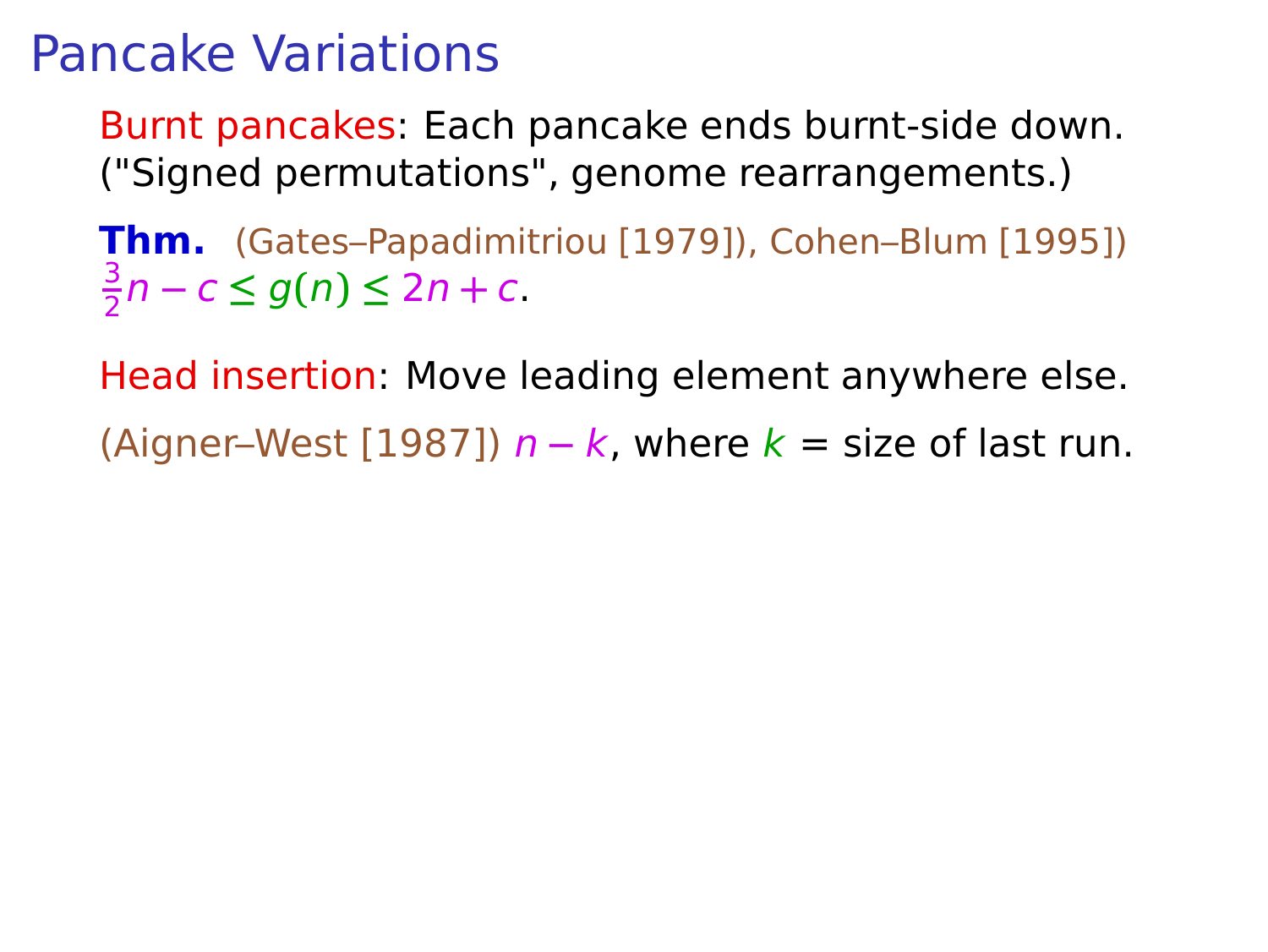Burnt pancakes: Each pancake ends burnt-side down. ("Signed permutations", genome rearrangements.)

**Thm.** (Gates–Papadimitriou [1979]), Cohen–Blum [1995]) 3 2 n **−** c **≤** g**(**n**) ≤** 2n **+** c.

Head insertion: Move leading element anywhere else. (Aigner–West [1987])  $n - k$ , where  $k =$  size of last run.

Cut-and-paste sorting: A segment is cut out and pasted anywhere in the remainder, possibly reversed.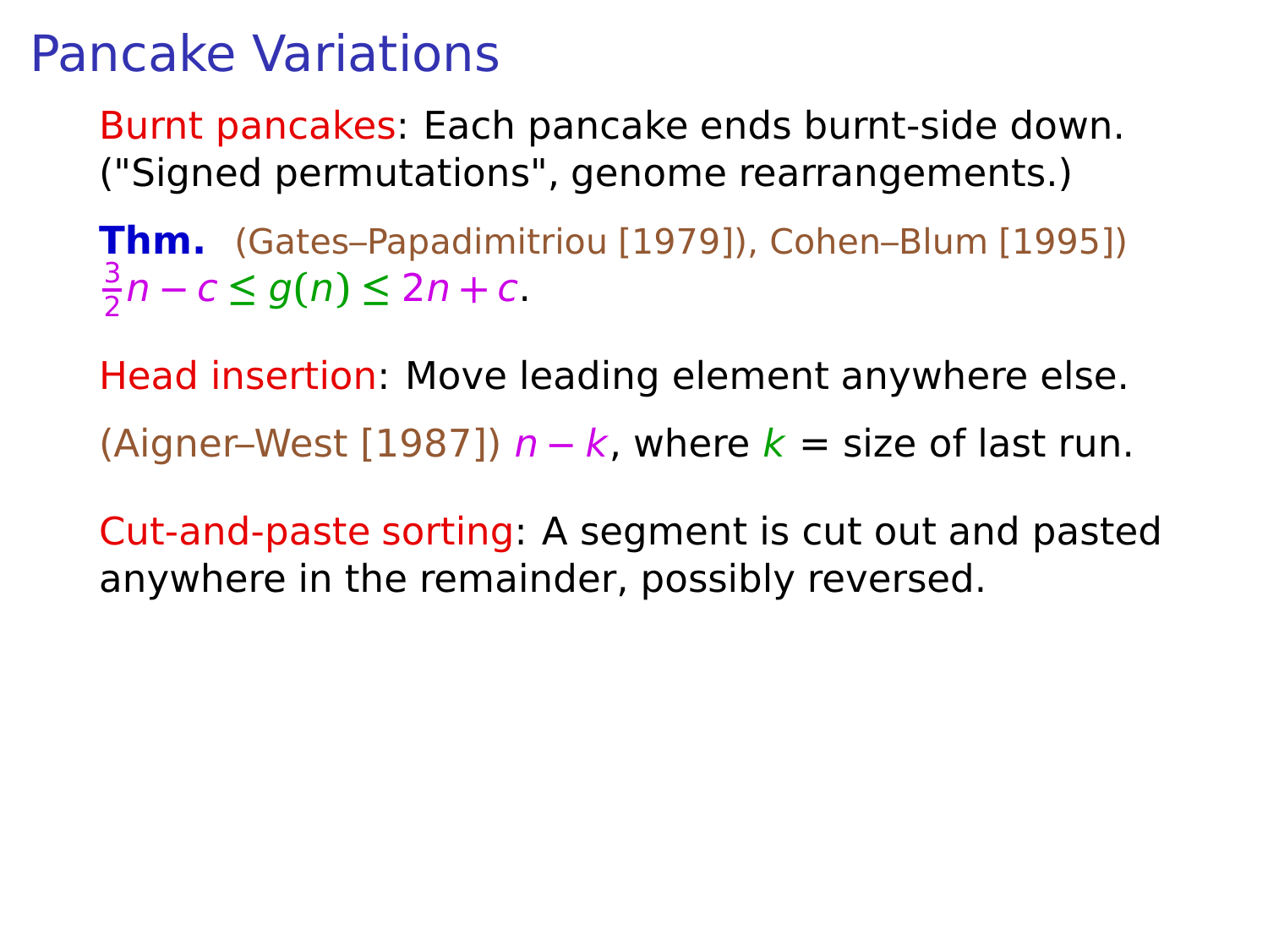Burnt pancakes: Each pancake ends burnt-side down. ("Signed permutations", genome rearrangements.)

**Thm.** (Gates–Papadimitriou [1979]), Cohen–Blum [1995]) 3 2 n **−** c **≤** g**(**n**) ≤** 2n **+** c.

Head insertion: Move leading element anywhere else. (Aigner–West [1987])  $n - k$ , where  $k =$  size of last run.

Cut-and-paste sorting: A segment is cut out and pasted anywhere in the remainder, possibly reversed.

**Thm.** (Cranston–Sudborough–West [2007])  $\left\lfloor \frac{1}{2}n \right\rfloor \leq h(n) \leq \left\lfloor \frac{2}{3}n \right\rfloor$ .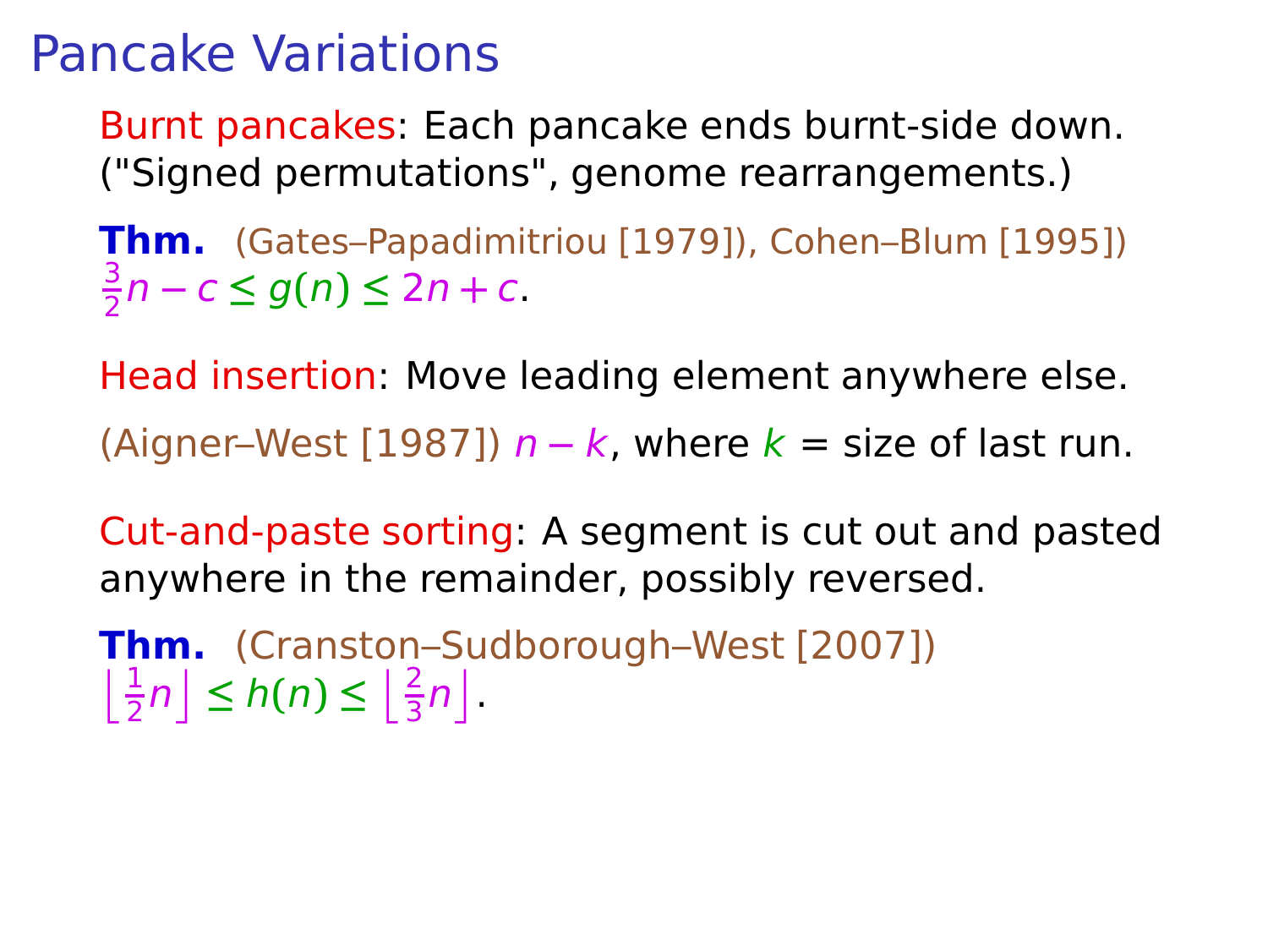Burnt pancakes: Each pancake ends burnt-side down. ("Signed permutations", genome rearrangements.)

**Thm.** (Gates–Papadimitriou [1979]), Cohen–Blum [1995]) 3 2 n **−** c **≤** g**(**n**) ≤** 2n **+** c.

Head insertion: Move leading element anywhere else. (Aigner–West [1987])  $n - k$ , where  $k =$  size of last run.

Cut-and-paste sorting: A segment is cut out and pasted anywhere in the remainder, possibly reversed.

**Thm.** (Cranston–Sudborough–West [2007])  $\left\lfloor \frac{1}{2}n \right\rfloor \leq h(n) \leq \left\lfloor \frac{2}{3}n \right\rfloor$ .

**•** Eriksson–Eriksson-Karlander–Svensson–Wástlund [2001]  $\leq \frac{2}{3}n - \frac{2}{3}$  $\frac{2}{3}$  for sorting by block transpositions, via longer proof.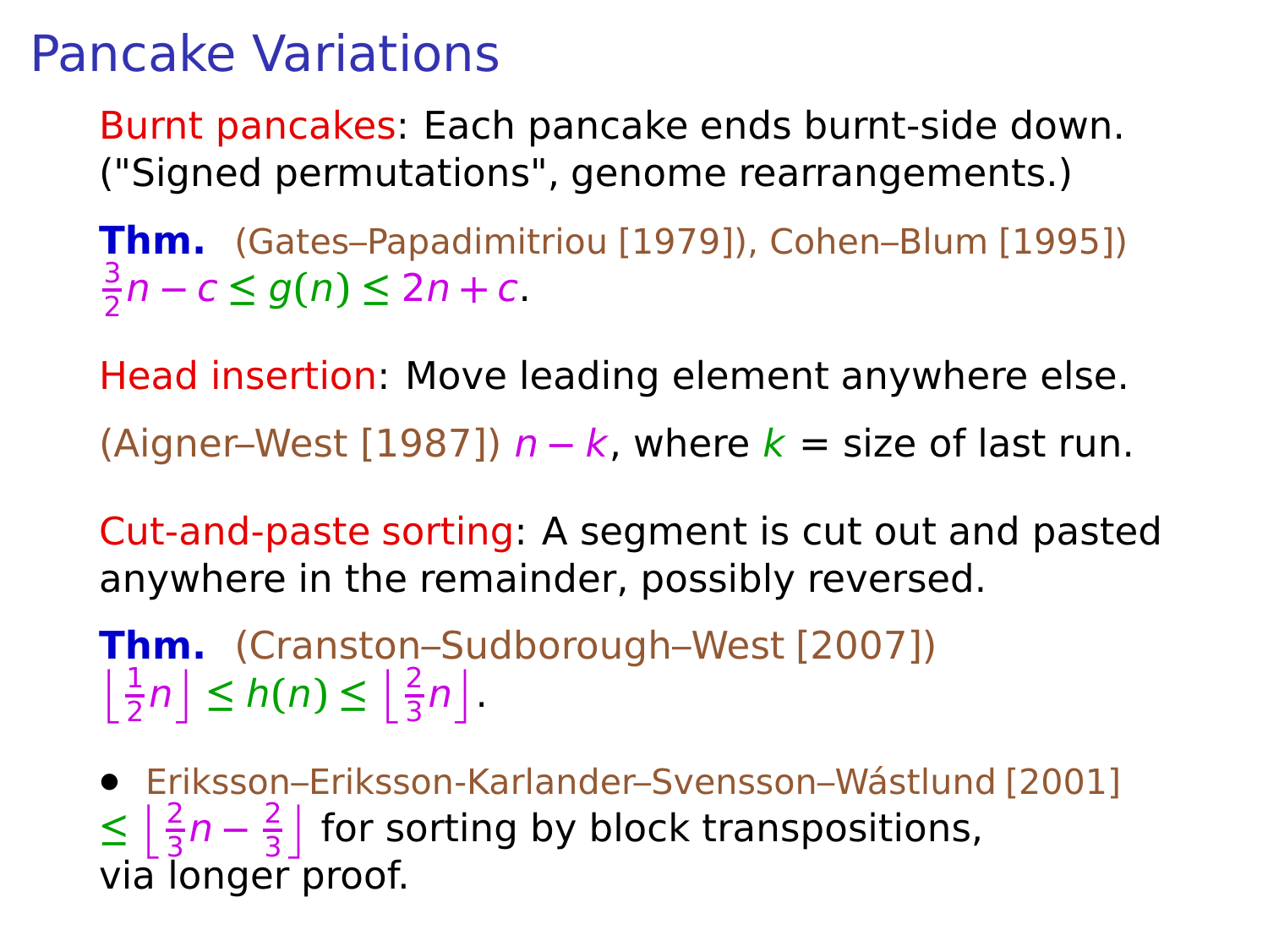Number of  $(r + 1)$ -cliques [1982] Let  $k_p(G) = \#p$ -cliques in G.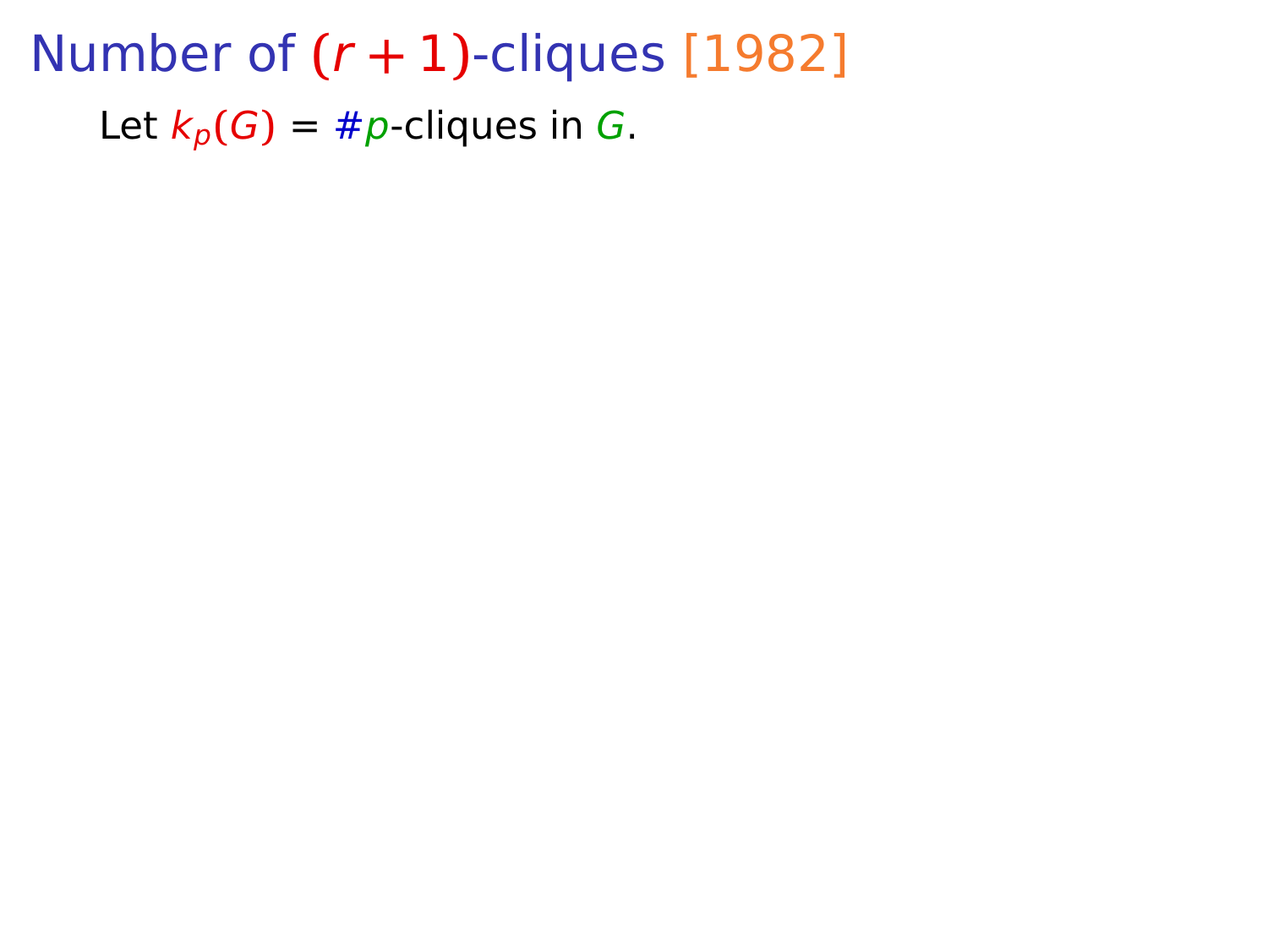Let  $k_p(G) = \#p$ -cliques in G.

**Ques.** For *n*-vertex graphs G with *m* edges, what is the best lower bound on kr**+**1?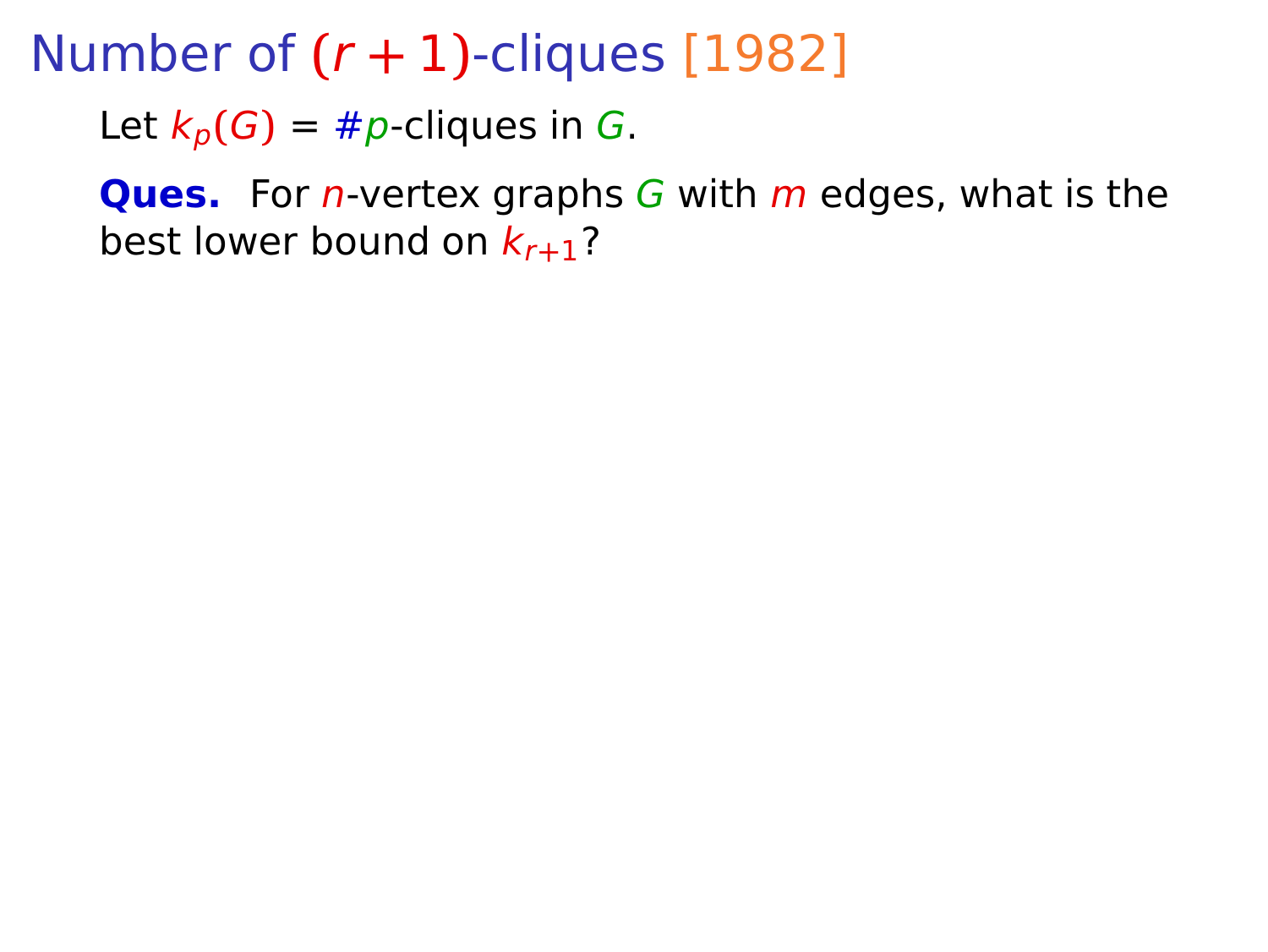Let  $k_p(G) = \#p$ -cliques in G.

**Ques.** For *n*-vertex graphs G with *m* edges, what is the best lower bound on kr**+**1?

**Thm.** (Turán [1941]) If  $m > \frac{n^2}{r^2}$  $\frac{n^2}{r^2} {r \choose 2} = \frac{n^2}{2}$  $\frac{2^2}{2}(1-\frac{1}{r})$  $\frac{1}{r}$ ) (for  $r | n$ ), **then**  $k_{r+1}$  (*G*) ≥ 1.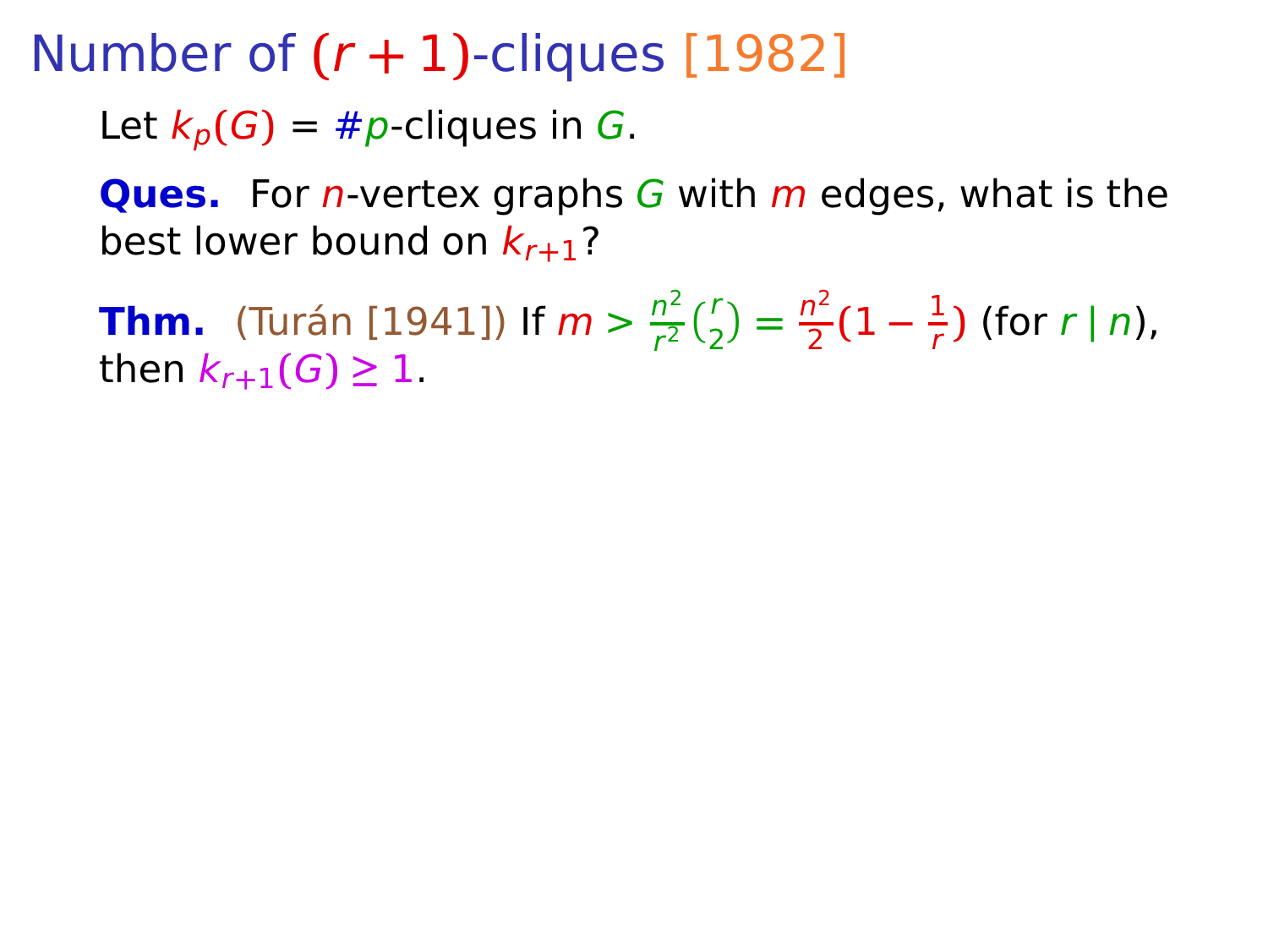Let  $k_p(G) = \#p$ -cliques in G.

**Ques.** For *n*-vertex graphs G with *m* edges, what is the best lower bound on kr**+**1?

**Thm.** (Turán [1941]) If  $m > \frac{n^2}{r^2}$  $\frac{n^2}{r^2} {r \choose 2} = \frac{n^2}{2}$  $\frac{2^2}{2}(1-\frac{1}{r})$  $\frac{1}{r}$ ) (for  $r | n$ ), **then**  $k_{r+1}$  (*G*) ≥ 1.

For further study of  $\min k_{r+1}(G)$  given n and m, see Bollobás Extremal GT [1978; reprinted 2004]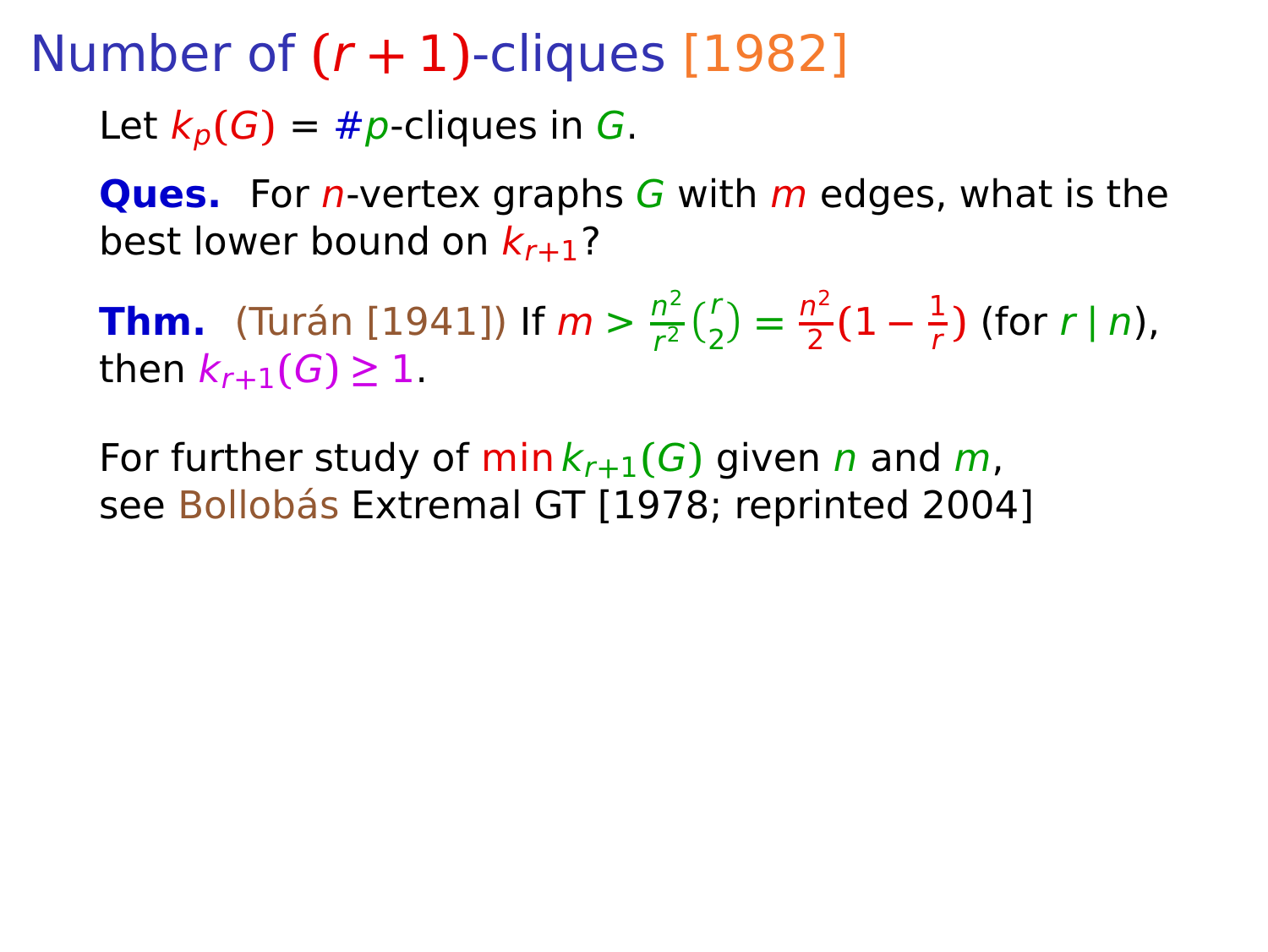Let  $k_p(G) = \#p$ -cliques in G.

**Ques.** For *n*-vertex graphs G with *m* edges, what is the best lower bound on kr**+**1?

**Thm.** (Turán [1941]) If  $m > \frac{n^2}{r^2}$  $\frac{n^2}{r^2} {r \choose 2} = \frac{n^2}{2}$  $\frac{2^2}{2}(1-\frac{1}{r})$  $\frac{1}{r}$ ) (for  $r | n$ ), **then**  $k_{r+1}$  (*G*) ≥ 1.

For further study of  $\min k_{r+1}(G)$  given n and m, see Bollobás Extremal GT [1978; reprinted 2004]

Erdős' proof of Turán's Theorem: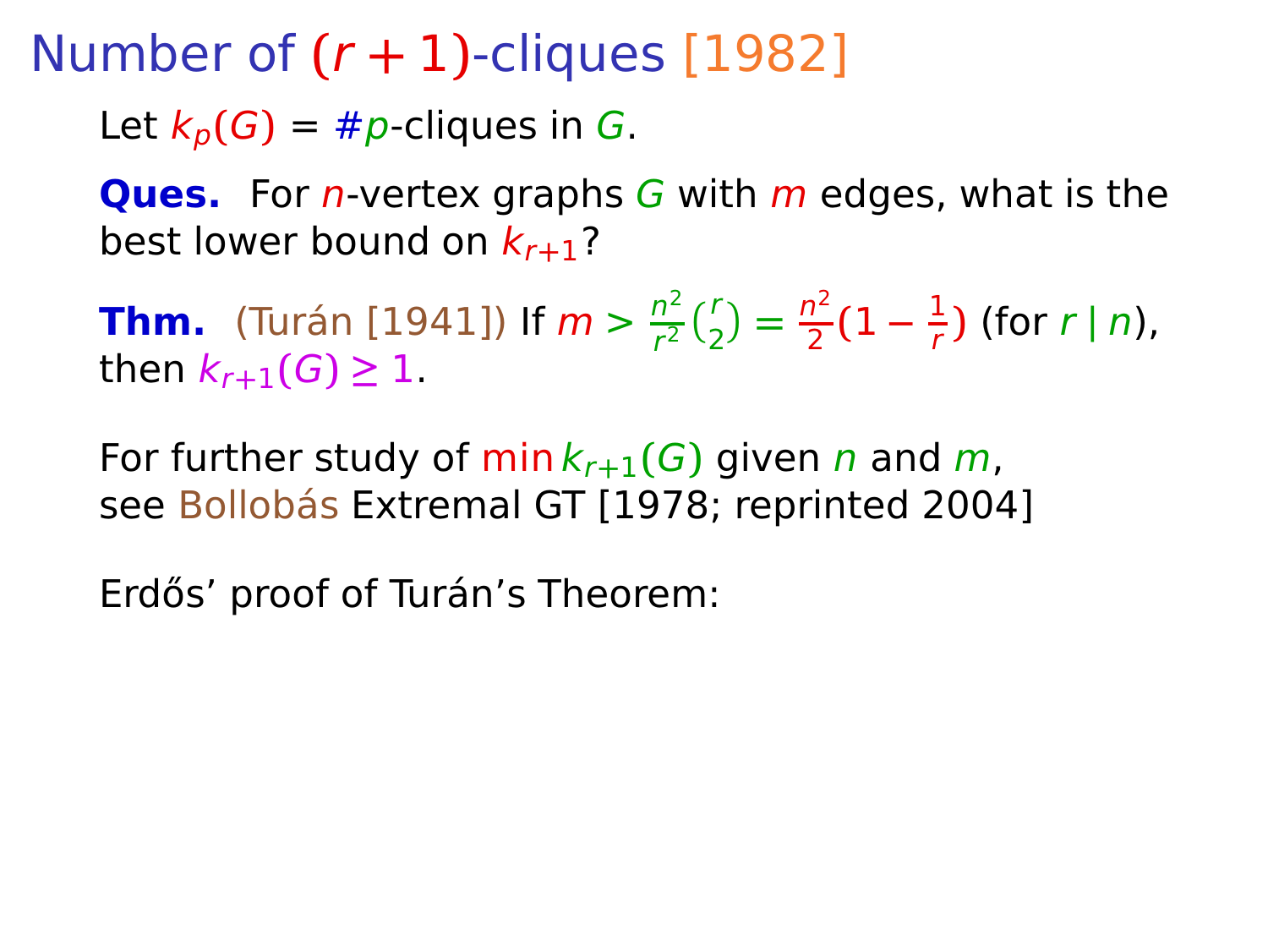Let  $k_p(G) = \#p$ -cliques in G.

**Ques.** For *n*-vertex graphs G with *m* edges, what is the best lower bound on kr**+**1?

**Thm.** (Turán [1941]) If  $m > \frac{n^2}{r^2}$  $\frac{n^2}{r^2} {r \choose 2} = \frac{n^2}{2}$  $\frac{2^2}{2}(1-\frac{1}{r})$  $\frac{1}{r}$ ) (for  $r | n$ ), **then**  $k_{r+1}$  (*G*) ≥ 1.

For further study of  $\min k_{r+1}(G)$  given n and m, see Bollobás Extremal GT [1978; reprinted 2004]

Erdős' proof of Turán's Theorem:

 $K_{r+1} \nsubseteq G \Rightarrow \exists r$ -partite H s.t.  $d_G(v) \leq d_H(v)$  for all v.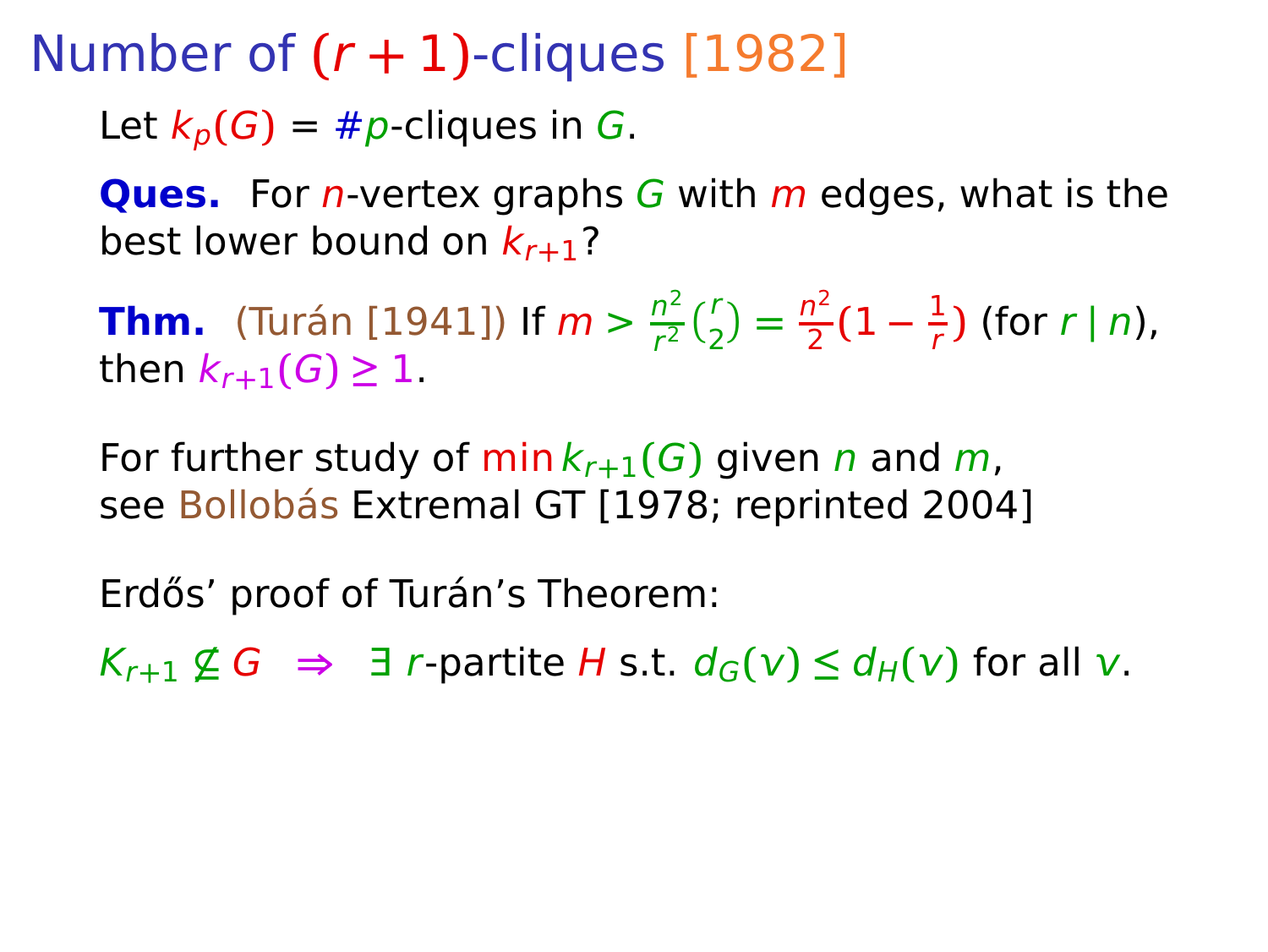Let  $k_p(G) = \#p$ -cliques in G.

**Ques.** For *n*-vertex graphs G with *m* edges, what is the best lower bound on kr**+**1?

**Thm.** (Turán [1941]) If  $m > \frac{n^2}{r^2}$  $\frac{n^2}{r^2} {r \choose 2} = \frac{n^2}{2}$  $\frac{2^2}{2}(1-\frac{1}{r})$  $\frac{1}{r}$ ) (for  $r | n$ ), **then**  $k_{r+1}$  (*G*) ≥ 1.

For further study of  $\min k_{r+1}(G)$  given n and m, see Bollobás Extremal GT [1978; reprinted 2004]

Erdős' proof of Turán's Theorem:

 $K_{r+1} \nsubseteq G \Rightarrow \exists r$ -partite H s.t.  $d_G(v) \leq d_H(v)$  for all v.

This condition is  $H$  majorizes  $G$ .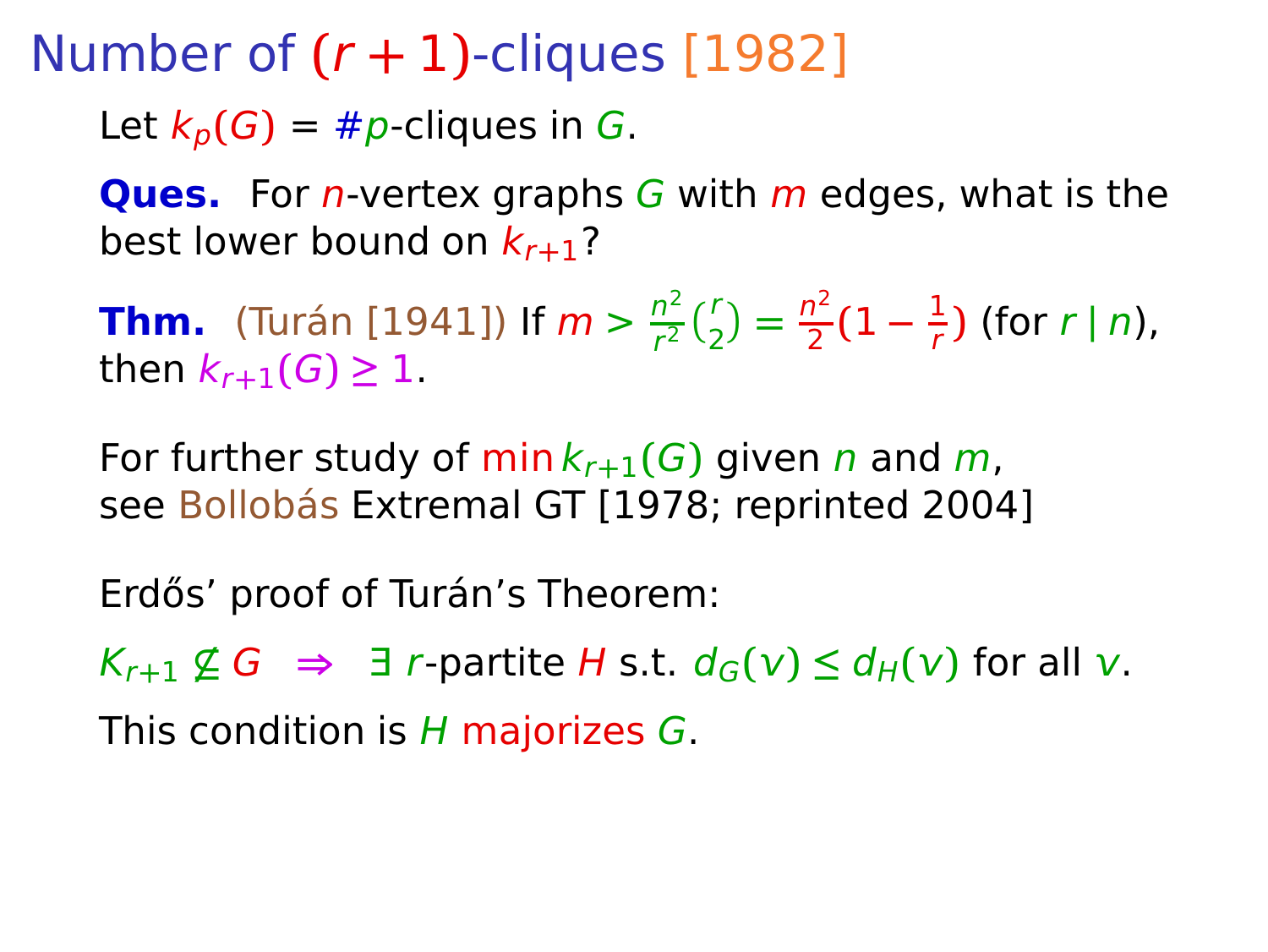Let  $k_p(G) = \#p$ -cliques in G.

**Ques.** For *n*-vertex graphs G with *m* edges, what is the best lower bound on kr**+**1?

**Thm.** (Turán [1941]) If  $m > \frac{n^2}{r^2}$  $\frac{n^2}{r^2} {r \choose 2} = \frac{n^2}{2}$  $\frac{2^2}{2}(1-\frac{1}{r})$  $\frac{1}{r}$ ) (for  $r | n$ ), **then**  $k_{r+1}$  (*G*) ≥ 1.

For further study of  $\min k_{r+1}(G)$  given n and m, see Bollobás Extremal GT [1978; reprinted 2004]

Erdős' proof of Turán's Theorem:

 $K_{r+1} \nsubseteq G \Rightarrow \exists r$ -partite H s.t.  $d_G(v) \leq d_H(v)$  for all v.

This condition is H majorizes G.

G is not majorized by an r-partite graph  $\Rightarrow$   $K_{r+1} \subseteq G$ .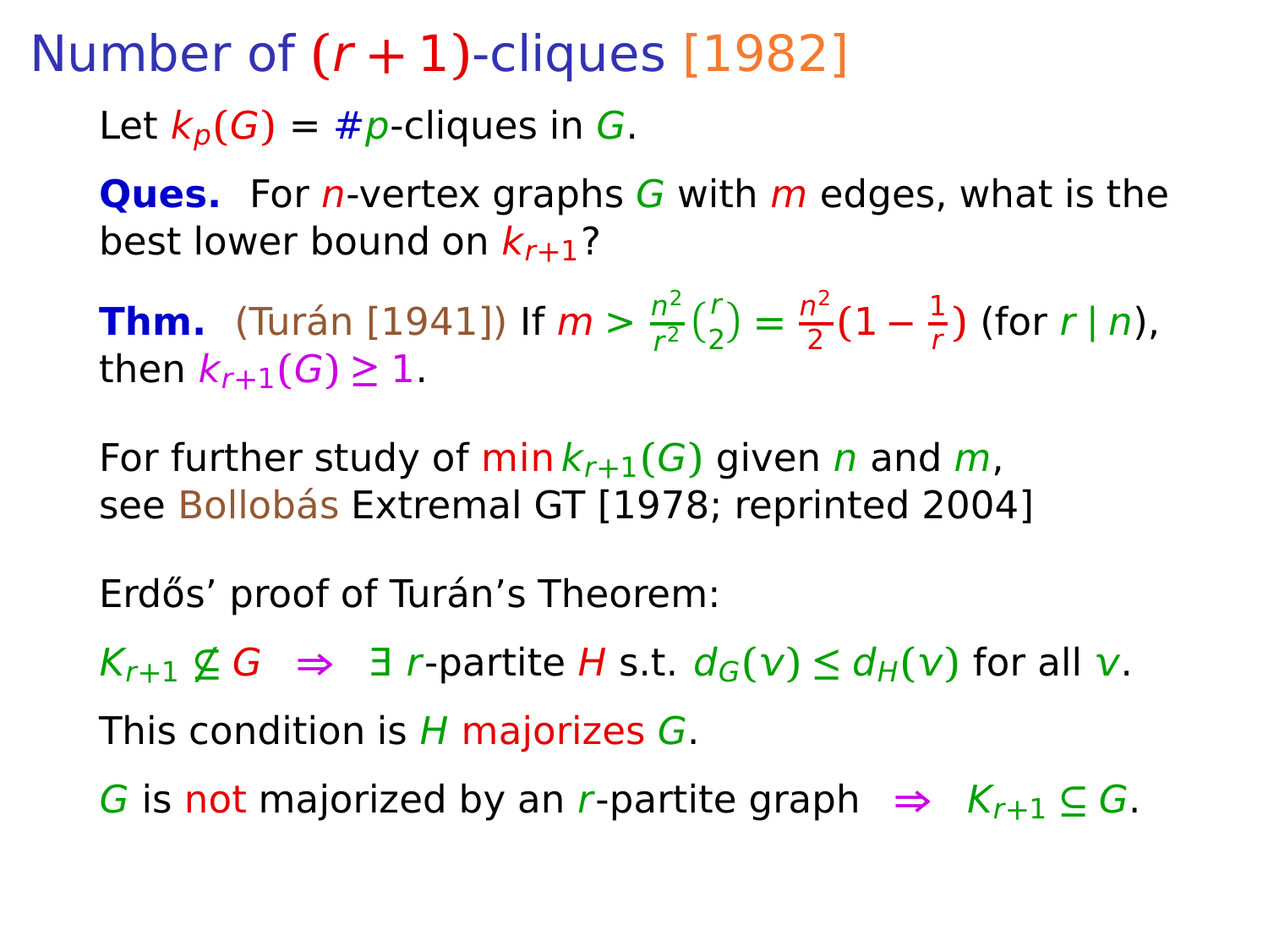Let  $k_p(G) = \#p$ -cliques in G.

**Ques.** For *n*-vertex graphs G with *m* edges, what is the best lower bound on kr**+**1?

**Thm.** (Turán [1941]) If  $m > \frac{n^2}{r^2}$  $\frac{n^2}{r^2} {r \choose 2} = \frac{n^2}{2}$  $\frac{2^2}{2}(1-\frac{1}{r})$  $\frac{1}{r}$ ) (for  $r | n$ ), **then**  $k_{r+1}$  (*G*) ≥ 1.

For further study of  $\min k_{r+1}(G)$  given n and m, see Bollobás Extremal GT [1978; reprinted 2004]

Erdős' proof of Turán's Theorem:

 $K_{r+1} \nsubseteq G \Rightarrow \exists r$ -partite H s.t.  $d_G(v) \leq d_H(v)$  for all v.

This condition is H majorizes G.

G is not majorized by an r-partite graph  $\Rightarrow$   $K_{r+1} \subseteq G$ .

**Ques.** How many  $(r + 1)$ -cliques must occur?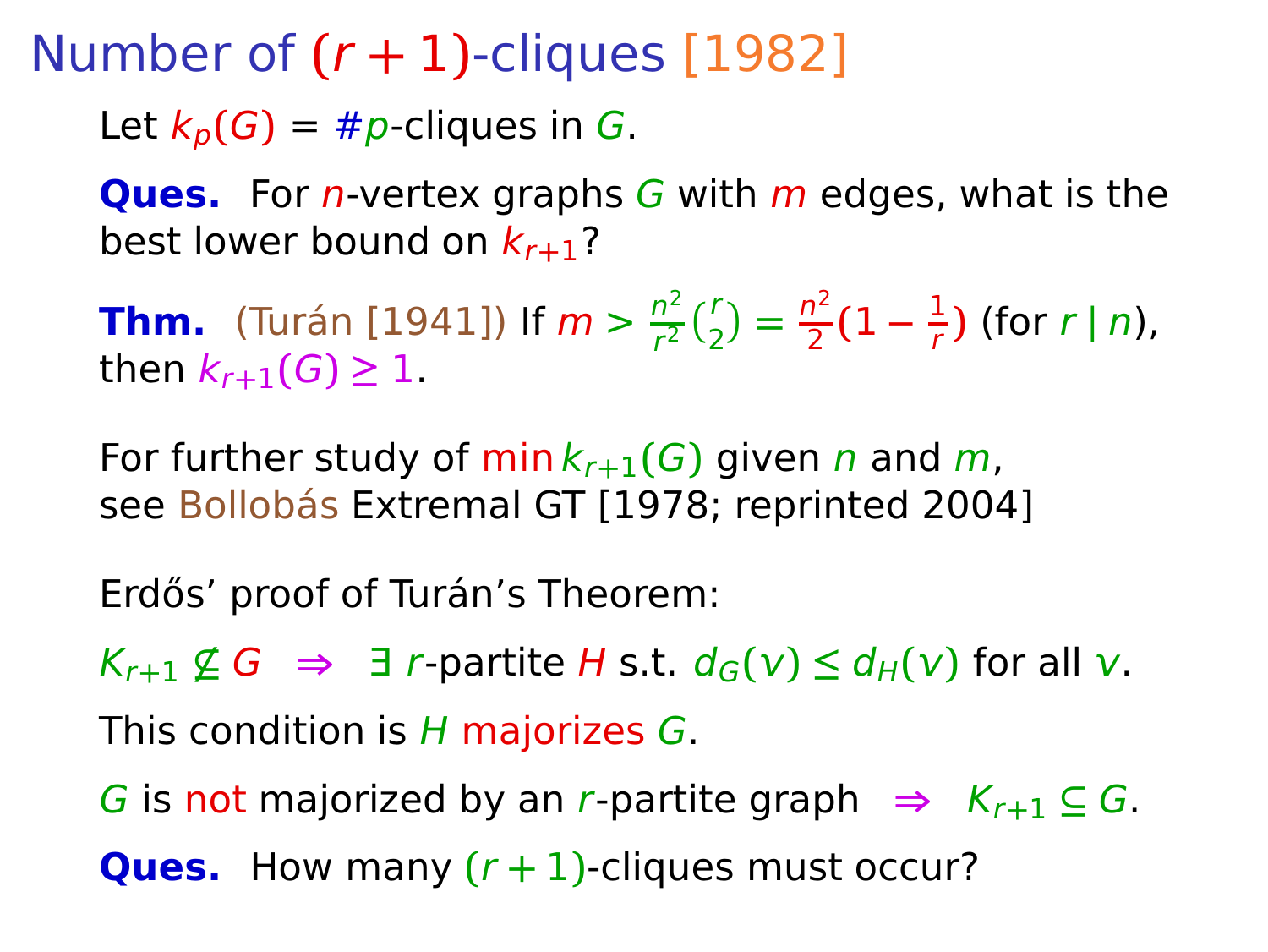**Conj.** (West [1982]) If G has n vertices, maxdeg D, not *r***-majorizable, then**  $k_{r+1}(G) \geq (n-D)^t$ **,**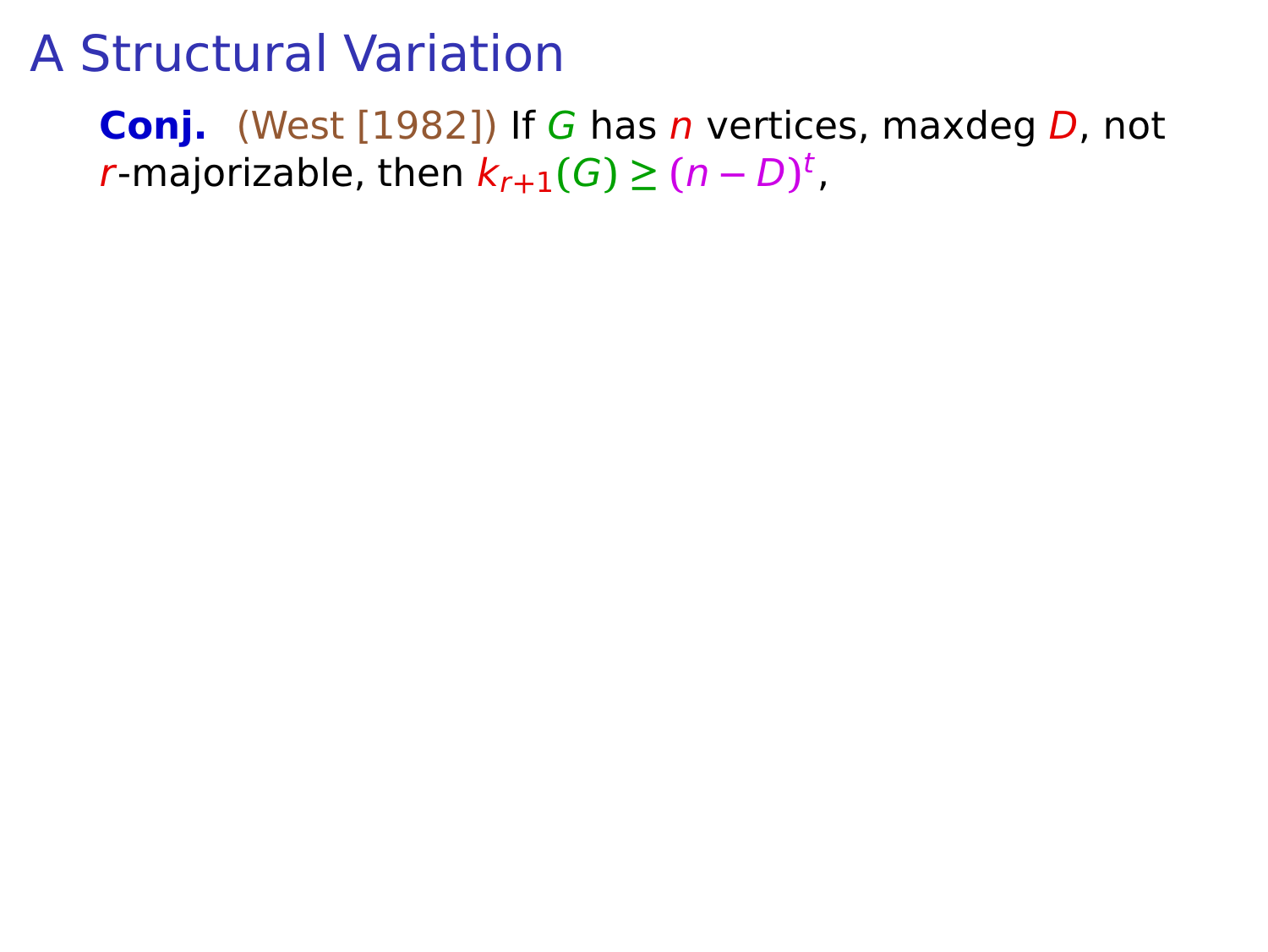**Conj.** (West [1982]) If G has n vertices, maxdeg D, not *r***-majorizable, then**  $k_{r+1}(G) \geq (n-D)^t$ **, where t is the** least integer such that  $n - 1 \ge (n - D)r + {r-t \choose 2}$ .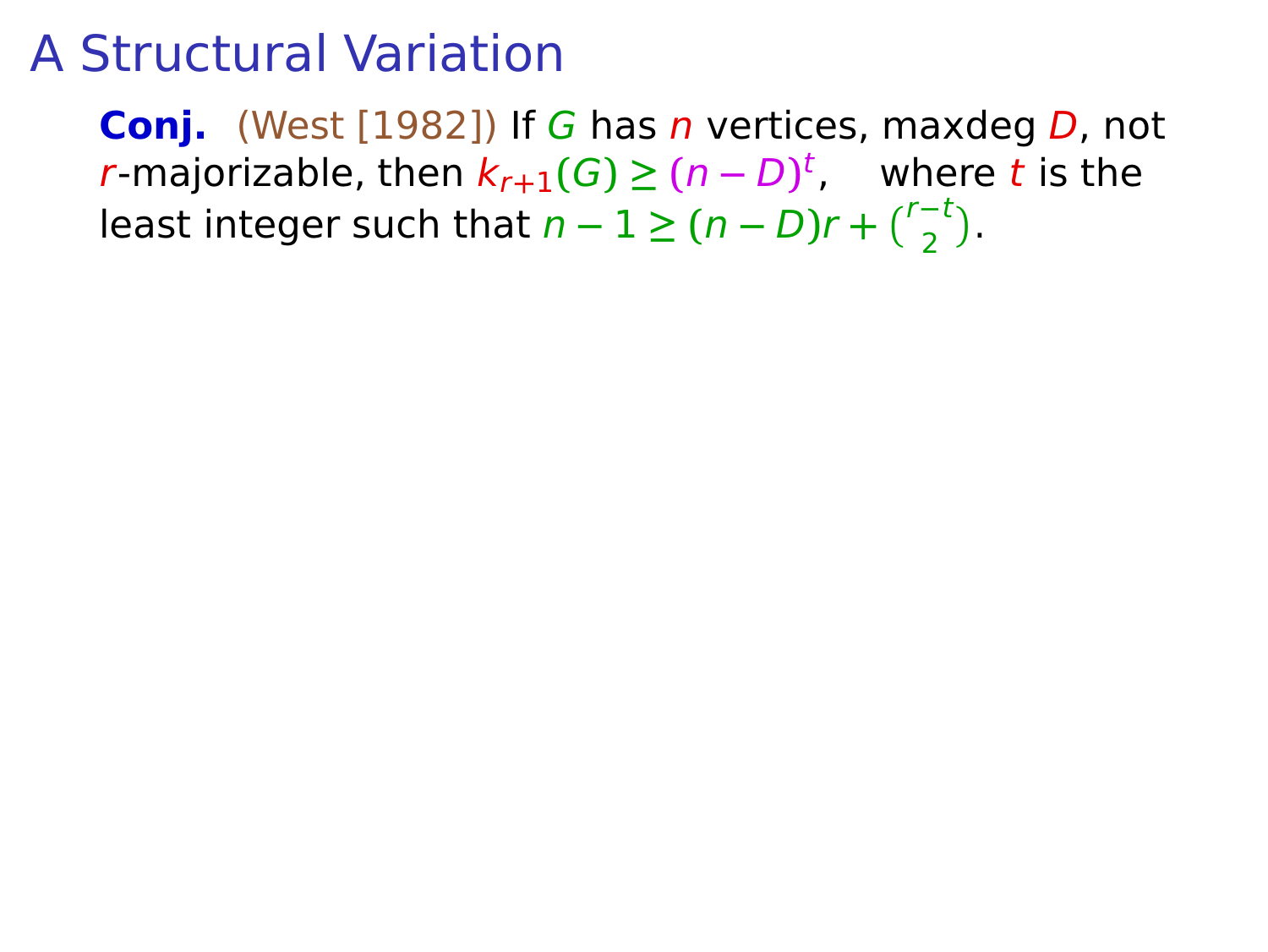**Conj.** (West [1982]) If G has n vertices, maxdeg D, not *r***-majorizable, then**  $k_{r+1}(G) \geq (n-D)^t$ **, where t is the** least integer such that  $n - 1 \ge (n - D)r + {r-t \choose 2}$ .

**Sharp:**  $G_{n,r,D}$ −z is r-partite: t+1 parts of size n−D, then strict increasing. All  $(r+1)$ -cliques use z, which neighbors all in the first  $t$  parts and one in the others.

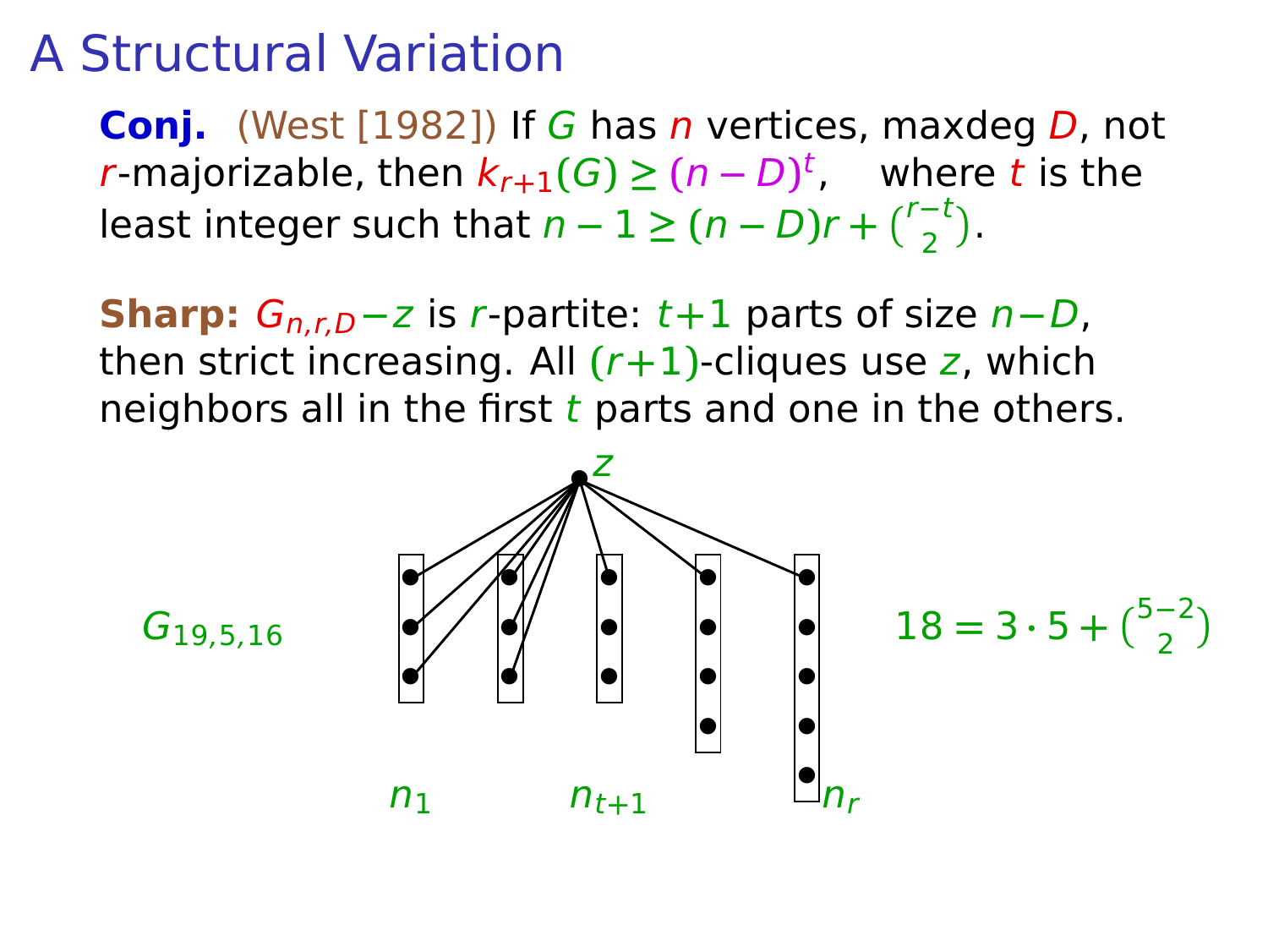**Conj.** (West [1982]) If G has n vertices, maxdeg D, not *r***-majorizable, then**  $k_{r+1}(G) \geq (n-D)^t$ **, where t is the** least integer such that  $n - 1 \ge (n - D)r + {r-t \choose 2}$ .

**Sharp:**  $G_{n,r,D}$ −z is r-partite: t+1 parts of size n−D, then strict increasing. All  $(r+1)$ -cliques use z, which neighbors all in the first  $t$  parts and one in the others.



**True:** for  $r = 2$ , for  $t = 0$ , and for  $(r, n, D) = (3, 7, 5)$ .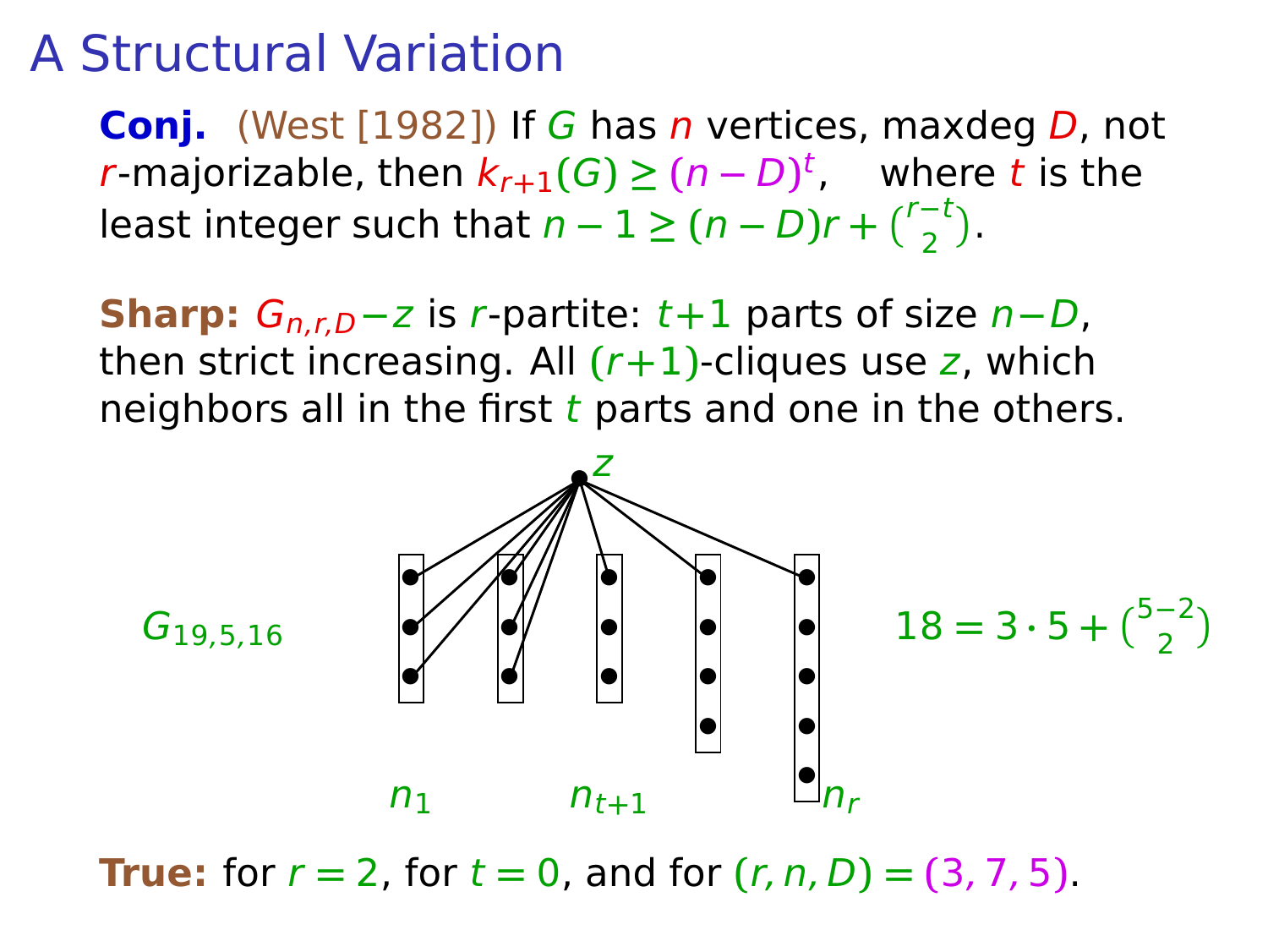**Def.** (Bernhart–Kainen [1979]) book embedding: Order the vertices along the spine of a book, embed edges on pages. Each edge is on one page; edges on a page do not cross. pagenumber = min  $#$ pages.

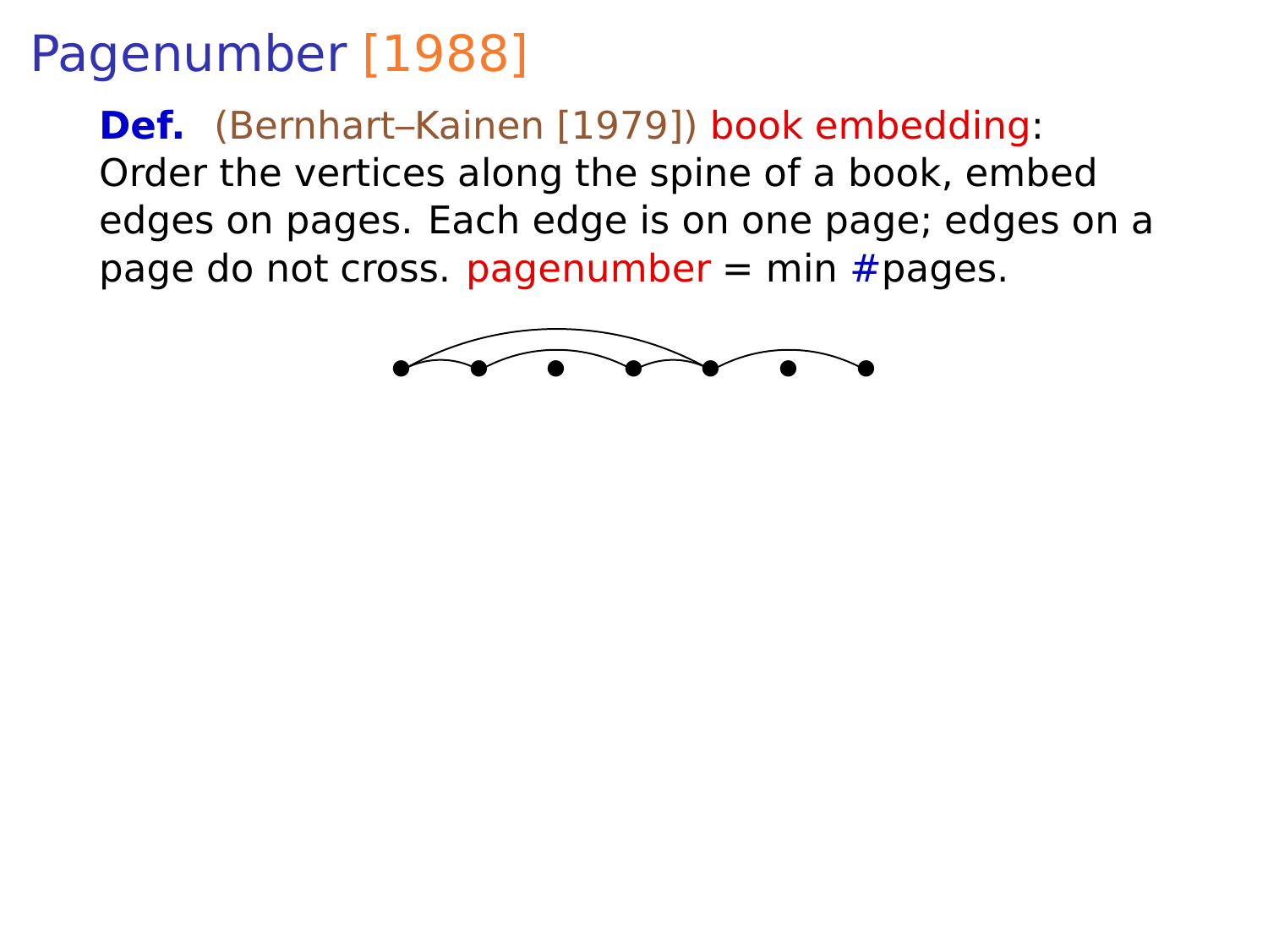**Def.** (Bernhart–Kainen [1979]) book embedding: Order the vertices along the spine of a book, embed edges on pages. Each edge is on one page; edges on a page do not cross. pagenumber = min  $#$ pages.



**Ex.**  $p(K_n) = |n/2|$ .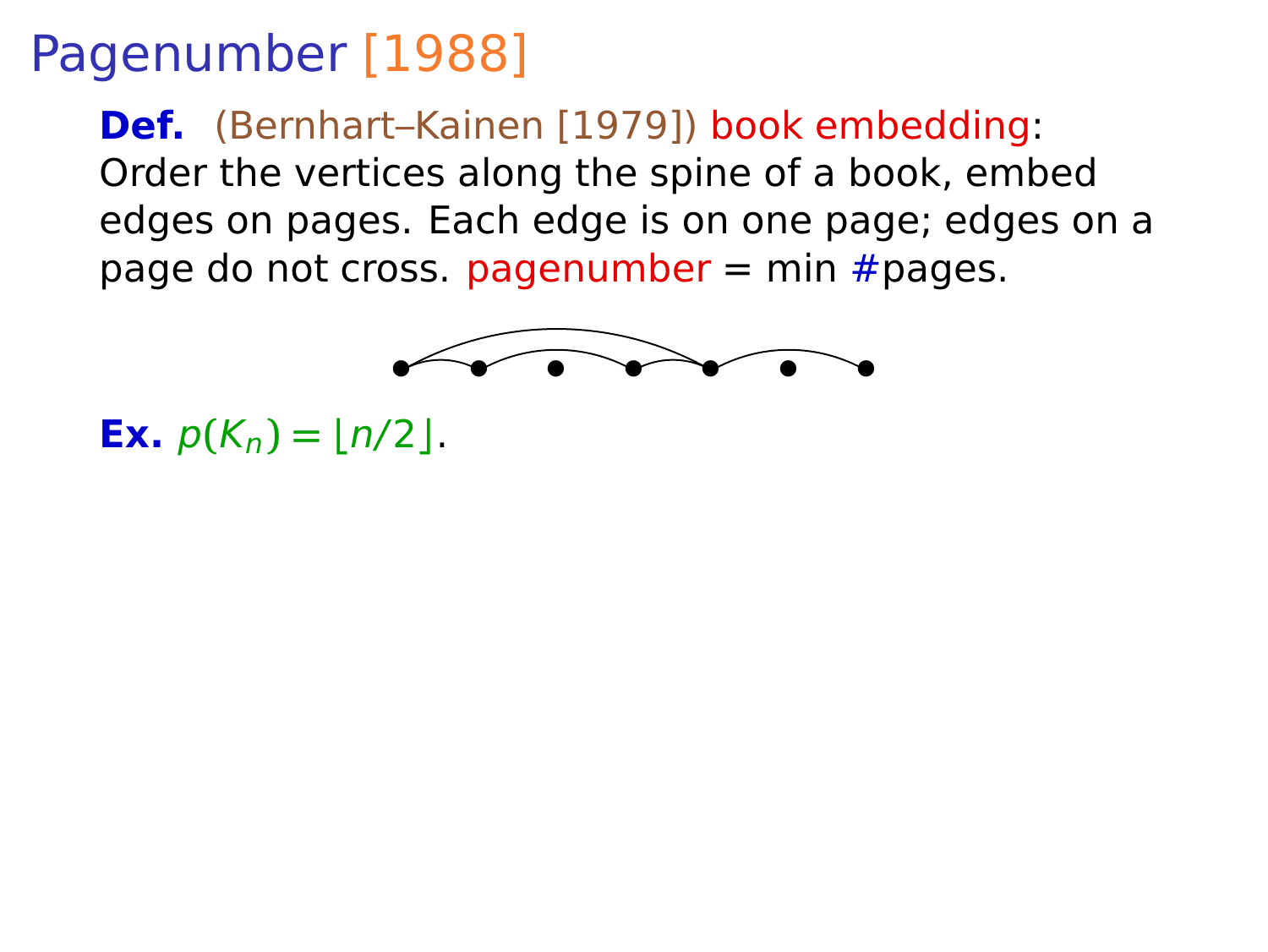**Def.** (Bernhart–Kainen [1979]) book embedding: Order the vertices along the spine of a book, embed edges on pages. Each edge is on one page; edges on a page do not cross. pagenumber = min  $#$ pages.



- **Ex.**  $p(K_n) = |n/2|$ .
- **Thm.** (Yannakakis [1986])  $p(G) \leq 4$  when G is planar.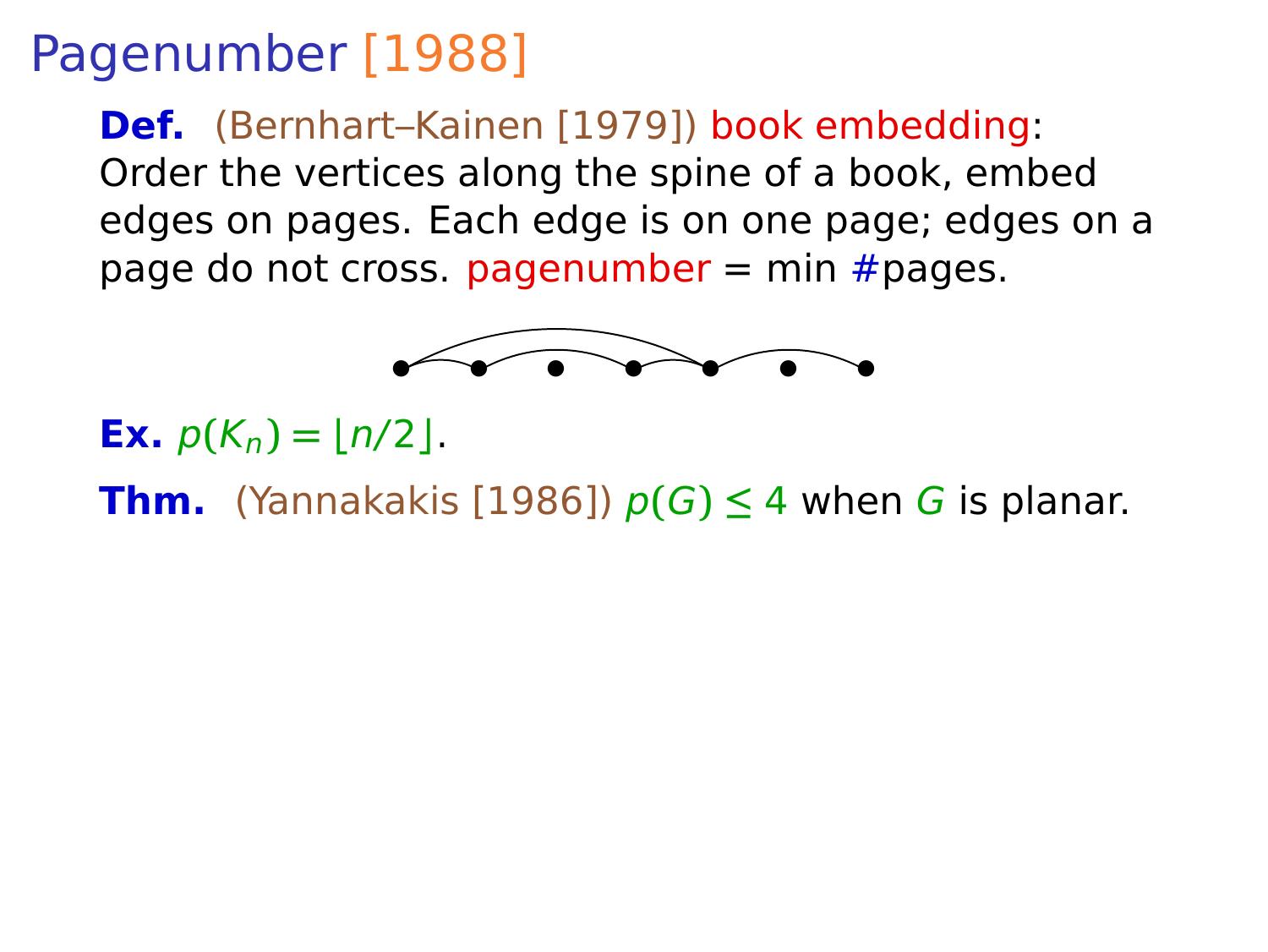**Def.** (Bernhart–Kainen [1979]) book embedding: Order the vertices along the spine of a book, embed edges on pages. Each edge is on one page; edges on a page do not cross. pagenumber  $=$  min  $#$  pages.



- **Ex.**  $p(K_n) = |n/2|$ .
- **Thm.** (Yannakakis [1986])  $p(G) \leq 4$  when G is planar.

**Thm.** (Muder–Weaver–West [1988]) For m **≥** n,  $p(K_{m,n}) \leq \left\lceil \frac{m+2n}{4} \right\rceil$ .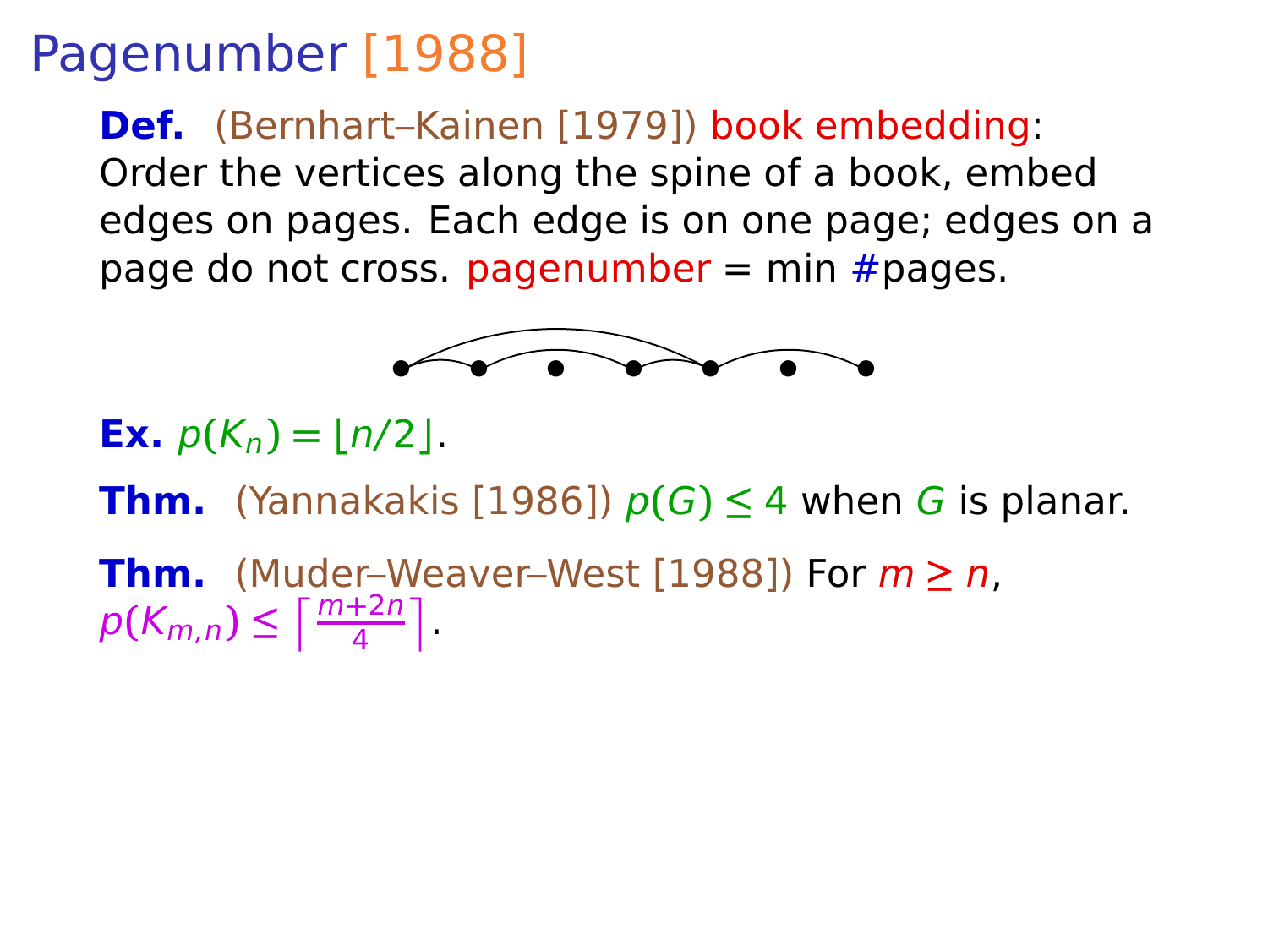**Def.** (Bernhart–Kainen [1979]) book embedding: Order the vertices along the spine of a book, embed edges on pages. Each edge is on one page; edges on a page do not cross. pagenumber = min  $#$ pages.



- **Ex.**  $p(K_n) = |n/2|$ .
- **Thm.** (Yannakakis [1986])  $p(G) \leq 4$  when G is planar.
- **Thm.** (Muder–Weaver–West [1988]) For m **≥** n,  $p(K_{m,n}) \leq \left\lceil \frac{m+2n}{4} \right\rceil$ .
- **Thm.** (Enomoto–Nakamigawa–Ota [1997]) For m **≥** n,  $p(K_{m,n}) \leq \left\lfloor \frac{m+n}{3} \right\rfloor$ .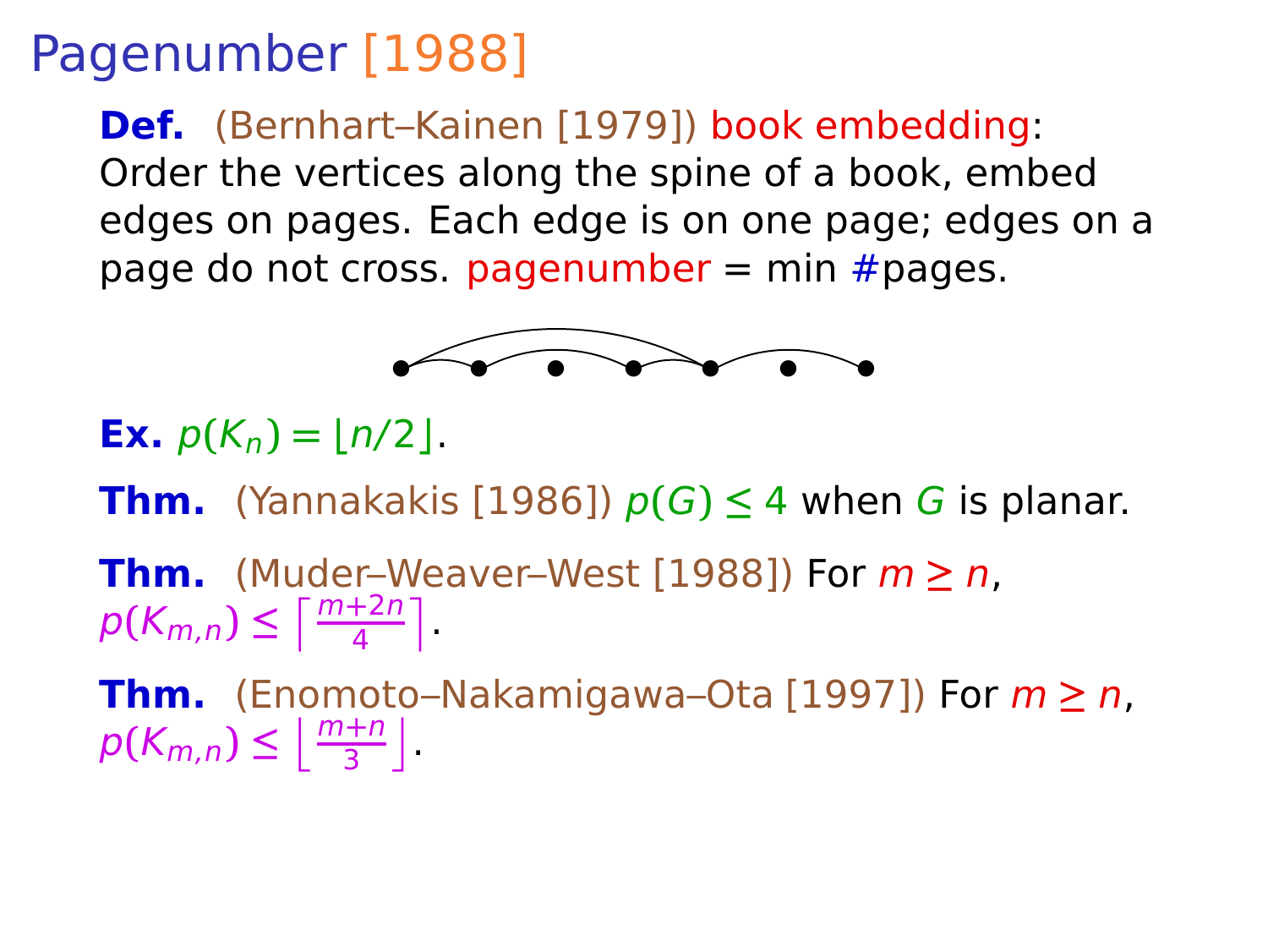**Def.** (Bernhart–Kainen [1979]) book embedding: Order the vertices along the spine of a book, embed edges on pages. Each edge is on one page; edges on a page do not cross. pagenumber = min  $#$ pages.



- **Ex.**  $p(K_n) = |n/2|$ .
- **Thm.** (Yannakakis [1986])  $p(G) \leq 4$  when G is planar.
- **Thm.** (Muder–Weaver–West [1988]) For m **≥** n,  $p(K_{m,n}) \leq \left\lceil \frac{m+2n}{4} \right\rceil$ .

**Thm.** (Enomoto–Nakamigawa–Ota [1997]) For m **≥** n,  $p(K_{m,n}) \leq \left\lfloor \frac{m+n}{3} \right\rfloor$  Improves MWW for  $m < 2n$ .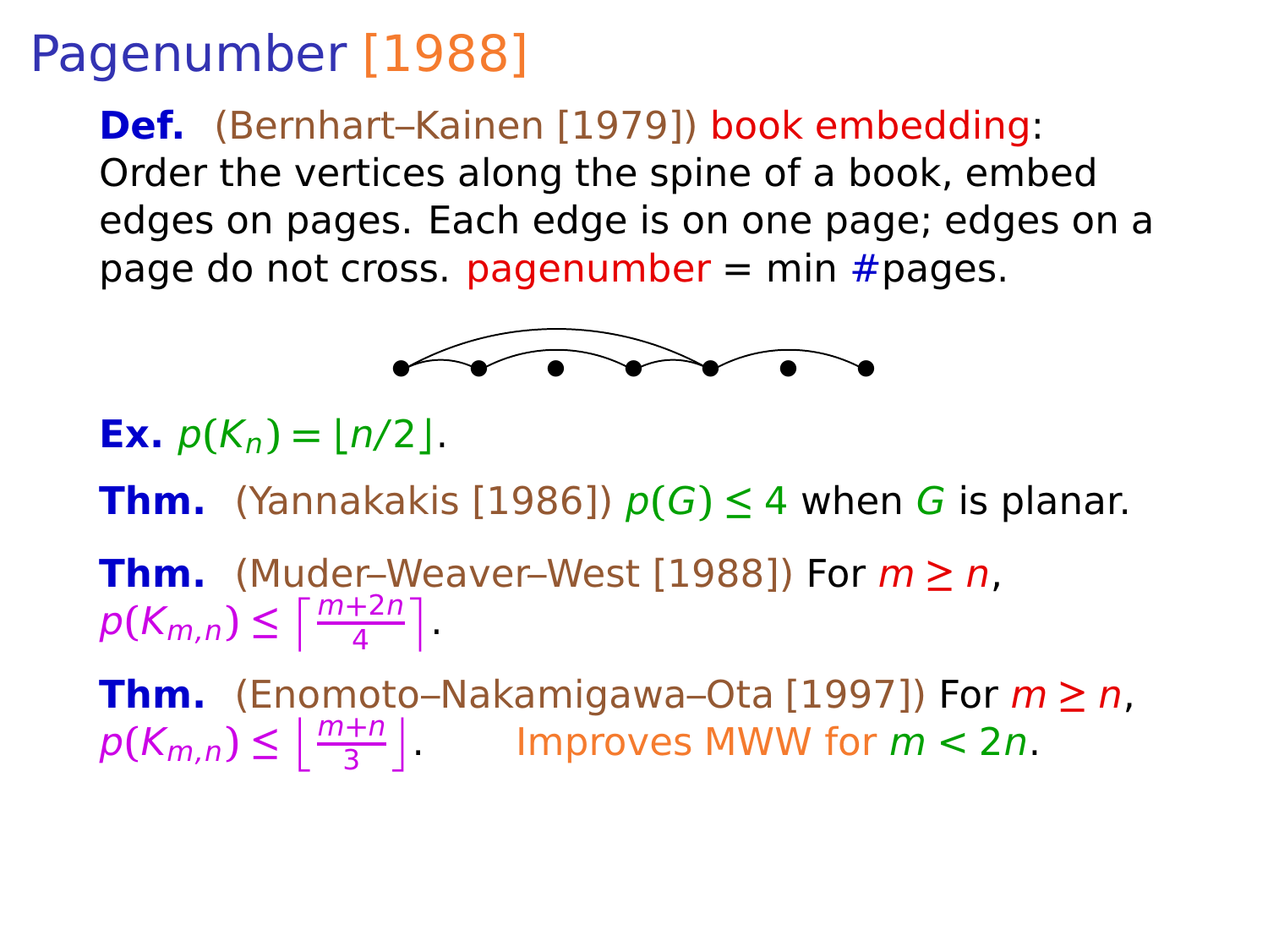**Def.** (Bernhart–Kainen [1979]) book embedding: Order the vertices along the spine of a book, embed edges on pages. Each edge is on one page; edges on a page do not cross. pagenumber = min  $#$ pages.



- **Ex.**  $p(K_n) = |n/2|$ .
- **Thm.** (Yannakakis [1986])  $p(G) \leq 4$  when G is planar.
- **Thm.** (Muder–Weaver–West [1988]) For m **≥** n,  $p(K_{m,n}) \leq \left\lceil \frac{m+2n}{4} \right\rceil$ .
- **Thm.** (Enomoto–Nakamigawa–Ota [1997]) For m **≥** n,  $p(K_{m,n}) \leq \left\lfloor \frac{m+n}{3} \right\rfloor$  Improves MWW for  $m < 2n$ .
- So, n/2 **≤** p**(**Kn,n**) ≤** 2n/3.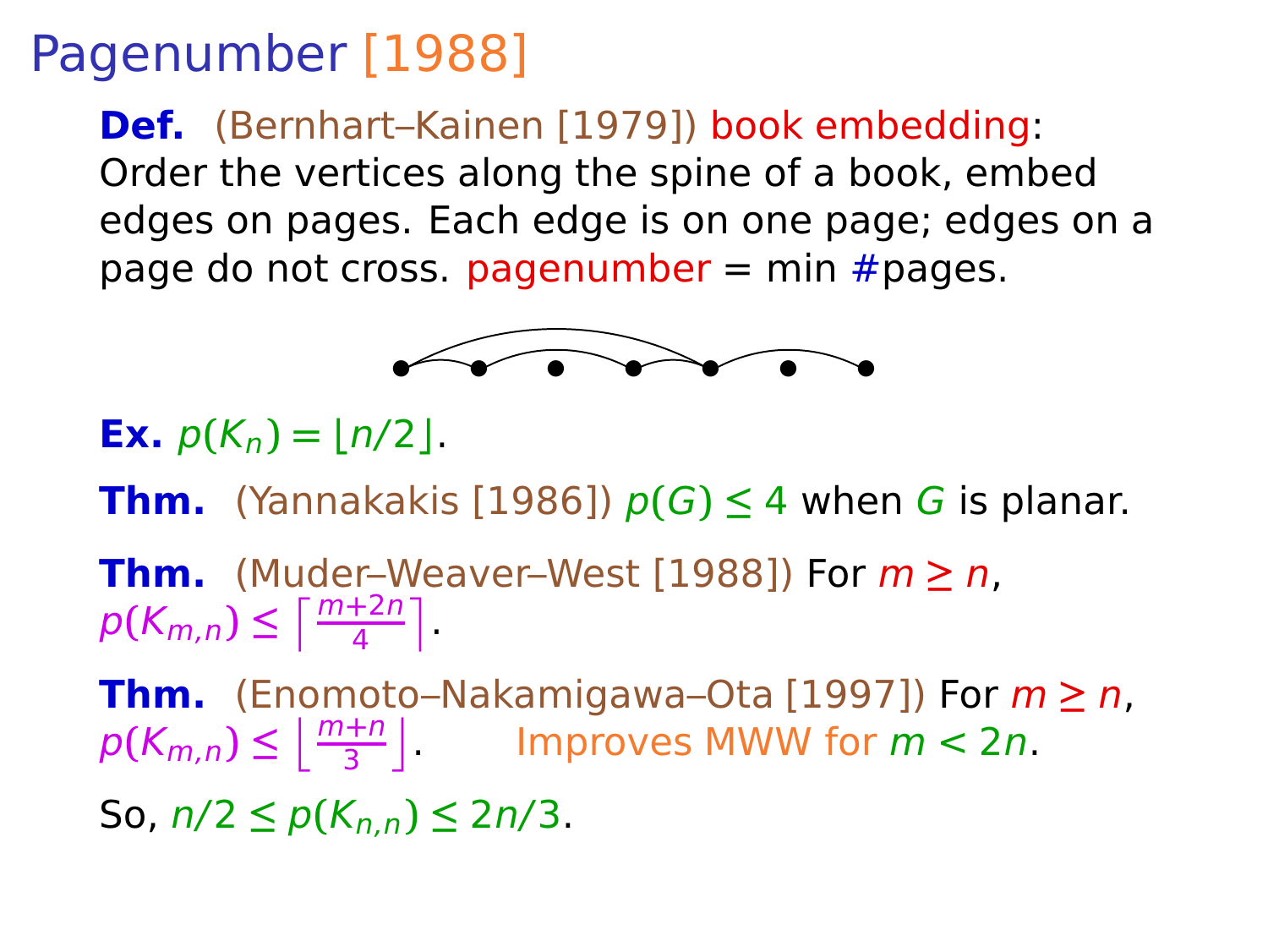**Def.** (Bernhart–Kainen [1979]) book embedding: Order the vertices along the spine of a book, embed edges on pages. Each edge is on one page; edges on a page do not cross. pagenumber = min  $#$ pages.



- **Ex.**  $p(K_n) = |n/2|$ .
- **Thm.** (Yannakakis [1986])  $p(G) \leq 4$  when G is planar.
- **Thm.** (Muder–Weaver–West [1988]) For m **≥** n,  $p(K_{m,n}) \leq \left\lceil \frac{m+2n}{4} \right\rceil$ .
- **Thm.** (Enomoto–Nakamigawa–Ota [1997]) For m **≥** n,  $p(K_{m,n}) \leq \left\lfloor \frac{m+n}{3} \right\rfloor$  Improves MWW for  $m < 2n$ .
- So, n/2 **≤** p**(**Kn,n**) ≤** 2n/3.
- **Ques.** (Leighton) What is  $p(K_n \Box K_n)$ ?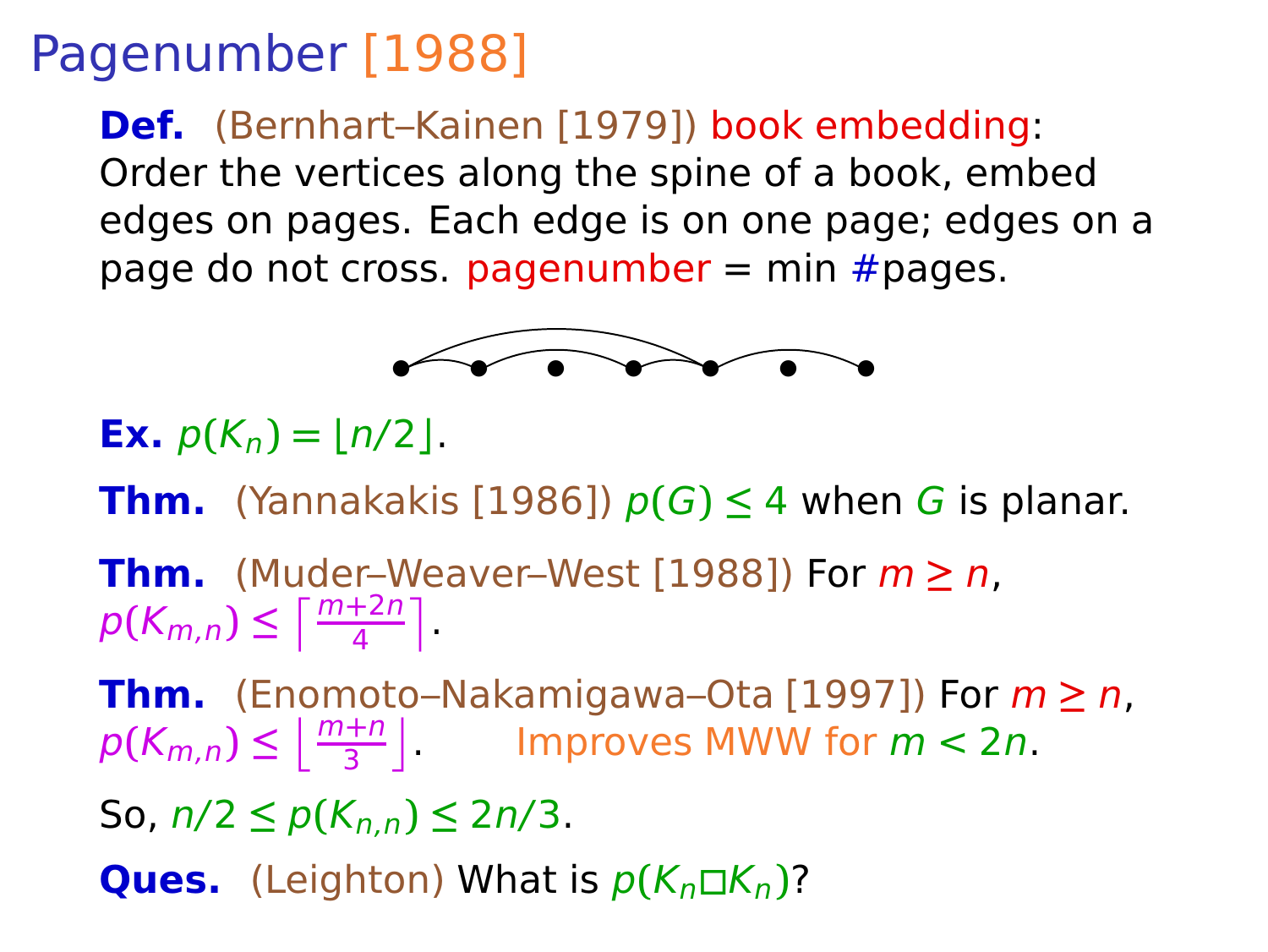**Def.** An edge in an acyclic orientation is dependent if reversing it creates a cycle. Let  $d_{\text{min}}(G)$  and  $d_{\text{max}}(G)$  be the min  $\&$  max #dependent edges in orientations of G.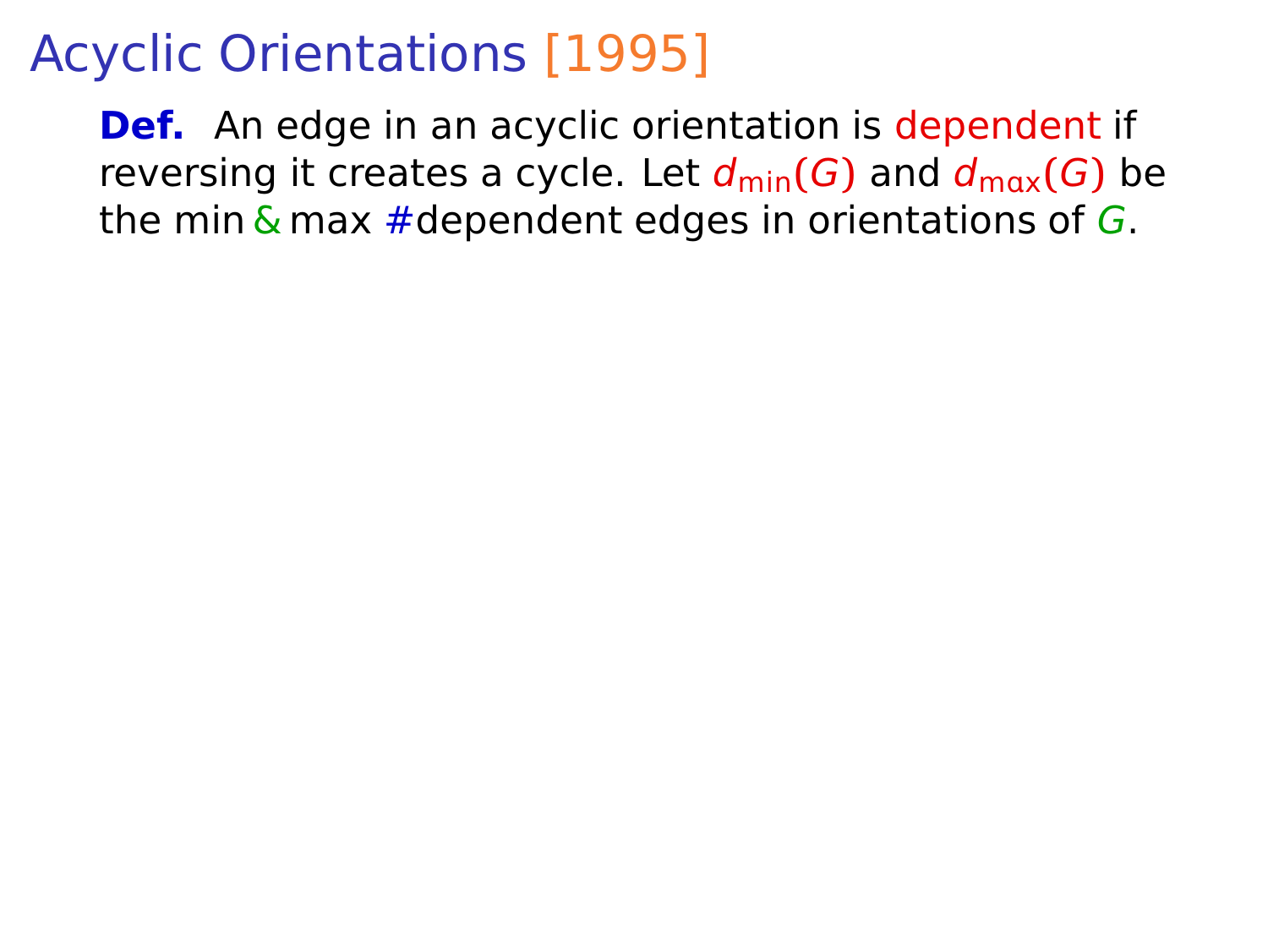**Def.** An edge in an acyclic orientation is dependent if reversing it creates a cycle. Let  $d_{\text{min}}(G)$  and  $d_{\text{max}}(G)$  be the min  $\&$  max #dependent edges in orientations of G.

•  $d_{\text{min}}(G) = 0 \Leftrightarrow G$  is the cover graph of a poset.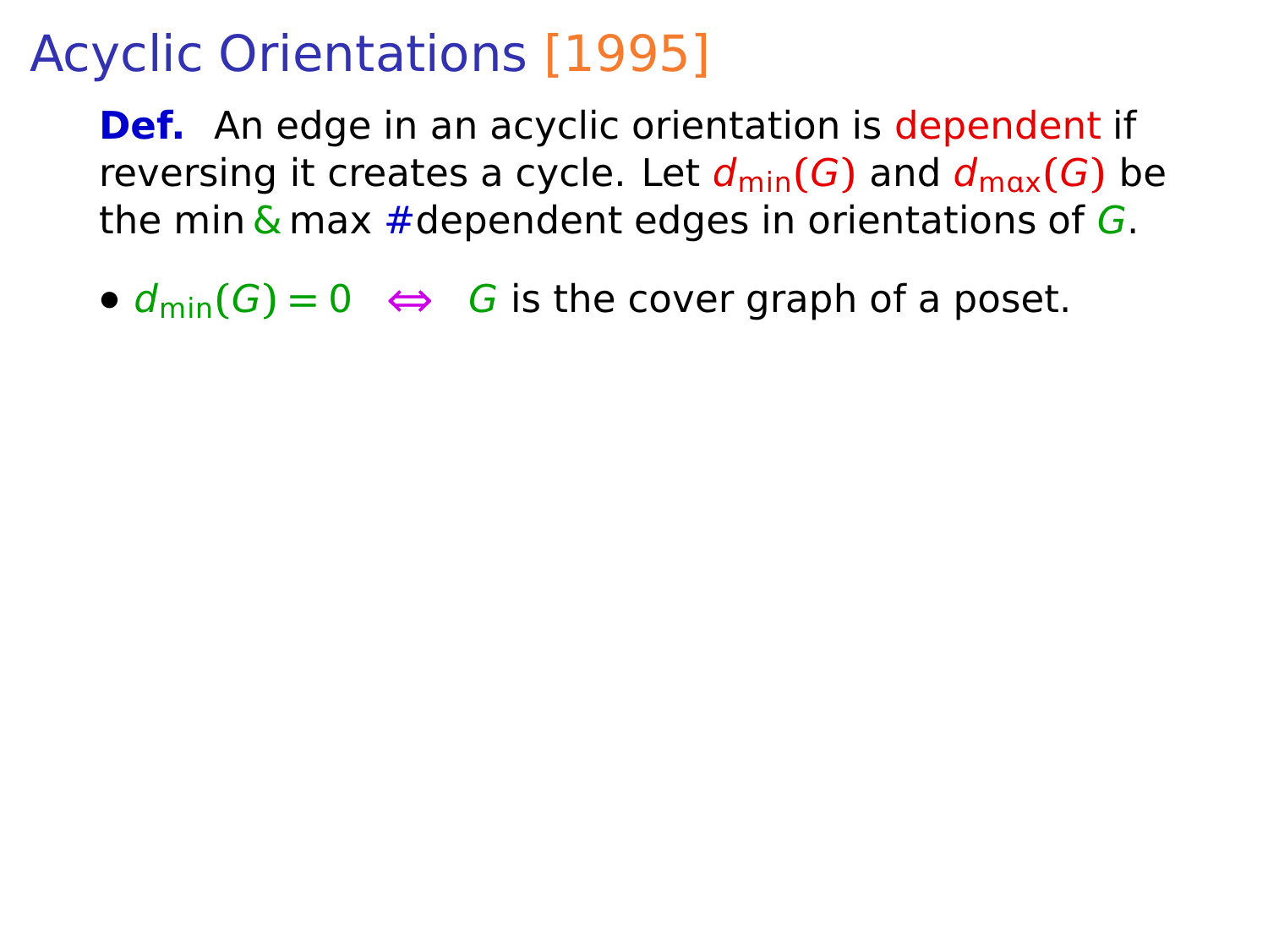**Def.** An edge in an acyclic orientation is dependent if reversing it creates a cycle. Let  $d_{\text{min}}(G)$  and  $d_{\text{max}}(G)$  be the min  $\&$  max #dependent edges in orientations of G.

- $d_{\text{min}}(G) = 0 \Leftrightarrow G$  is the cover graph of a poset.
- **•**  $d_{\text{max}}(G) = |E(G)| |V(G)| + \text{\#components}$  (Edelman)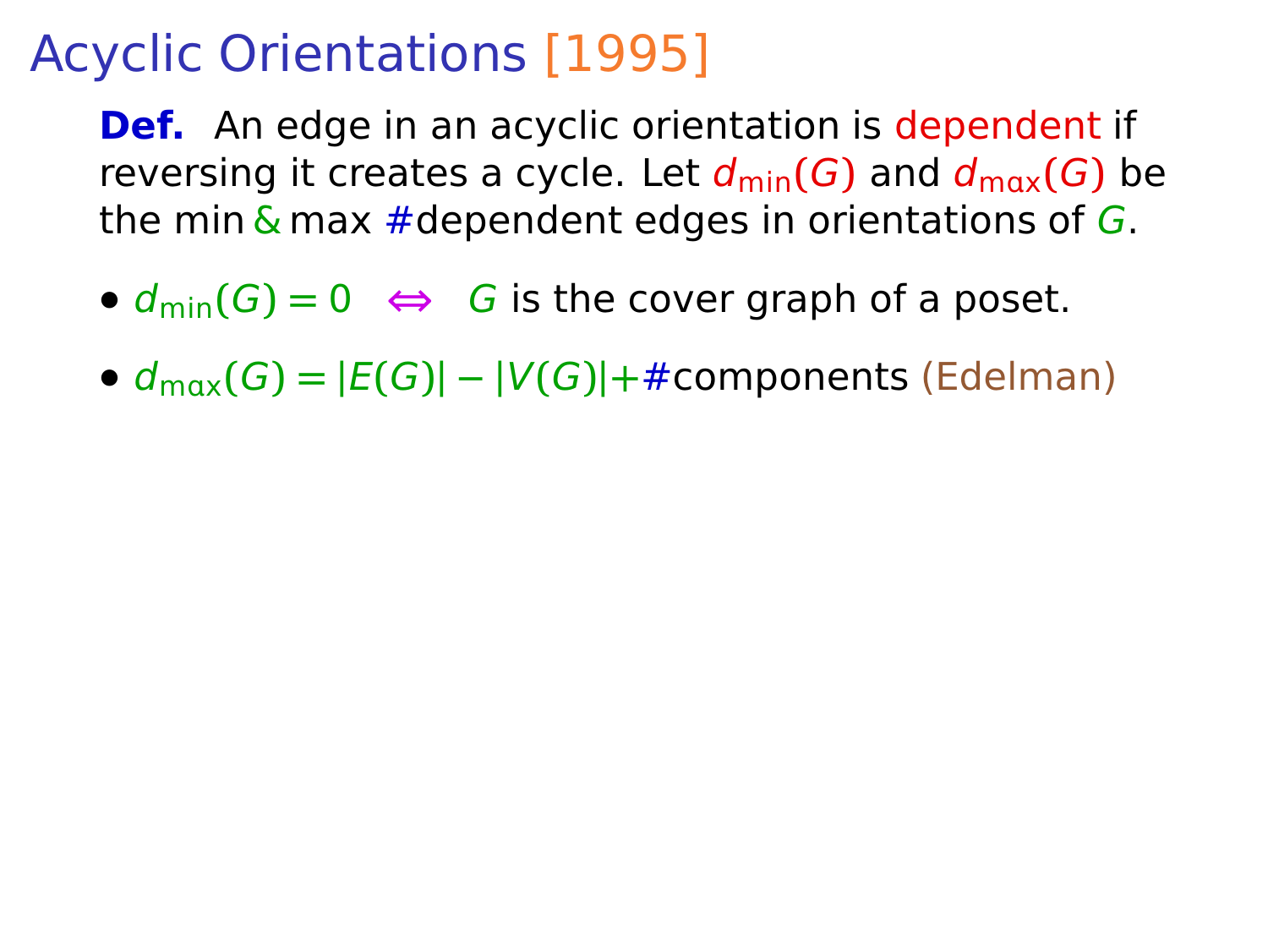**Def.** An edge in an acyclic orientation is dependent if reversing it creates a cycle. Let  $d_{\text{min}}(G)$  and  $d_{\text{max}}(G)$  be the min  $\&$  max #dependent edges in orientations of G.

- $d_{\text{min}}(G) = 0 \Leftrightarrow G$  is the cover graph of a poset.
- **•**  $d_{\text{max}}(G) = |E(G)| |V(G)| + \text{\#components}$  (Edelman)

**Def.** G is fully orientable if ∃ acyclic orientation with k dependent edges whenever  $d_{\min}(G) \leq k \leq d_{\max}(G)$ .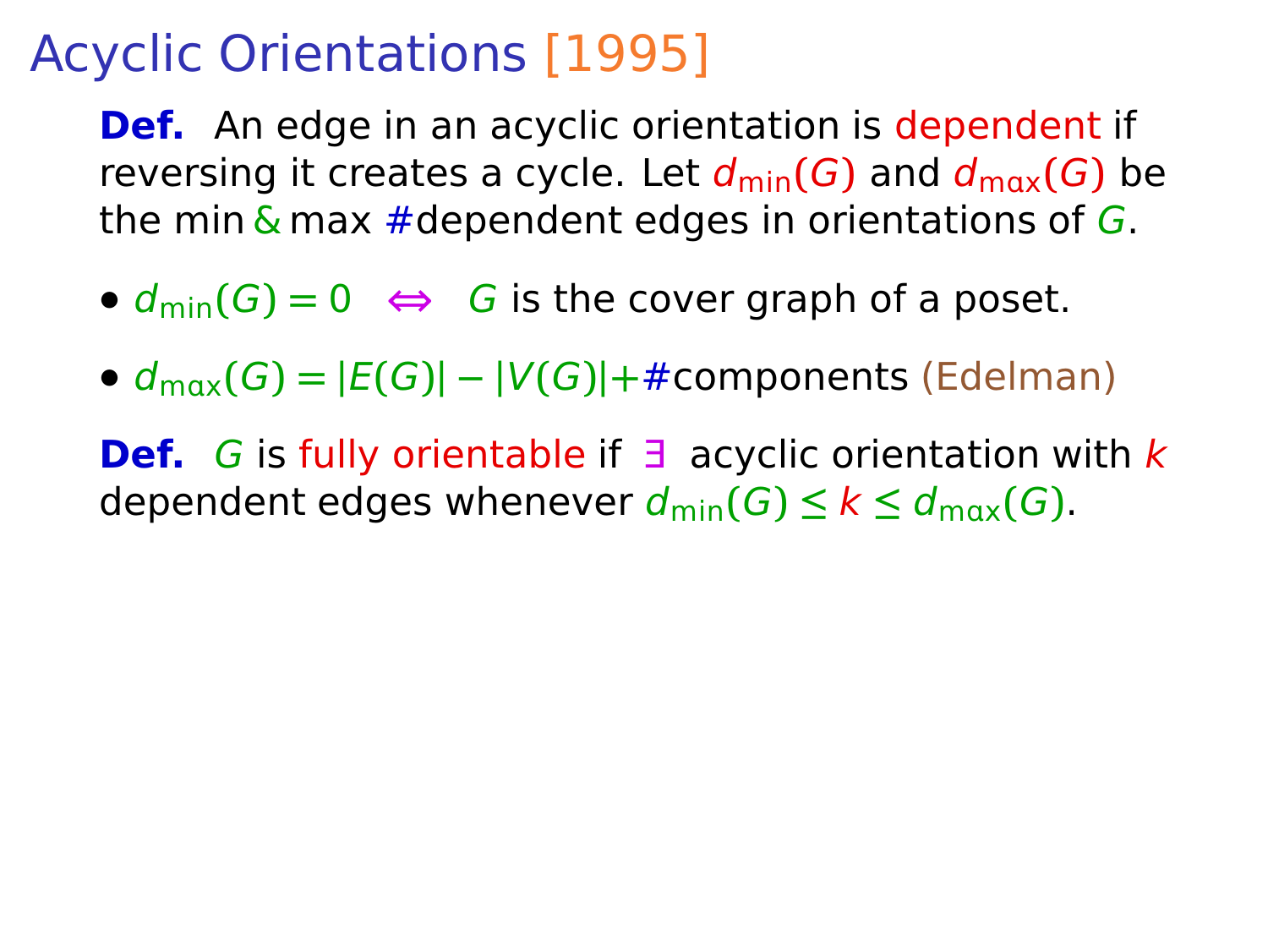**Def.** An edge in an acyclic orientation is dependent if reversing it creates a cycle. Let  $d_{\text{min}}(G)$  and  $d_{\text{max}}(G)$  be the min  $\&$  max #dependent edges in orientations of G.

- $d_{\text{min}}(G) = 0 \Leftrightarrow G$  is the cover graph of a poset.
- **•**  $d_{\text{max}}(G) = |E(G)| |V(G)| + \text{\#components}$  (Edelman)

**Def.** G is fully orientable if ∃ acyclic orientation with k dependent edges whenever  $d_{\min}(G) \leq k \leq d_{\max}(G)$ .

**Ques.** Which graphs are fully orientable? Bipartite?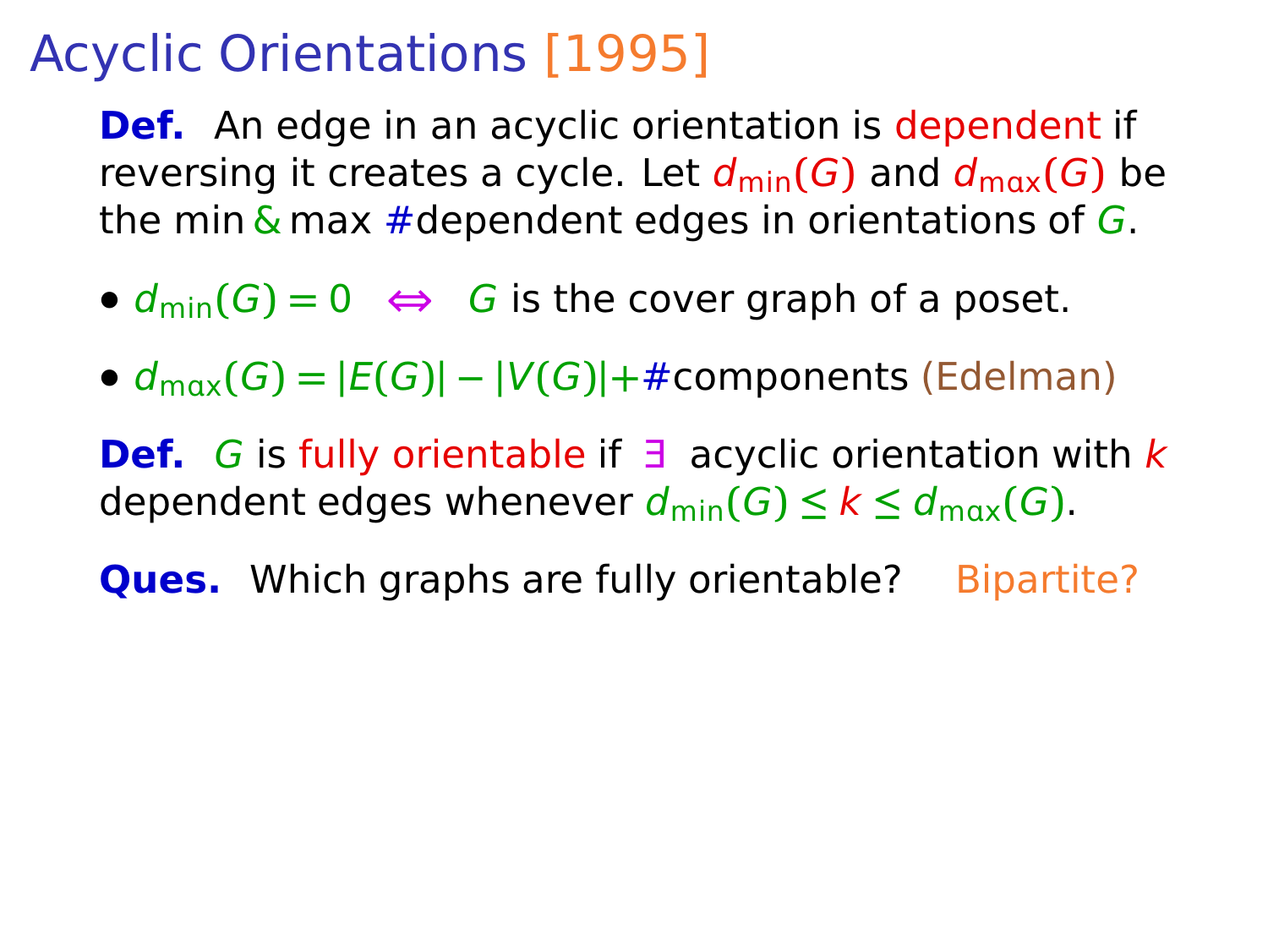**Def.** An edge in an acyclic orientation is dependent if reversing it creates a cycle. Let  $d_{\text{min}}(G)$  and  $d_{\text{max}}(G)$  be the min  $\&$  max #dependent edges in orientations of G.

- $d_{\text{min}}(G) = 0 \Leftrightarrow G$  is the cover graph of a poset.
- $\bullet$   $d_{\text{max}}(G) = |E(G)| |V(G)| + \text{\#components}$  (Edelman)

**Def.** G is fully orientable if ∃ acyclic orientation with k dependent edges whenever  $d_{\min}(G) \leq k \leq d_{\max}(G)$ .

**Ques.** Which graphs are fully orientable? Bipartite?

**Yes:** Complete bipartite graphs (West [1995]), cover graphs (Fisher–Fraughnaugh–Langley–West [1997]), graphs with  $d_{\min}(G) \leq 1$  (Lai–Lih–Tong [2009]), outerplanar graphs (Lih–Lin–Tong [2006]), 2-degenerate graphs (Lai–Chang–Lih [2008]), etc.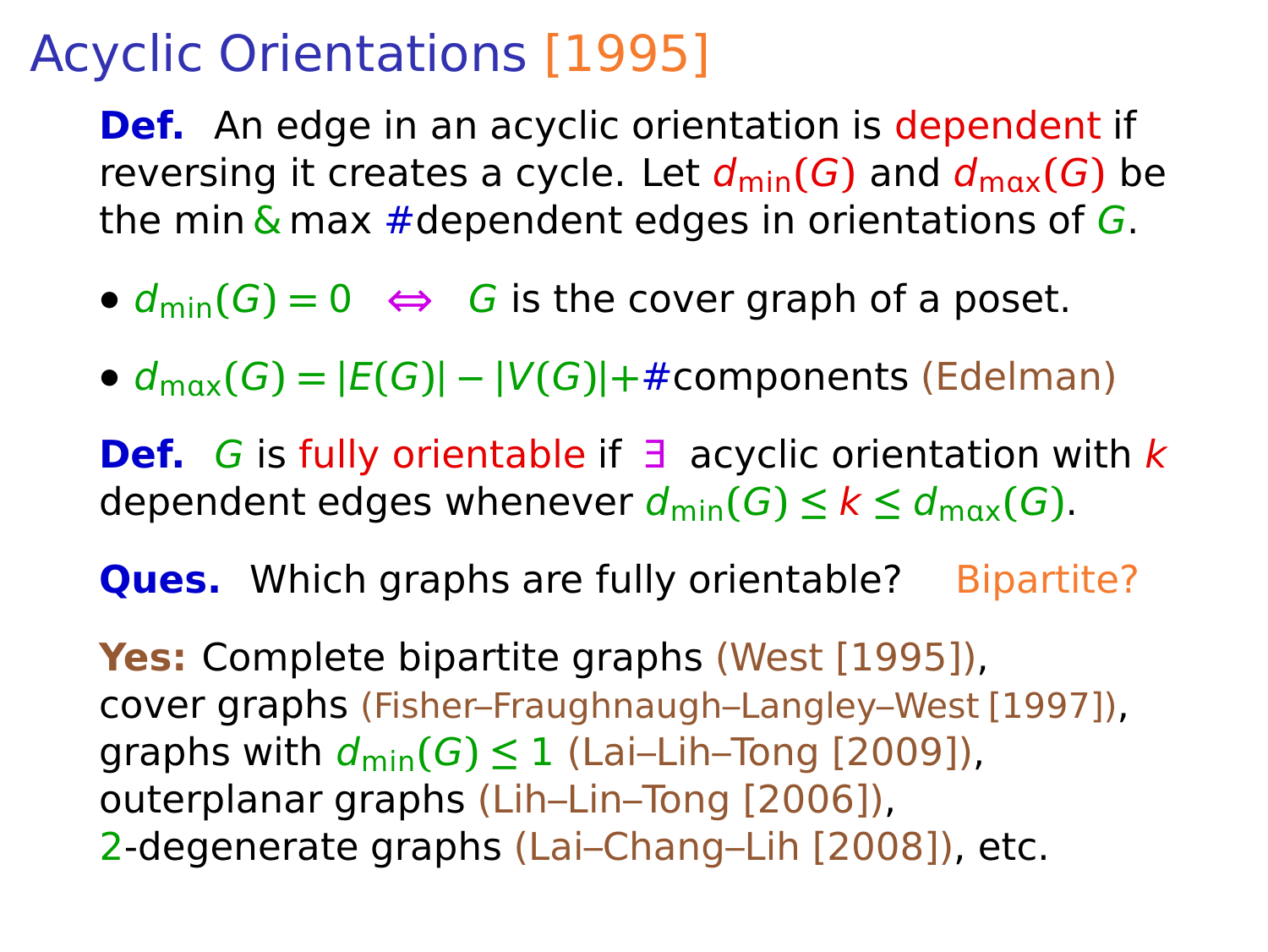**Def.** An edge in an acyclic orientation is dependent if reversing it creates a cycle. Let  $d_{\text{min}}(G)$  and  $d_{\text{max}}(G)$  be the min  $\&$  max #dependent edges in orientations of G.

- $d_{\text{min}}(G) = 0 \Leftrightarrow G$  is the cover graph of a poset.
- $\bullet$   $d_{\text{max}}(G) = |E(G)| |V(G)| + \text{\#components}$  (Edelman)

**Def.** G is fully orientable if ∃ acyclic orientation with k dependent edges whenever  $d_{\min}(G) \leq k \leq d_{\max}(G)$ .

**Ques.** Which graphs are fully orientable? Bipartite?

**Yes:** Complete bipartite graphs (West [1995]), cover graphs (Fisher–Fraughnaugh–Langley–West [1997]), graphs with  $d_{\min}(G) \leq 1$  (Lai–Lih–Tong [2009]), outerplanar graphs (Lih–Lin–Tong [2006]), 2-degenerate graphs (Lai–Chang–Lih [2008]), etc.

**No:** Turán graph  $T_{n,r}$  when r | n (Chang–Lin–Tong ['09]).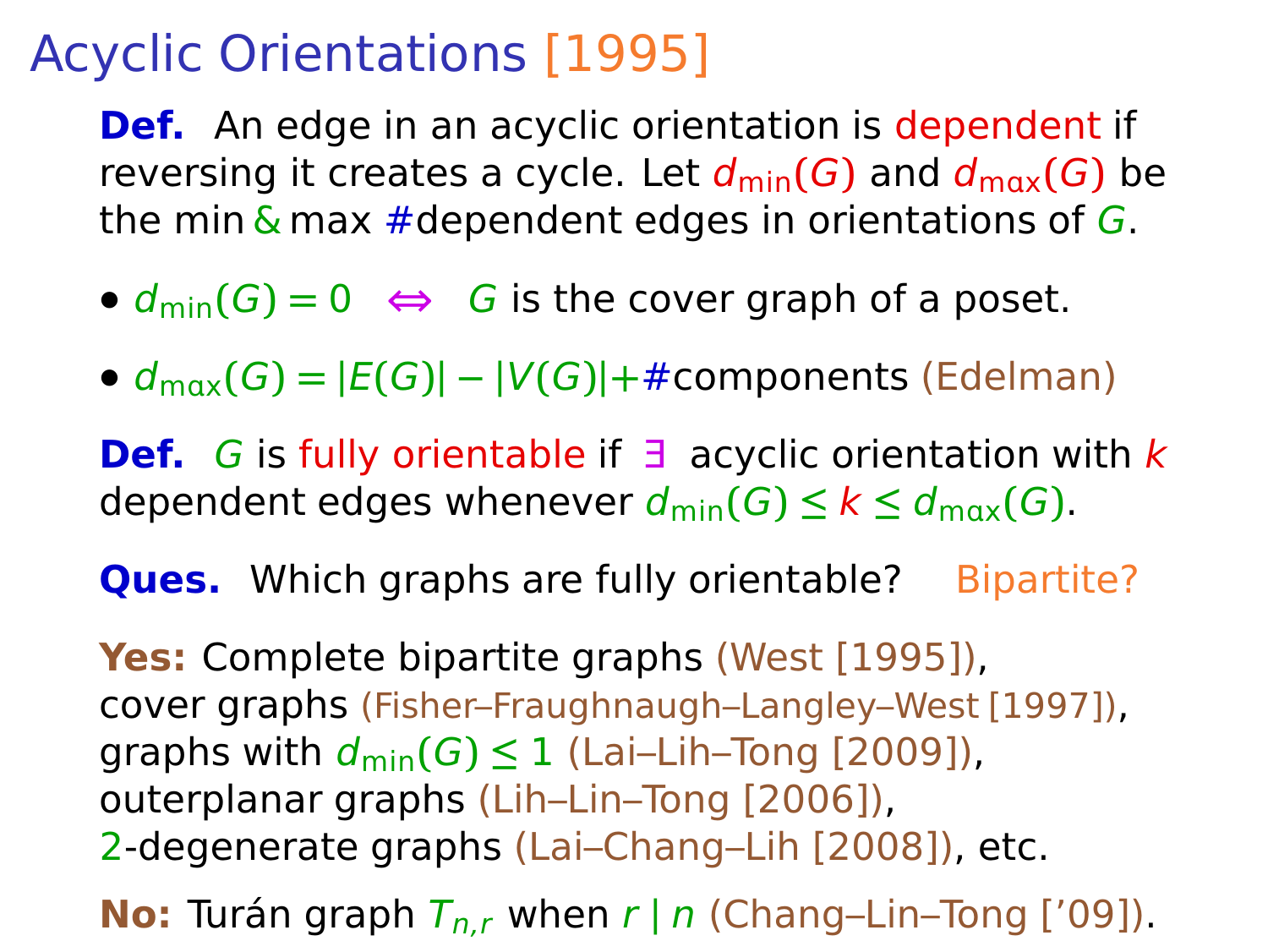**Def.** Let  $l(n, k)$  be the largest t such that every connected n-vertex graph with minimum degree at least  $k$  has a spanning tree with at least  $t$  leaves (and hence connected domination number **≤** n **−** t).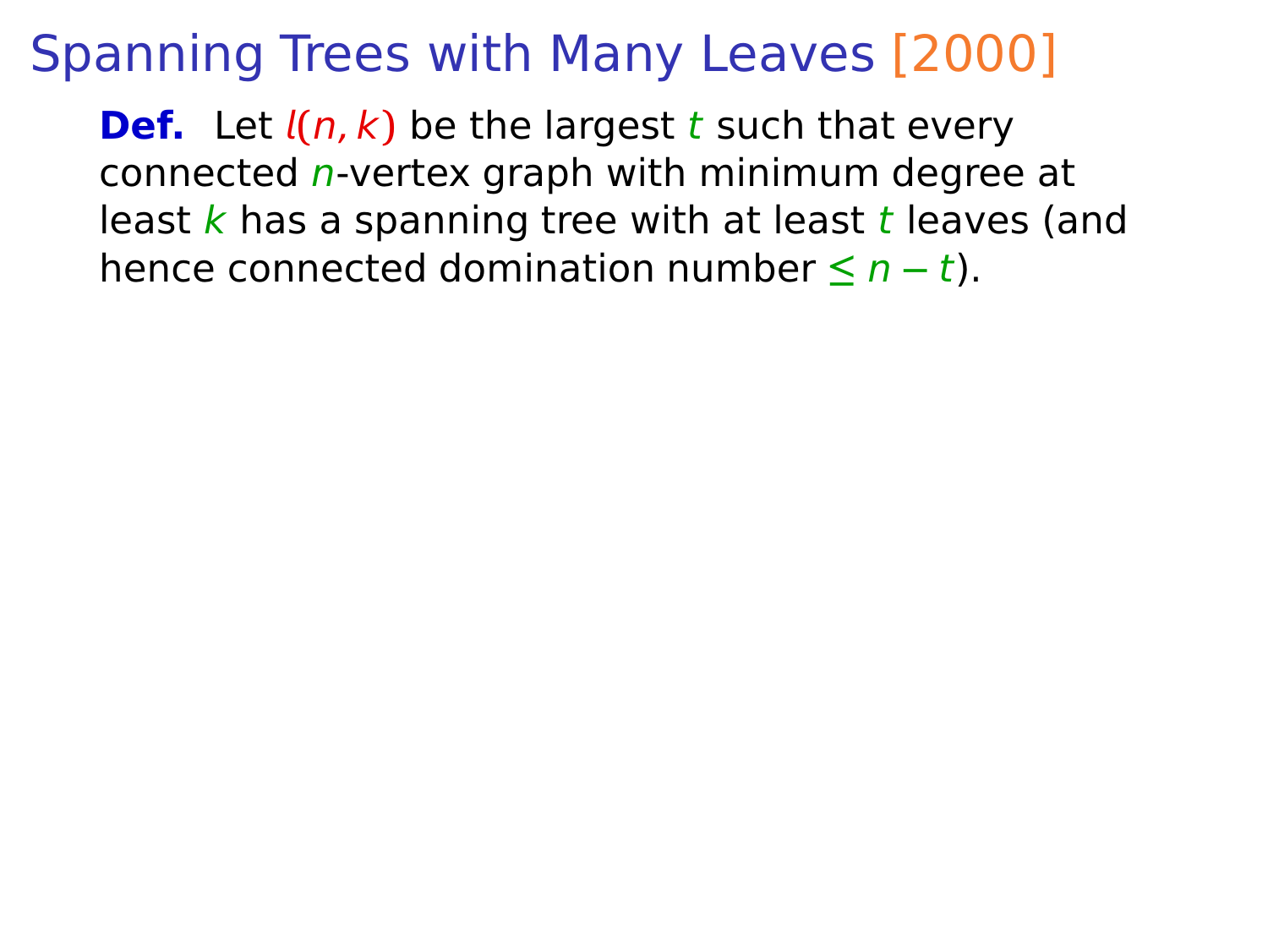**Def.** Let  $l(n, k)$  be the largest t such that every connected n-vertex graph with minimum degree at least  $k$  has a spanning tree with at least  $t$  leaves (and hence connected domination number **≤** n **−** t).

**•**  $l(n, k) \leq \frac{k-2}{k+1}n + 2$ 

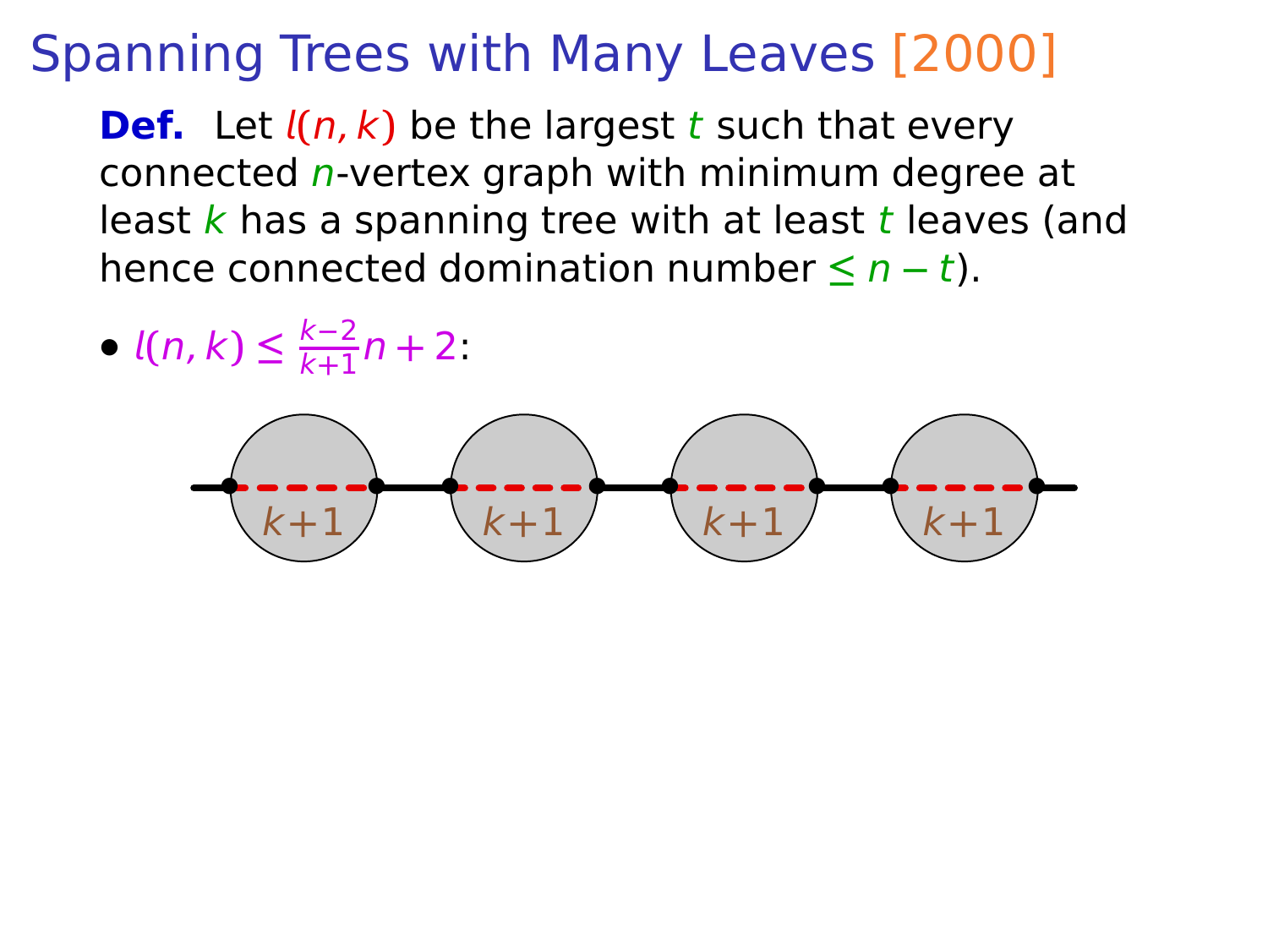**Def.** Let  $l(n, k)$  be the largest t such that every connected n-vertex graph with minimum degree at least  $k$  has a spanning tree with at least  $t$  leaves (and hence connected domination number **≤** n **−** t).

**•**  $l(n, k) \leq \frac{k-2}{k+1}n + 2$ 



**•**  $l(n, k) \geq \frac{k-2}{k+1}n + c$  for  $k \leq 4$  (Kleitman–West [1991]) and k **∈** {4, 5} (Griggs–Wu [1992]).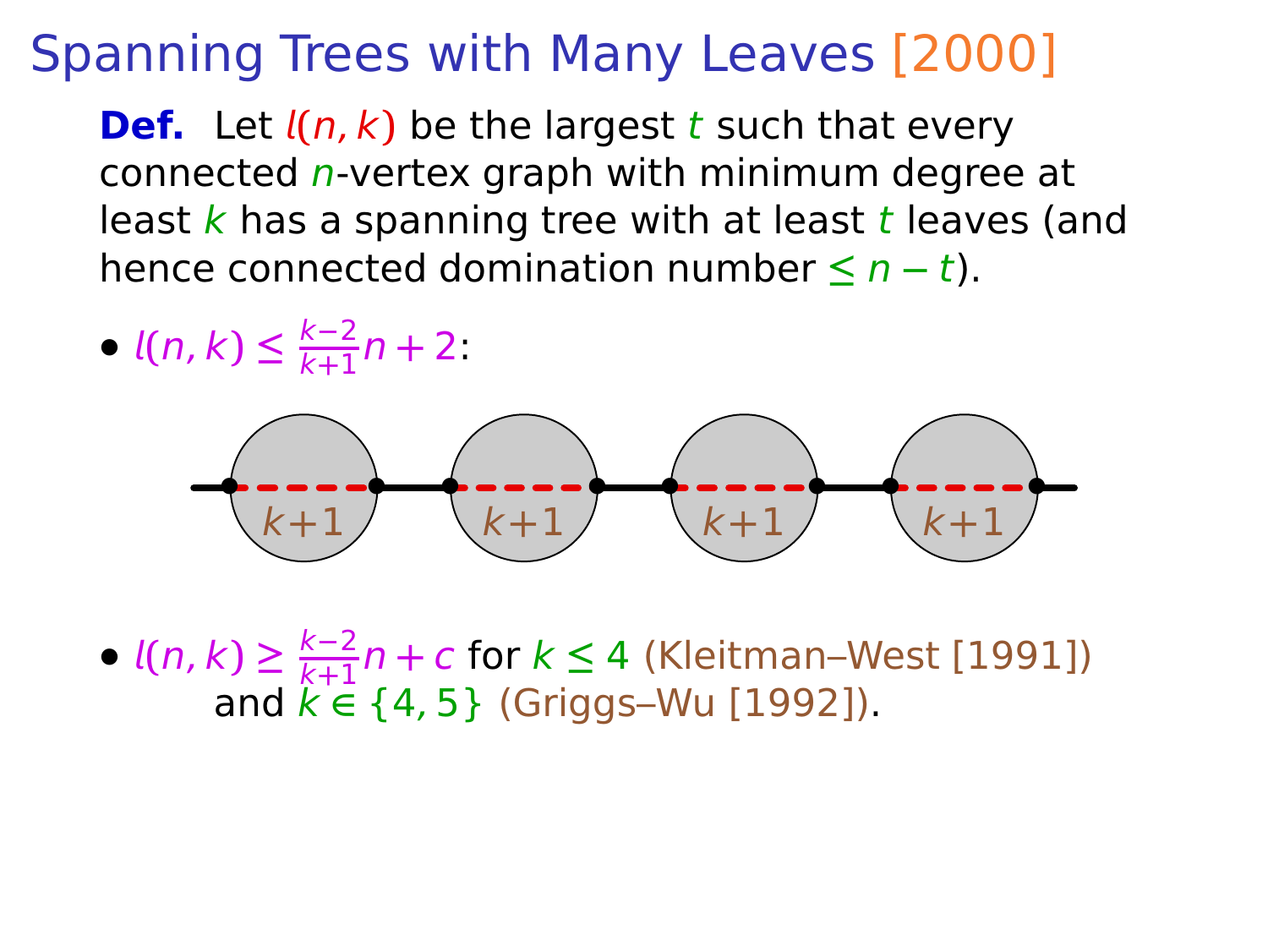**Def.** Let  $l(n, k)$  be the largest t such that every connected n-vertex graph with minimum degree at least  $k$  has a spanning tree with at least  $t$  leaves (and hence connected domination number **≤** n **−** t).

**•**  $l(n, k) \leq \frac{k-2}{k+1}n + 2$ 



**•**  $l(n, k) \geq \frac{k-2}{k+1}n + c$  for  $k \leq 4$  (Kleitman–West [1991]) and k **∈** {4, 5} (Griggs–Wu [1992]). Large k?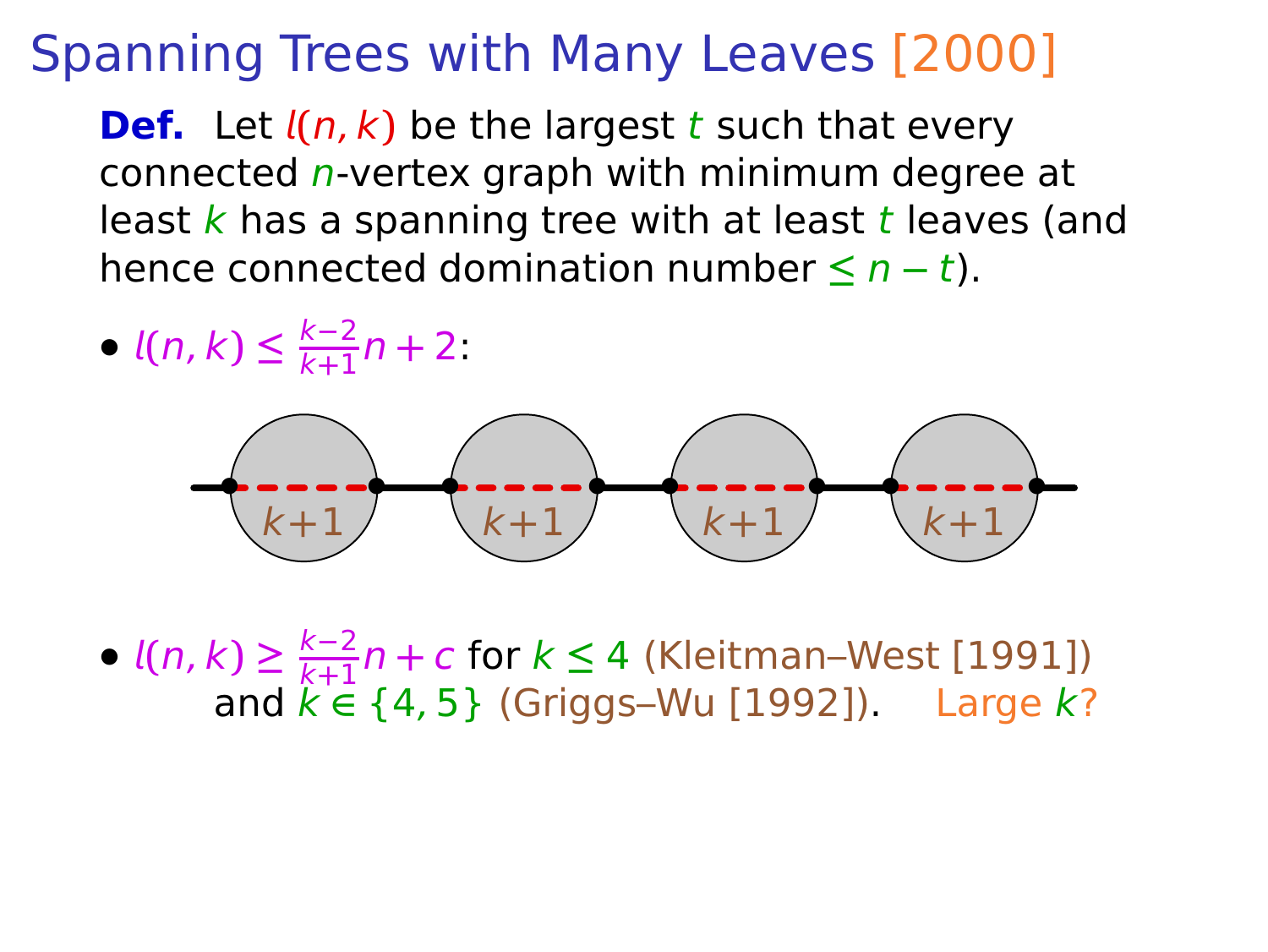**Def.** Let  $l(n, k)$  be the largest t such that every connected n-vertex graph with minimum degree at least  $k$  has a spanning tree with at least  $t$  leaves (and hence connected domination number **≤** n **−** t).

**•**  $l(n, k) \leq \frac{k-2}{k+1}n + 2$ 



**•**  $l(n, k) \geq \frac{k-2}{k+1}n + c$  for  $k \leq 4$  (Kleitman–West [1991]) and k **∈** {4, 5} (Griggs–Wu [1992]). Large k?

**Thm.** (Caro–West–Yuster [2000])  $l(n, k) \sim n^{\frac{k - \ln(k + 1)}{k + 1}}$ .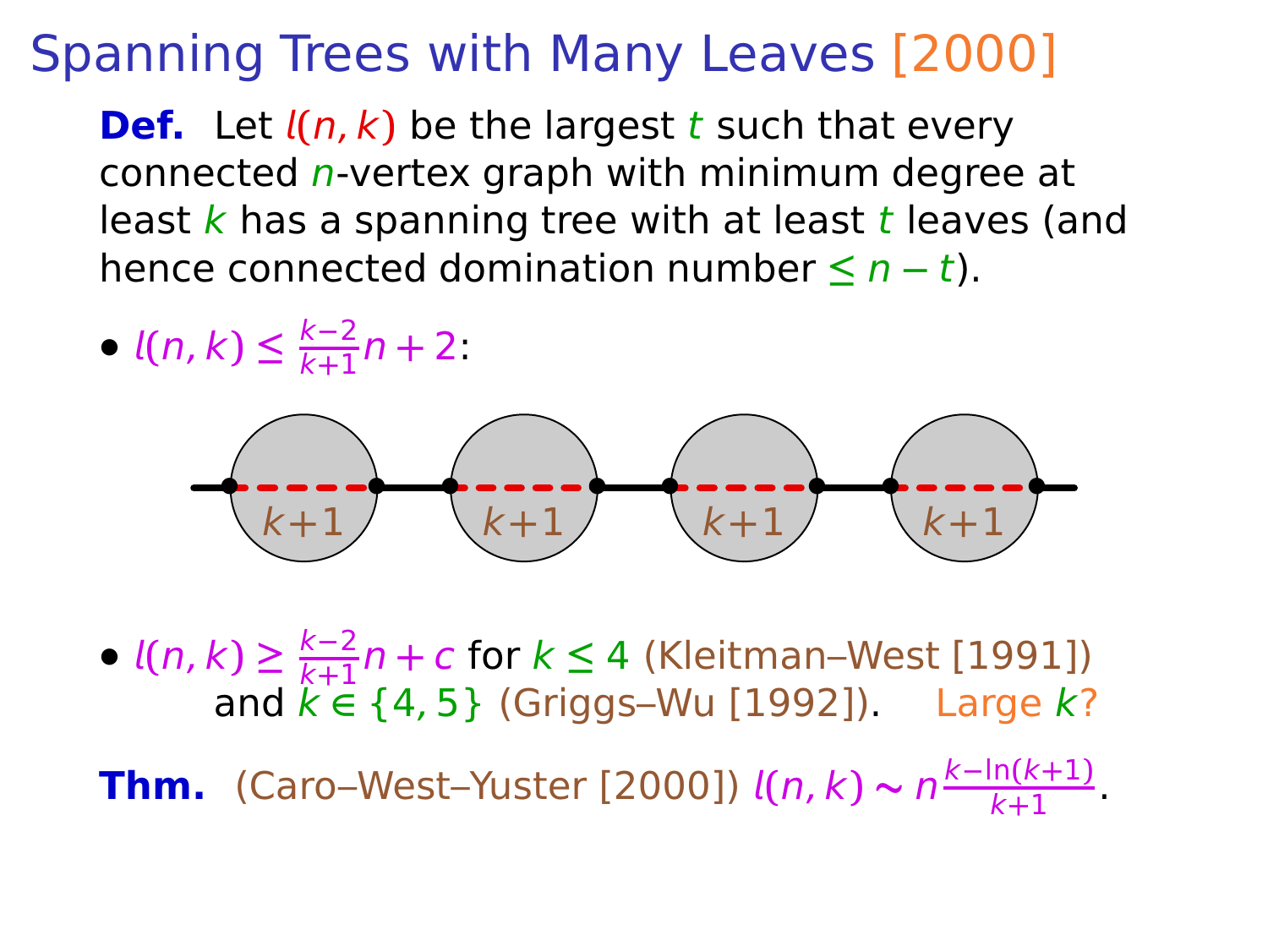**Def.** Let  $l(n, k)$  be the largest t such that every connected n-vertex graph with minimum degree at least  $k$  has a spanning tree with at least  $t$  leaves (and hence connected domination number **≤** n **−** t).

**•**  $l(n, k) \leq \frac{k-2}{k+1}n + 2$ 



**•**  $l(n, k) \geq \frac{k-2}{k+1}n + c$  for  $k \leq 4$  (Kleitman–West [1991]) and k **∈** {4, 5} (Griggs–Wu [1992]). Large k?

**Thm.** (Caro–West–Yuster [2000])  $l(n, k) \sim n^{\frac{k - \ln(k + 1)}{k + 1}}$ .

**Ques.** How does  $\frac{l(n,k)}{n}$  decline from  $\frac{k-2}{k+1}$  to  $\frac{k-\ln(k+1)}{k+1}$ ?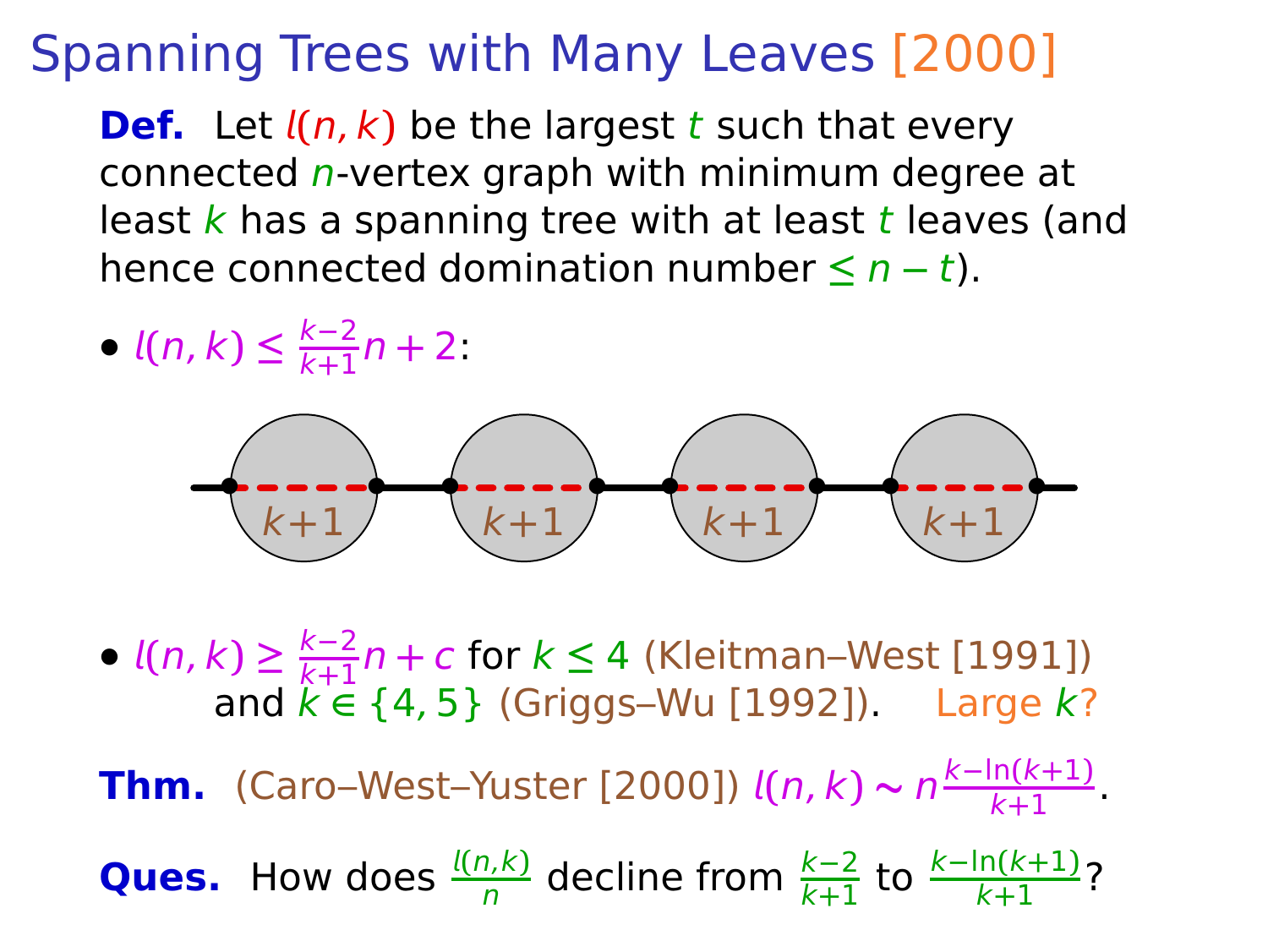**Def.** A parity edge-coloring (pec) assigns colors to edges so no path has an even number of each color.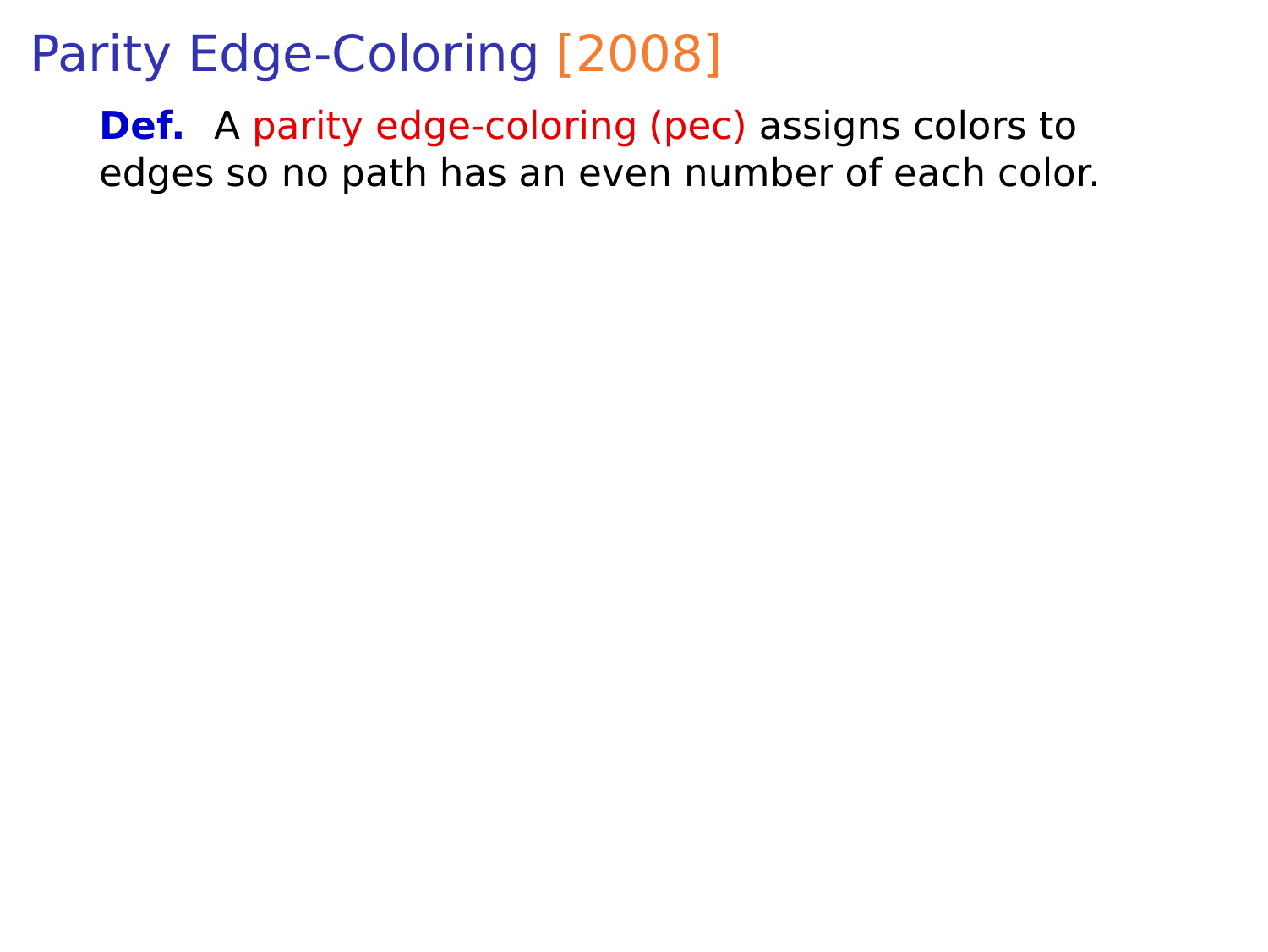**Def.** A parity edge-coloring (pec) assigns colors to edges so no path has an even number of each color.

It is strong (spec) if this holds also for open walks.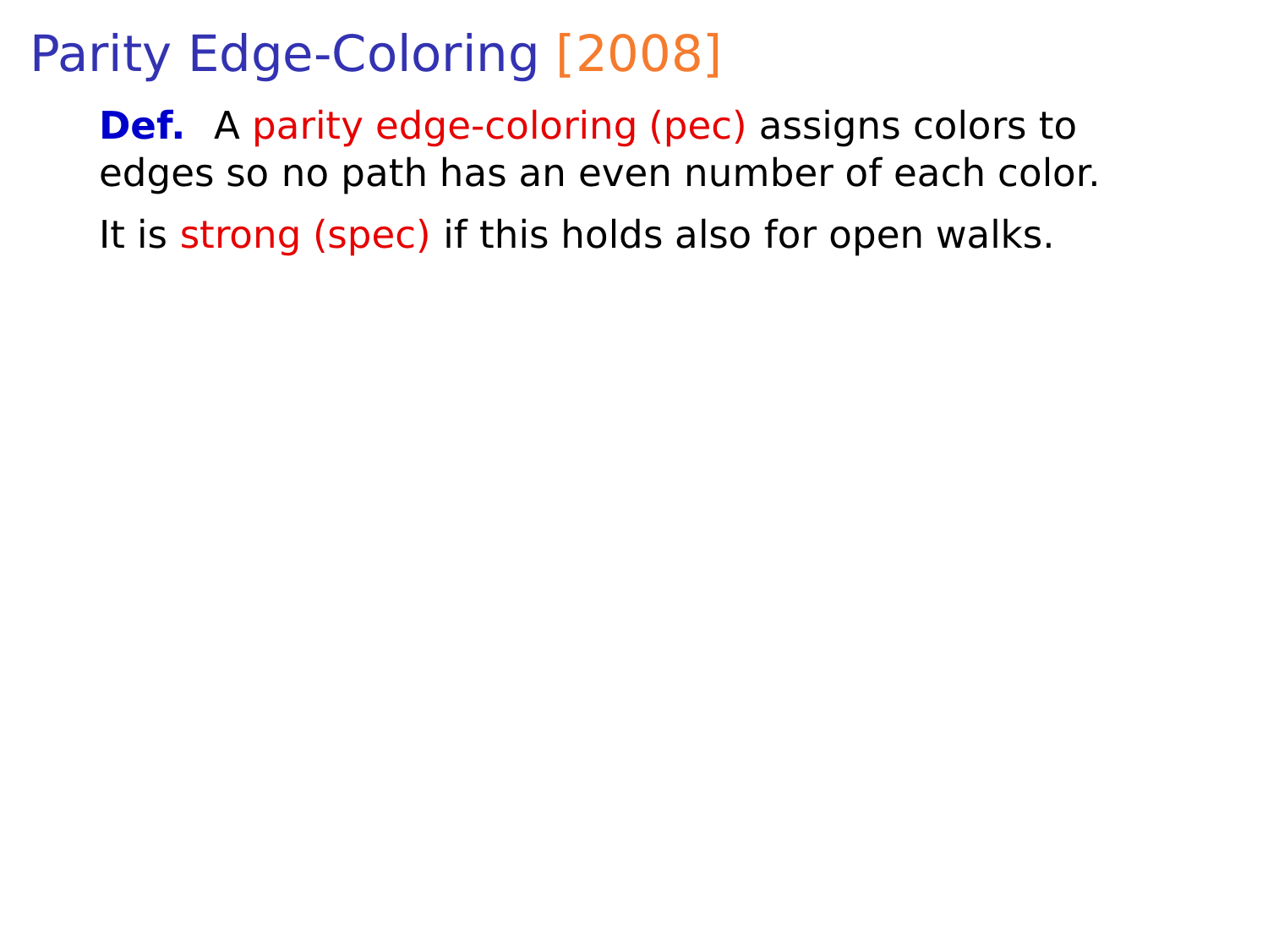**Def.** A parity edge-coloring (pec) assigns colors to edges so no path has an even number of each color.

It is strong (spec) if this holds also for open walks.

 $#$ colors needed is  $p(G)$  or  $\hat{p}(G)$ , respectively.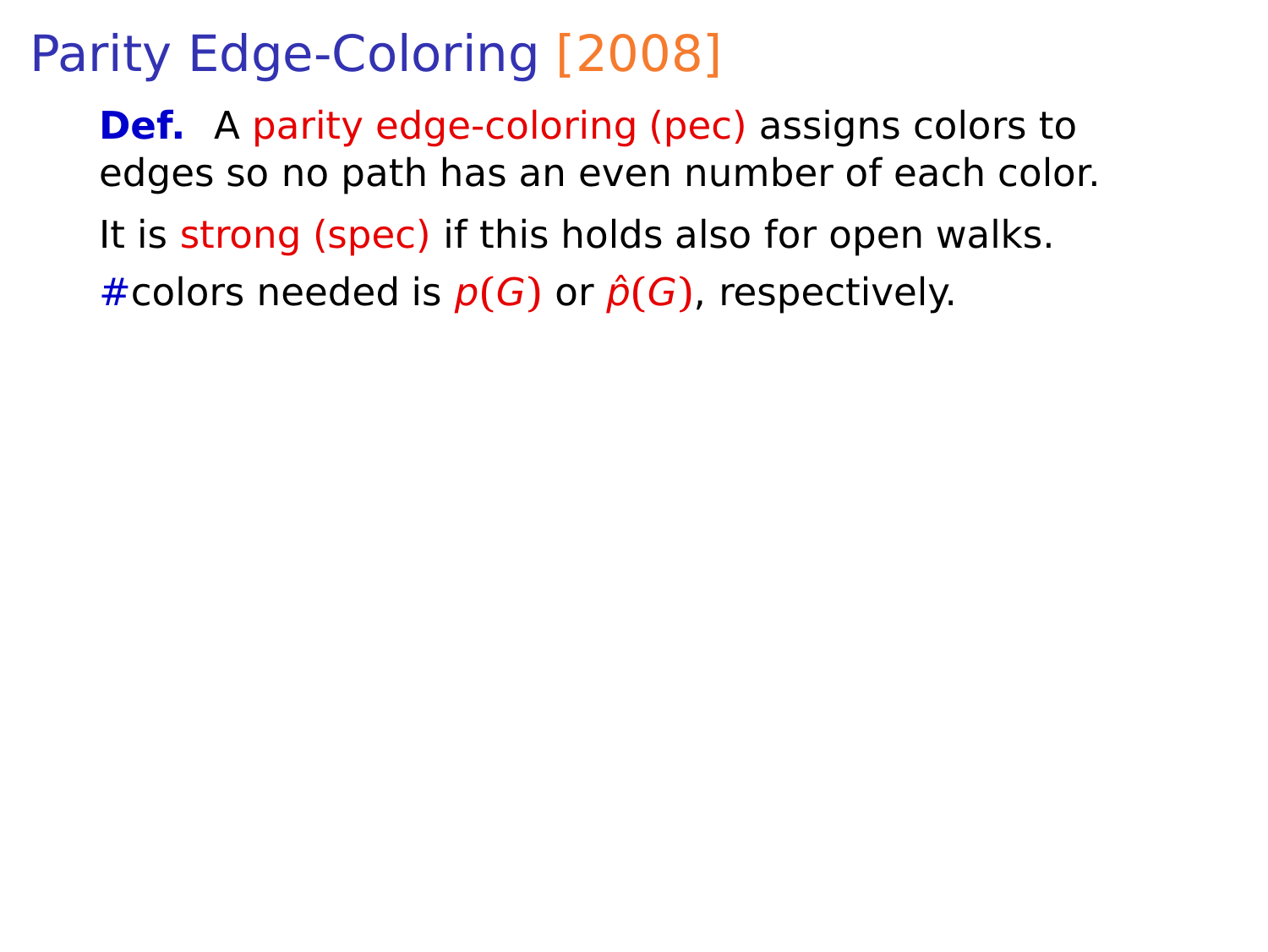**Def.** A parity edge-coloring (pec) assigns colors to edges so no path has an even number of each color. It is strong (spec) if this holds also for open walks.  $#$ colors needed is  $p(G)$  or  $\hat{p}(G)$ , respectively.

• Incident edges form path, so  $\hat{p}(G) \geq p(G) \geq \chi'(G)$ .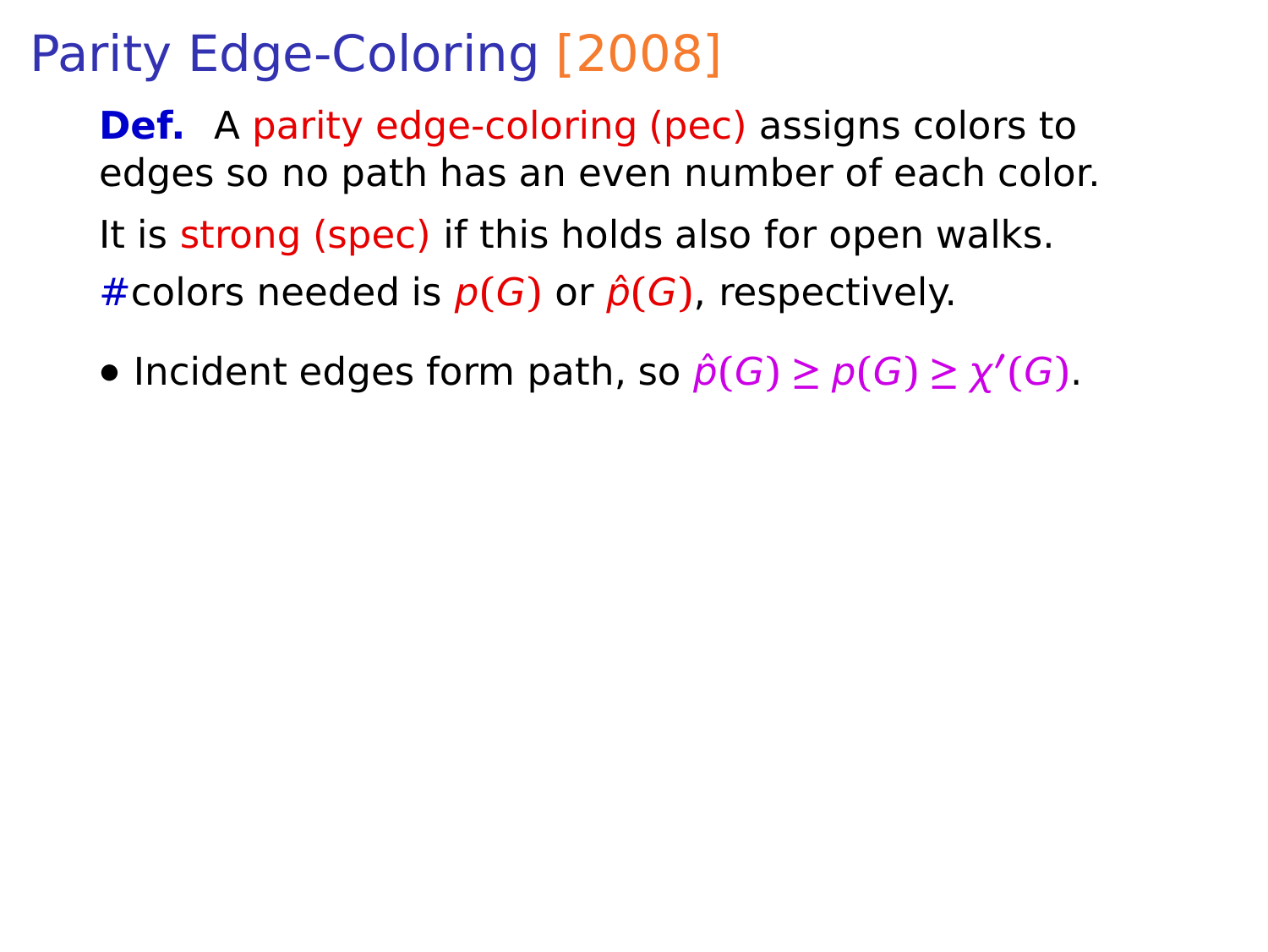**Def.** A parity edge-coloring (pec) assigns colors to edges so no path has an even number of each color. It is strong (spec) if this holds also for open walks.  $#$ colors needed is  $p(G)$  or  $\hat{p}(G)$ , respectively.

- Incident edges form path, so  $\hat{p}(G) \geq p(G) \geq \chi'(G)$ .
- **Ex.**  $p(P_n) = \lceil \ln n \rceil$ .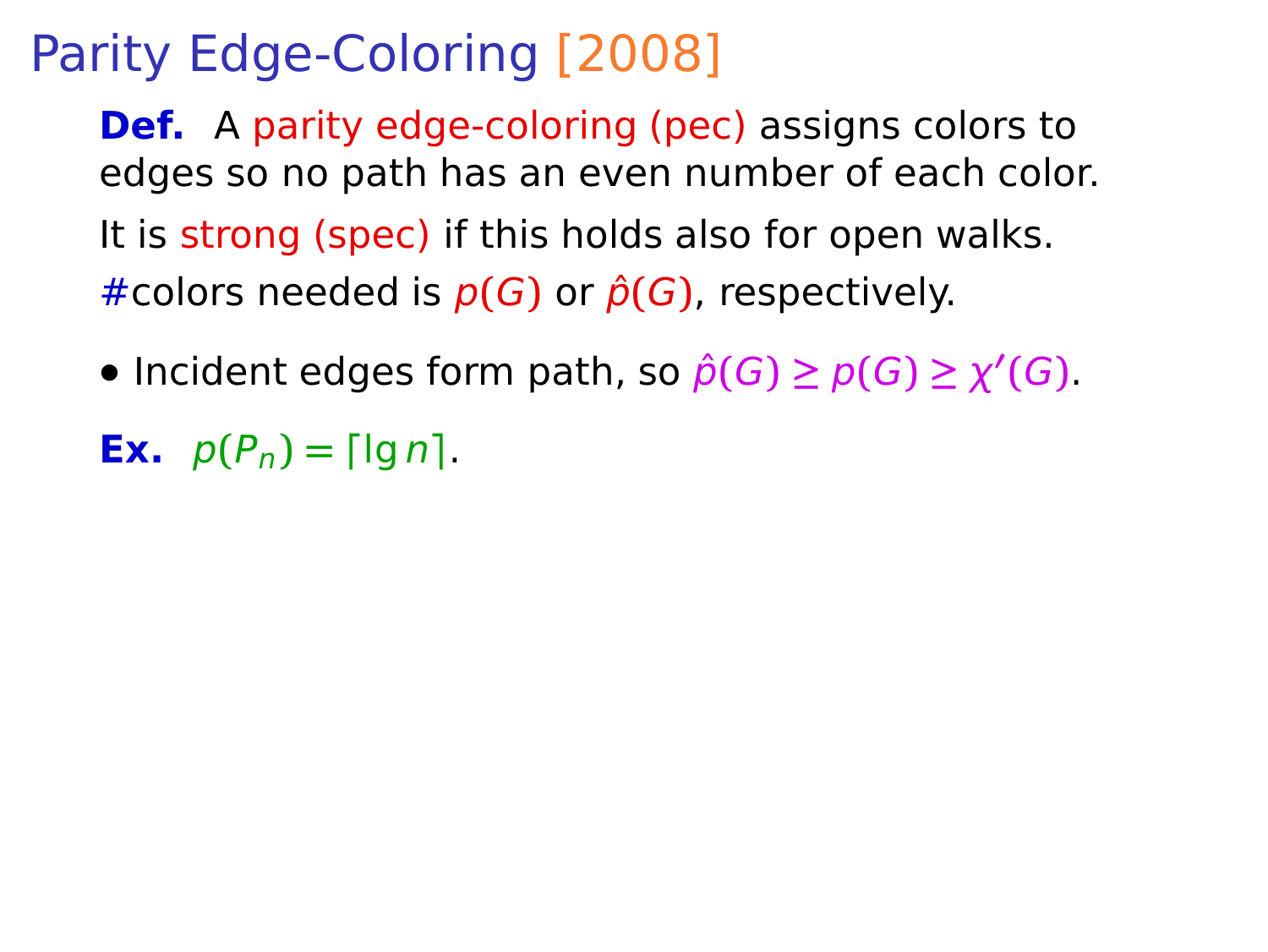**Def.** A parity edge-coloring (pec) assigns colors to edges so no path has an even number of each color. It is strong (spec) if this holds also for open walks.  $\#$ colors needed is  $p(G)$  or  $\hat{p}(G)$ , respectively.

• Incident edges form path, so  $\hat{p}(G) \geq p(G) \geq \chi'(G)$ .



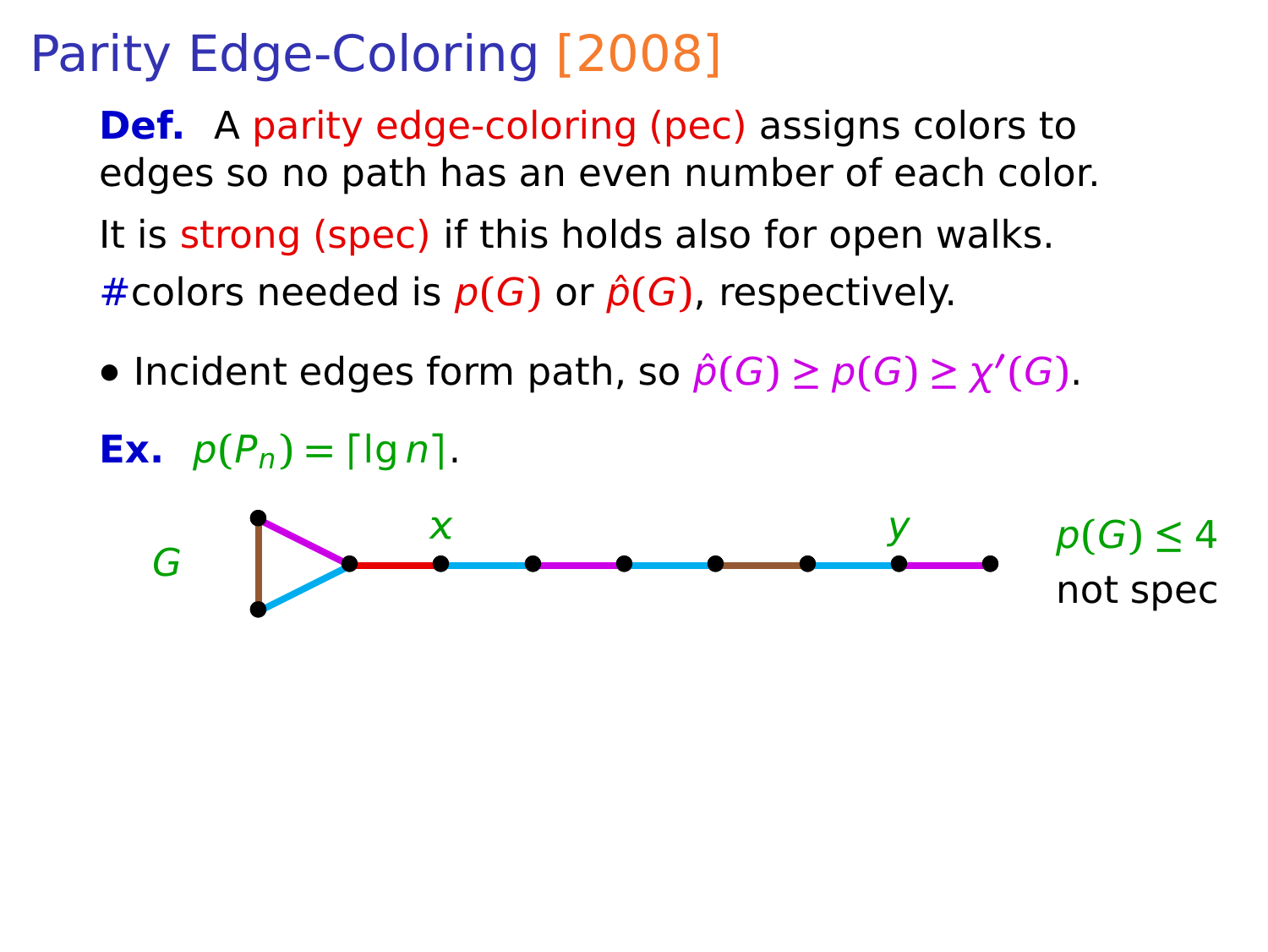**Def.** A parity edge-coloring (pec) assigns colors to edges so no path has an even number of each color. It is strong (spec) if this holds also for open walks.  $#$ colors needed is  $p(G)$  or  $\hat{p}(G)$ , respectively.

- Incident edges form path, so  $\hat{p}(G) \geq p(G) \geq \chi'(G)$ .
- **Ex.**  $p(P_n) = \lceil \lg n \rceil$ .

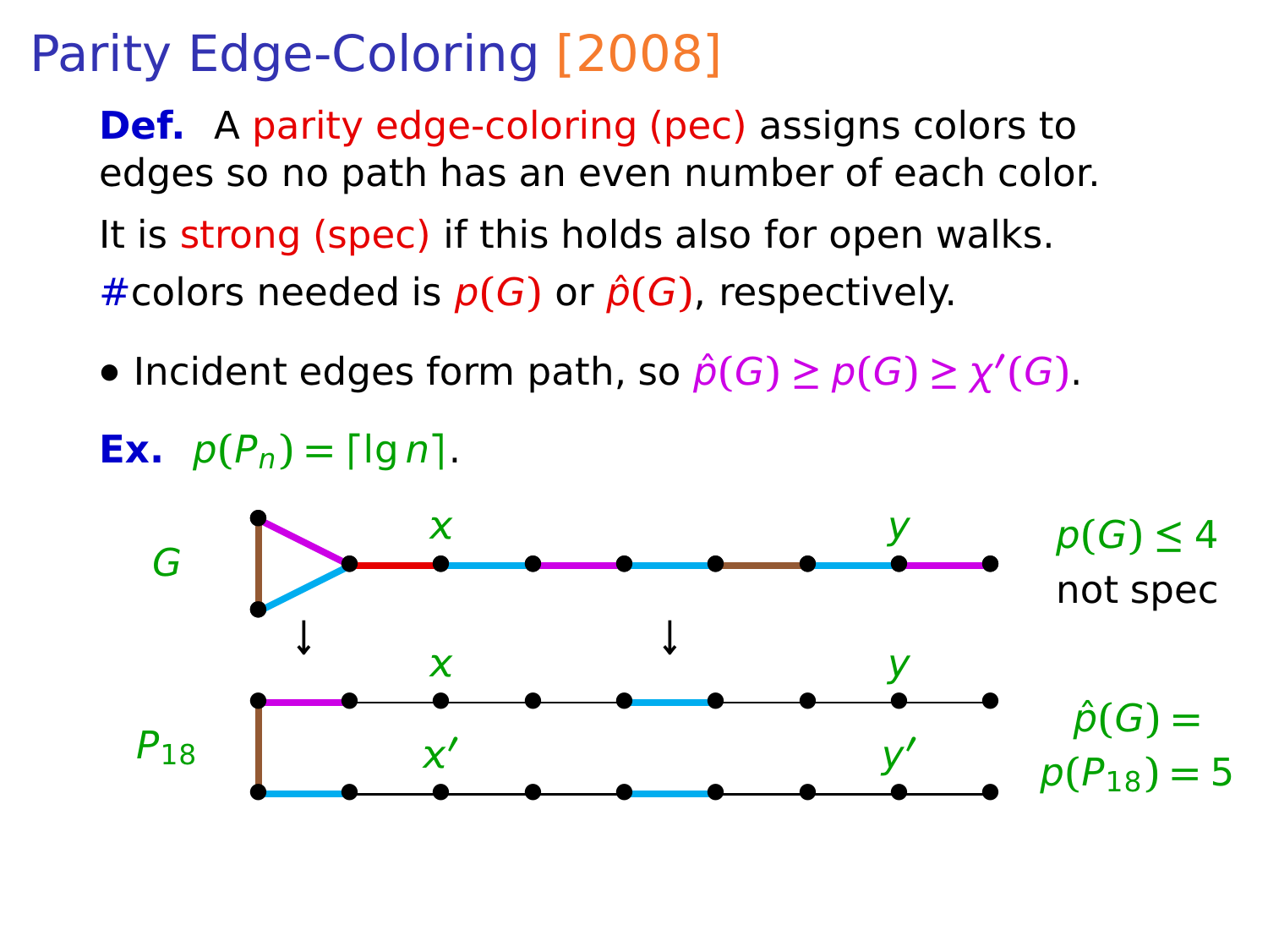**Def.** A parity edge-coloring (pec) assigns colors to edges so no path has an even number of each color. It is strong (spec) if this holds also for open walks.  $#$ colors needed is  $p(G)$  or  $\hat{p}(G)$ , respectively.

- Incident edges form path, so  $\hat{p}(G) \geq p(G) \geq \chi'(G)$ .
- **Ex.**  $p(P_n) = \lceil \lg n \rceil$ .



**Conj.**  $\hat{p}(G) = p(G)$  for every bipartite G.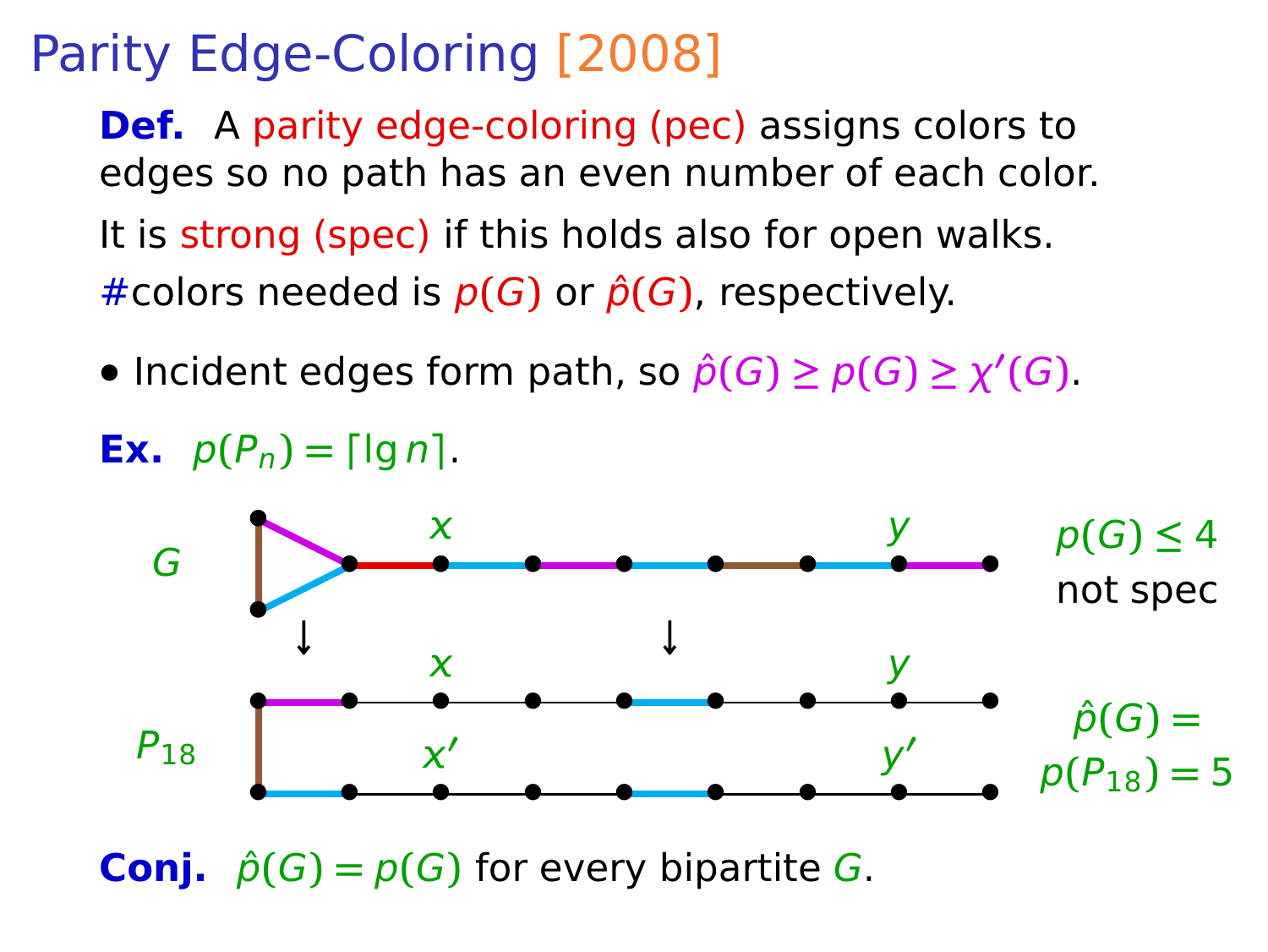**Ex.** Give the vertices of  $K_{2^k}$  distinct k-tuple binary codes. Color <mark>E(K<sub>2</sub>k)</mark> by giving u√ the color u⊕ v.

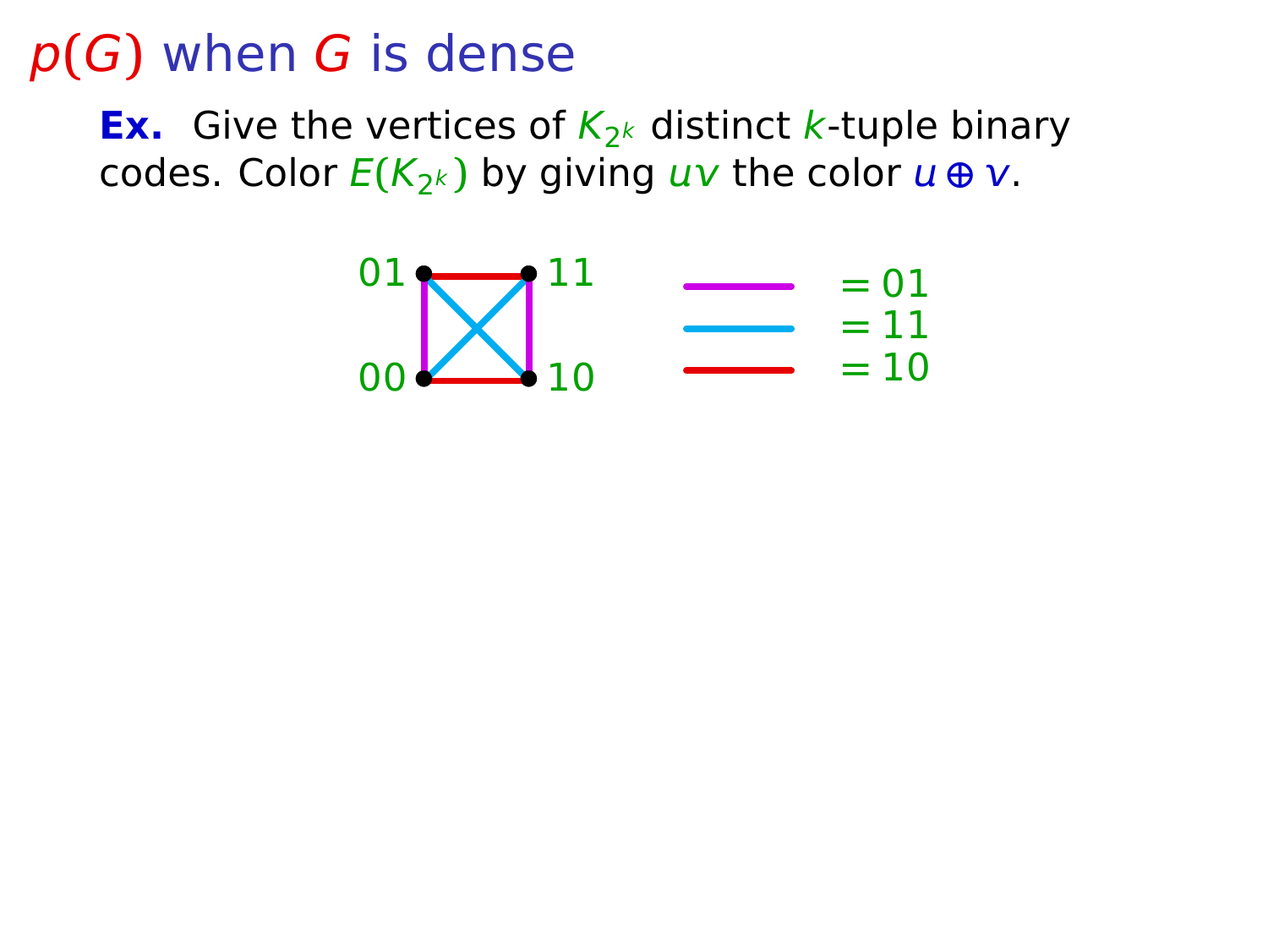**Ex.** Give the vertices of  $K_{2^k}$  distinct k-tuple binary codes. Color <mark>E(K<sub>2</sub>k)</mark> by giving u√ the color u⊕ v.

$$
\begin{array}{c}\n01 \\
00\n\end{array}\n\begin{array}{c}\n11 \\
\phantom{000}\n\end{array}\n\begin{array}{c}\n= 01 \\
\phantom{000}\n\end{array}\n\begin{array}{c}\n= 01 \\
= 11 \\
= 10\n\end{array}
$$

**Thm.** (Bunde–Milans–Wu–West [2008])  $\hat{p}(K_n) = 2^{\lceil \lg n \rceil} - 1$ .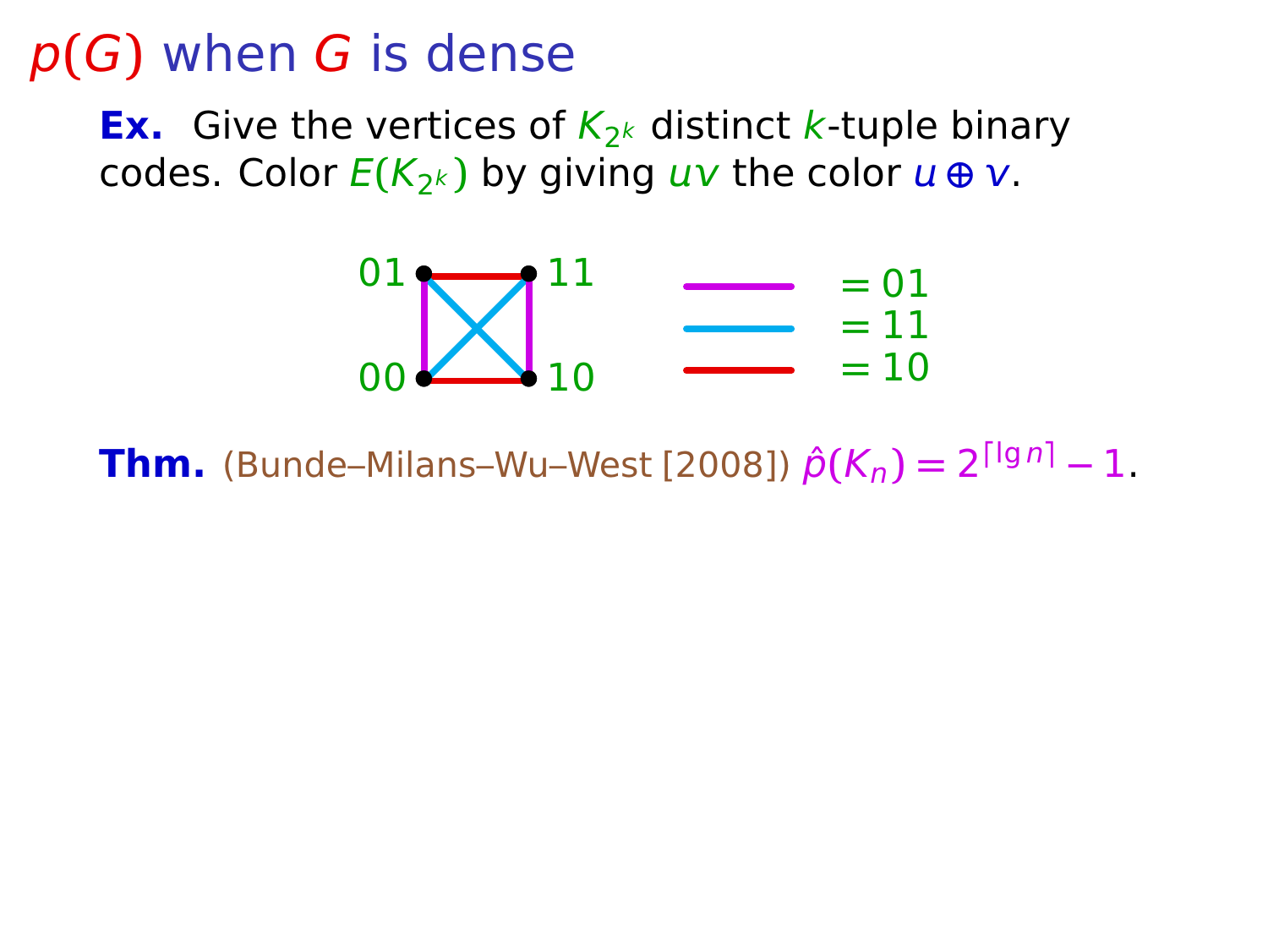**Ex.** Give the vertices of  $K_{2^k}$  distinct k-tuple binary codes. Color <mark>E(K<sub>2</sub>k)</mark> by giving u√ the color u⊕ v.

$$
\begin{array}{c}\n01 \\
00\n\end{array}\n\begin{array}{c}\n11 \\
\phantom{000}\n\end{array}\n\begin{array}{c}\n= 01 \\
\phantom{000}\n\end{array}\n\begin{array}{c}\n= 01 \\
= 11 \\
= 10\n\end{array}
$$

**Thm.** (Bunde–Milans–Wu–West [2008])  $\hat{p}(K_n) = 2^{\lceil \lg n \rceil} - 1$ .

**Conj.**  $p(K_n) = \hat{p}(K_n) = 2^{\lceil \lg n \rceil} - 1.$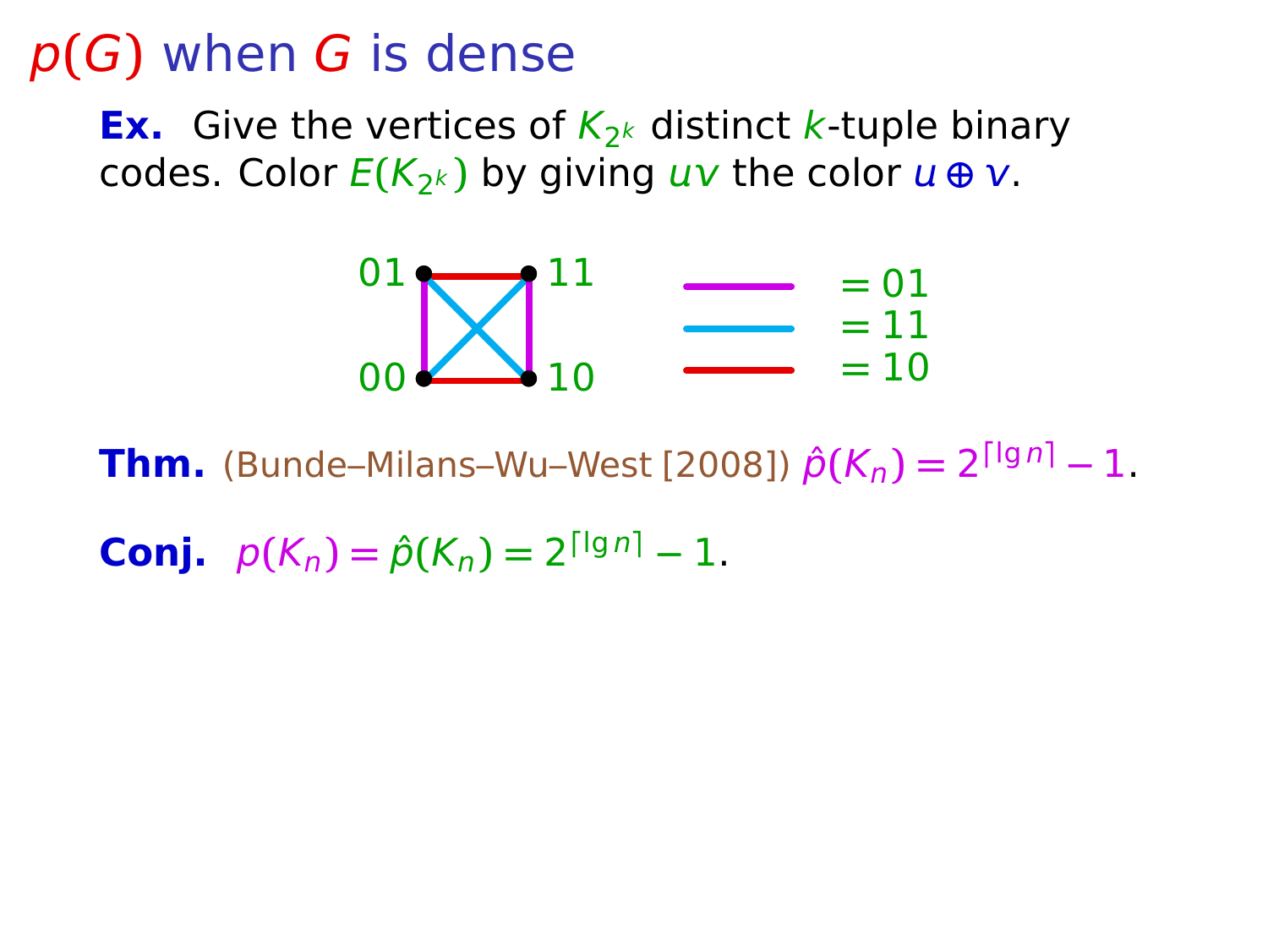**Ex.** Give the vertices of  $K_{2^k}$  distinct k-tuple binary codes. Color <mark>E(K<sub>2</sub>k)</mark> by giving u√ the color u⊕ v.

$$
\begin{array}{c}\n01 \\
00\n\end{array}\n\begin{array}{c}\n\boxed{11} \\
\boxed{10}\n\end{array}\n\begin{array}{c}\n= 01 \\
= 11 \\
= 10\n\end{array}
$$

**Thm.** (Bunde–Milans–Wu–West [2008])  $\hat{p}(K_n) = 2^{\lceil \lg n \rceil} - 1$ .

**Conj.**  $p(K_n) = \hat{p}(K_n) = 2^{\lceil \lg n \rceil} - 1$ . True for  $n \le 16$ .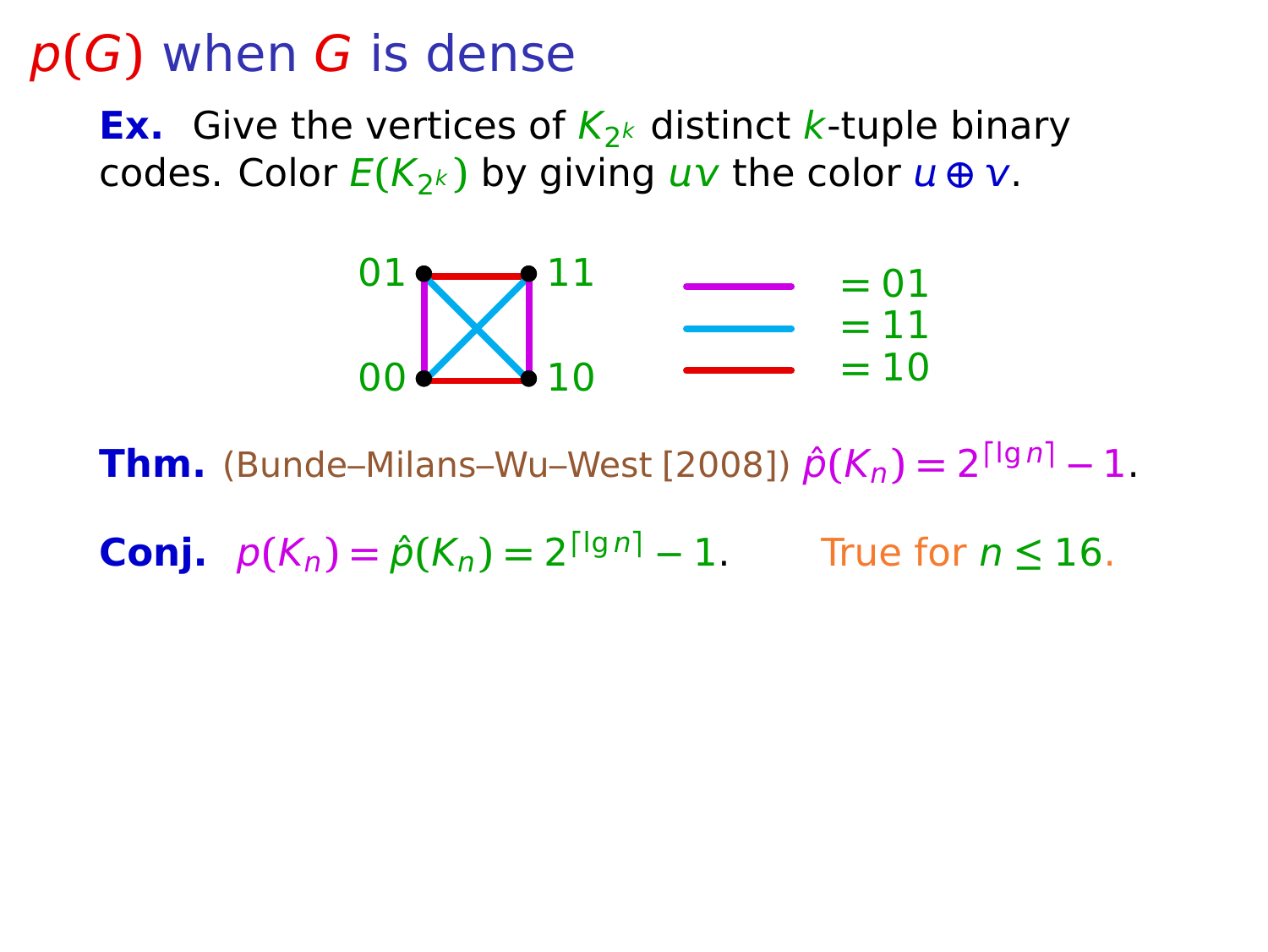**Ex.** Give the vertices of  $K_{2^k}$  distinct k-tuple binary codes. Color <mark>E(K<sub>2</sub>k)</mark> by giving u√ the color u⊕ v.

$$
\begin{array}{c}\n01 \\
00\n\end{array}\n\begin{array}{c}\n11 \\
\phantom{000}\n\end{array}\n\begin{array}{c}\n= 01 \\
\phantom{000}\n\end{array}\n\begin{array}{c}\n= 01 \\
= 11 \\
= 10\n\end{array}
$$

**Thm.** (Bunde–Milans–Wu–West [2008])  $\hat{p}(K_n) = 2^{\lceil \lg n \rceil} - 1$ .

**Conj.**  $p(K_n) = \hat{p}(K_n) = 2^{\lceil \lg n \rceil} - 1$ . True for  $n \le 16$ .

Analogous construction yields  $\hat{p}(K_{n,n}) \leq 2^{\lceil \lg n \rceil}$ .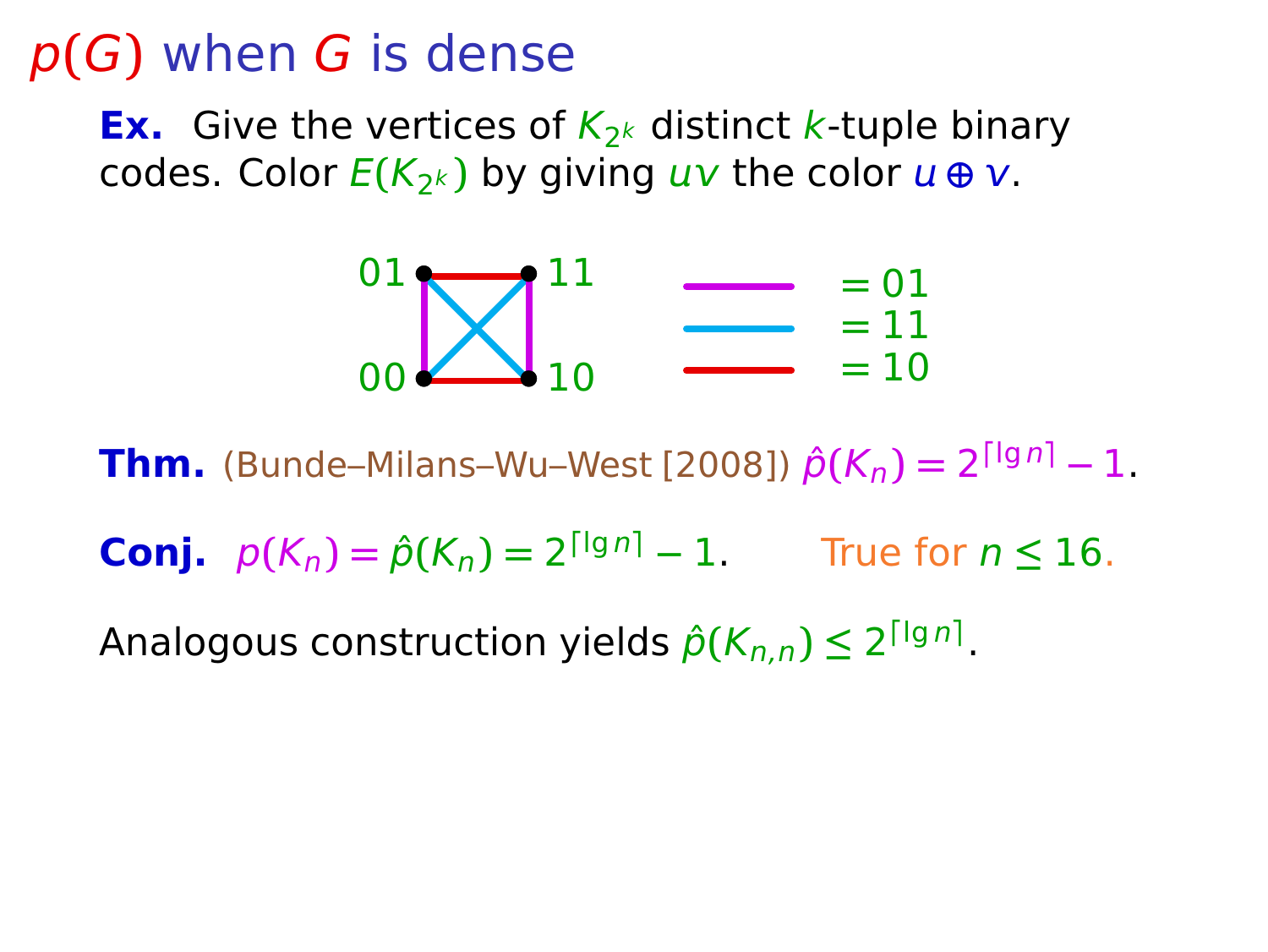**Ex.** Give the vertices of  $K_{2^k}$  distinct k-tuple binary codes. Color <mark>E(K<sub>2</sub>k)</mark> by giving u√ the color u⊕ v.

$$
\begin{array}{c}\n01 \\
00\n\end{array}\n\begin{array}{c}\n11 \\
\phantom{000}\n\end{array}\n\begin{array}{c}\n= 01 \\
\phantom{000}\n\end{array}\n\begin{array}{c}\n= 01 \\
= 11 \\
= 10\n\end{array}
$$

**Thm.** (Bunde–Milans–Wu–West [2008])  $\hat{p}(K_n) = 2^{\lceil \lg n \rceil} - 1$ .

**Conj.**  $p(K_n) = \hat{p}(K_n) = 2^{\lceil \lg n \rceil} - 1$ . True for  $n \le 16$ .

Analogous construction yields  $\hat{p}(K_{n,n}) \leq 2^{\lceil \lg n \rceil}$ .

**Conj.**  $p(K_{n,n}) = \hat{p}(K_{n,n}) = 2^{\lceil \lg n \rceil} - 1.$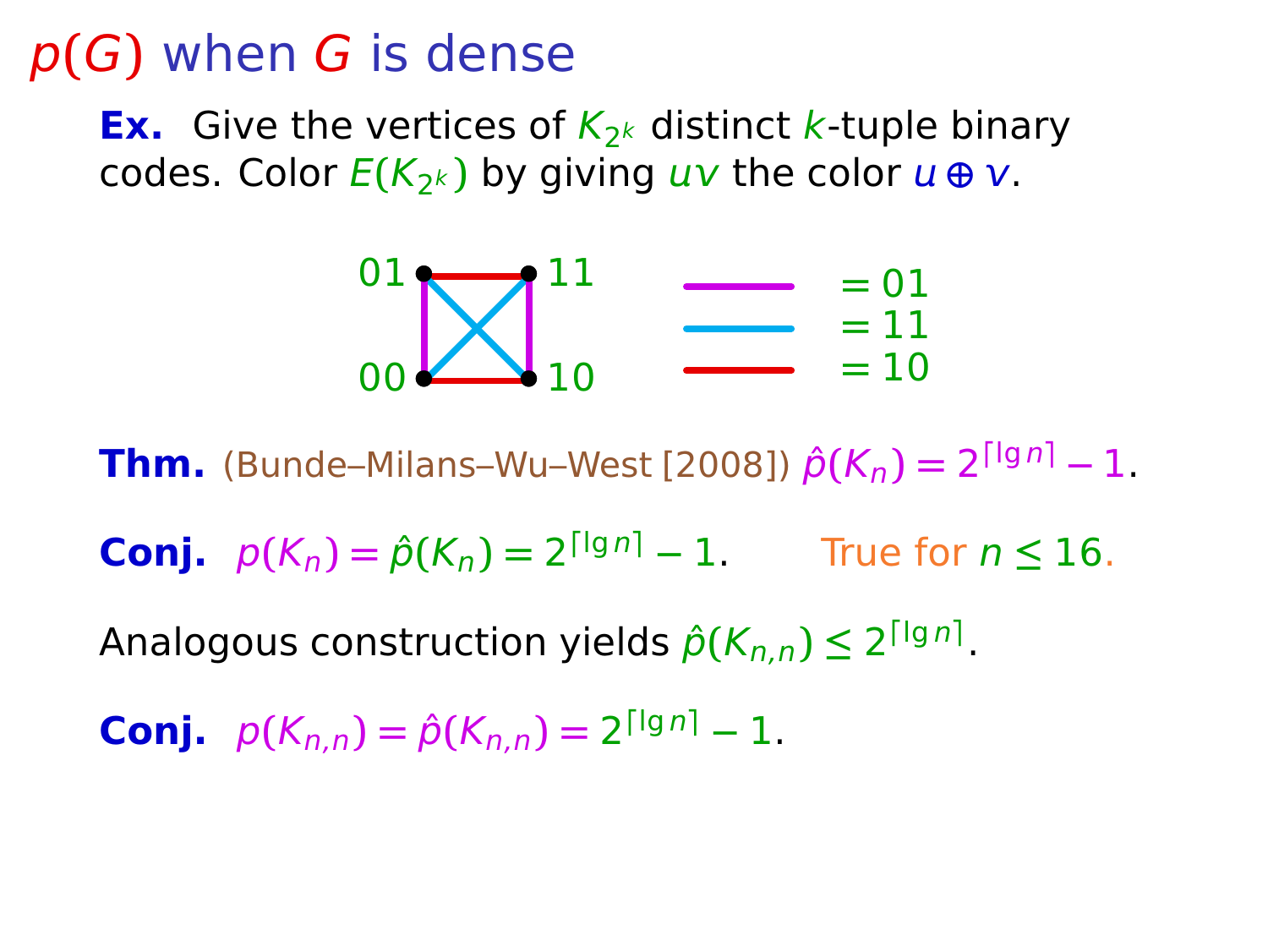**Ex.** Give the vertices of  $K_{2^k}$  distinct k-tuple binary codes. Color <mark>E(K<sub>2</sub>k)</mark> by giving u√ the color u⊕ v.

$$
\begin{array}{c}\n01 \\
00\n\end{array}\n\begin{array}{c}\n11 \\
\phantom{000}\n\end{array}\n\begin{array}{c}\n= 01 \\
\phantom{000}\n\end{array}\n\begin{array}{c}\n= 01 \\
= 11 \\
= 10\n\end{array}
$$

**Thm.** (Bunde–Milans–Wu–West [2008])  $\hat{p}(K_n) = 2^{\lceil \lg n \rceil} - 1$ .

**Conj.**  $p(K_n) = \hat{p}(K_n) = 2^{\lceil \lg n \rceil} - 1$ . True for  $n \le 16$ .

Analogous construction yields  $\hat{p}(K_{n,n}) \leq 2^{\lceil \lg n \rceil}$ .

**Conj.**  $p(K_{n,n}) = \hat{p}(K_{n,n}) = 2^{\lceil \lg n \rceil} - 1.$ 

A more detailed conjecture for  $\hat{p}(K_{r,s})$  would strengthen "Yuzvinsky's Theorem" on sums of subsets of  $\mathbb{F}_2^k$ 2 .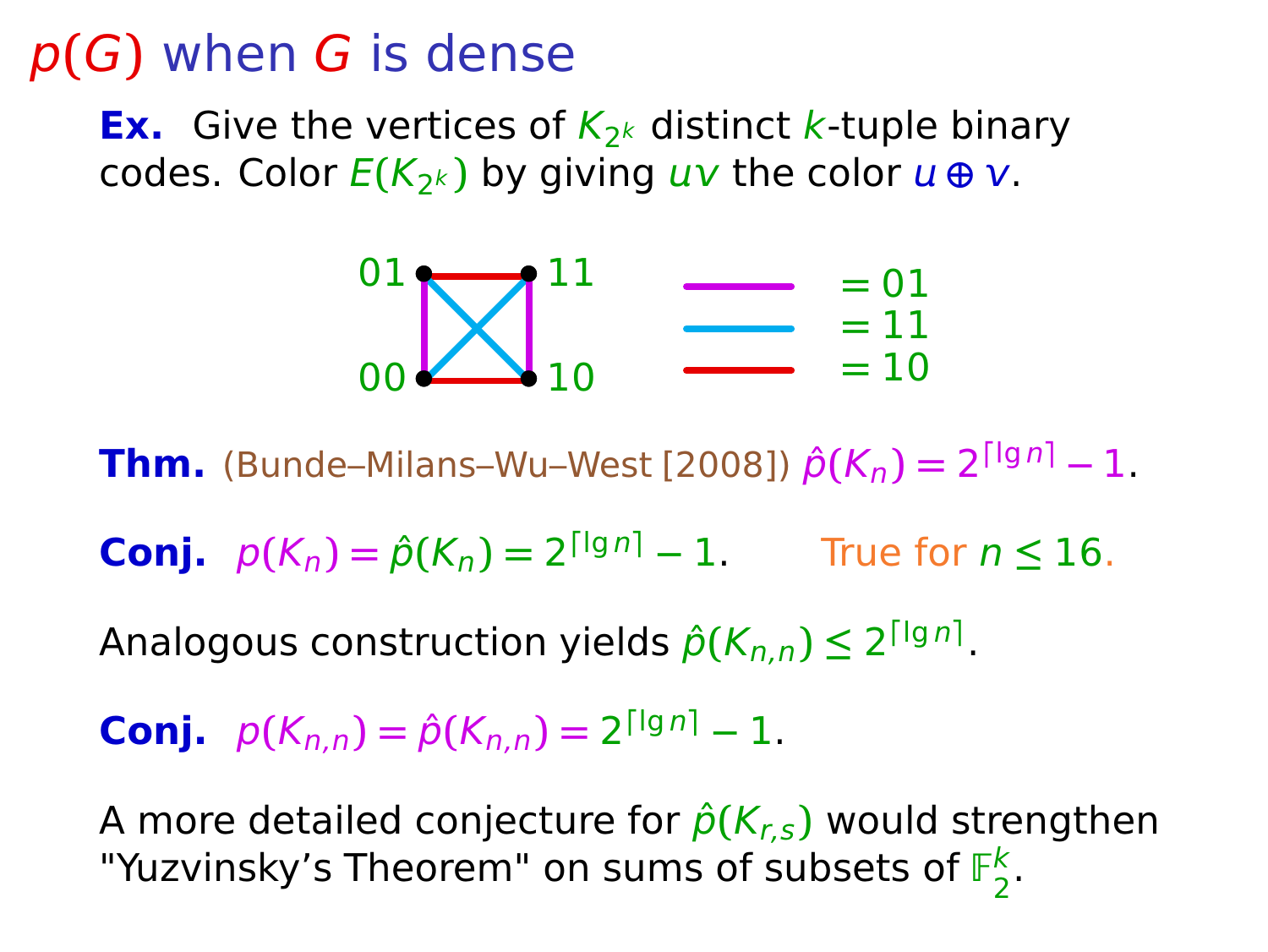**Def.** The deck of a graph G is the multiset of cards of the form  $G - v$  for  $v \in V(G)$ .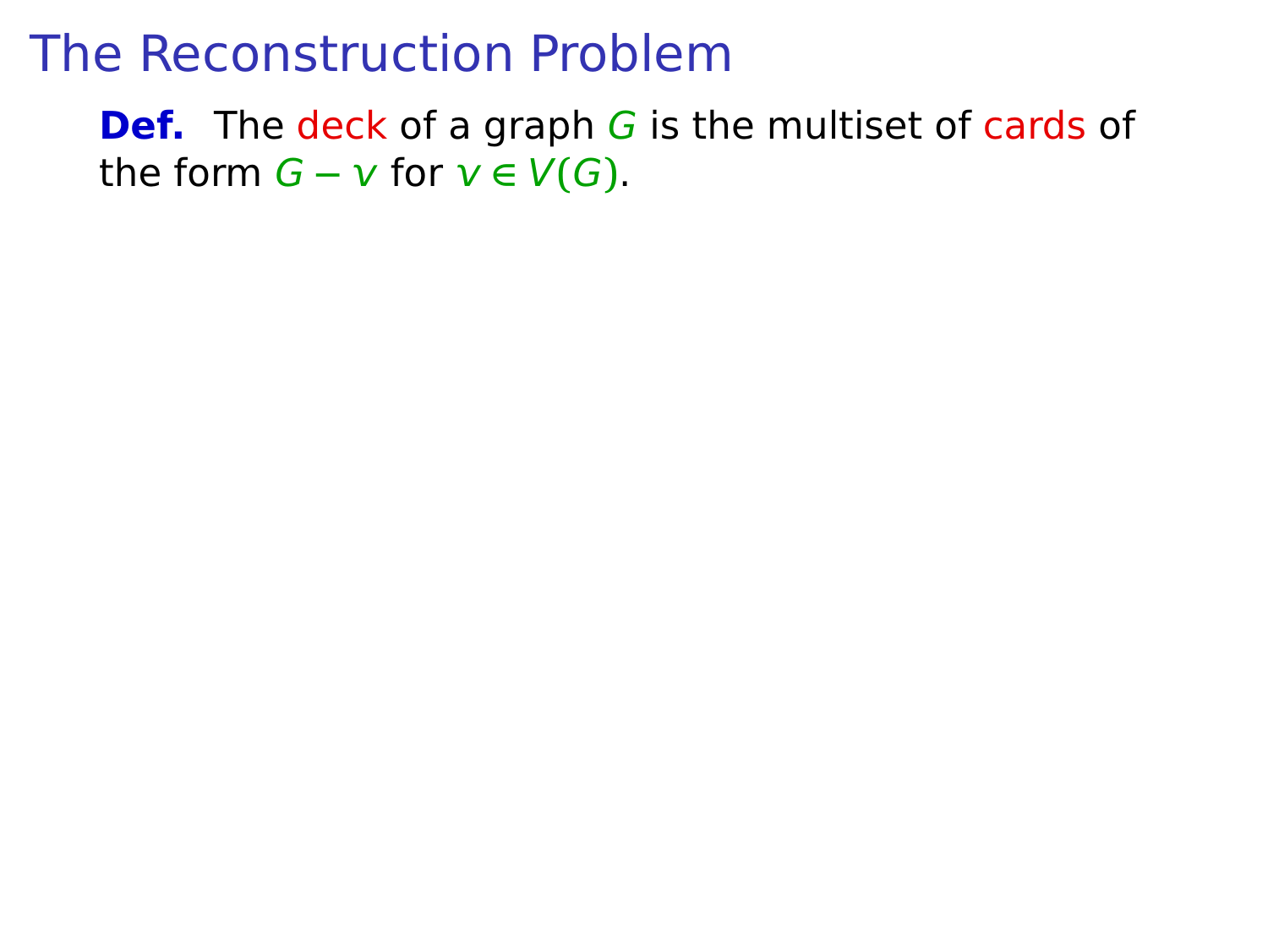**Def.** The deck of a graph G is the multiset of cards of the form  $G - v$  for  $v \in V(G)$ .

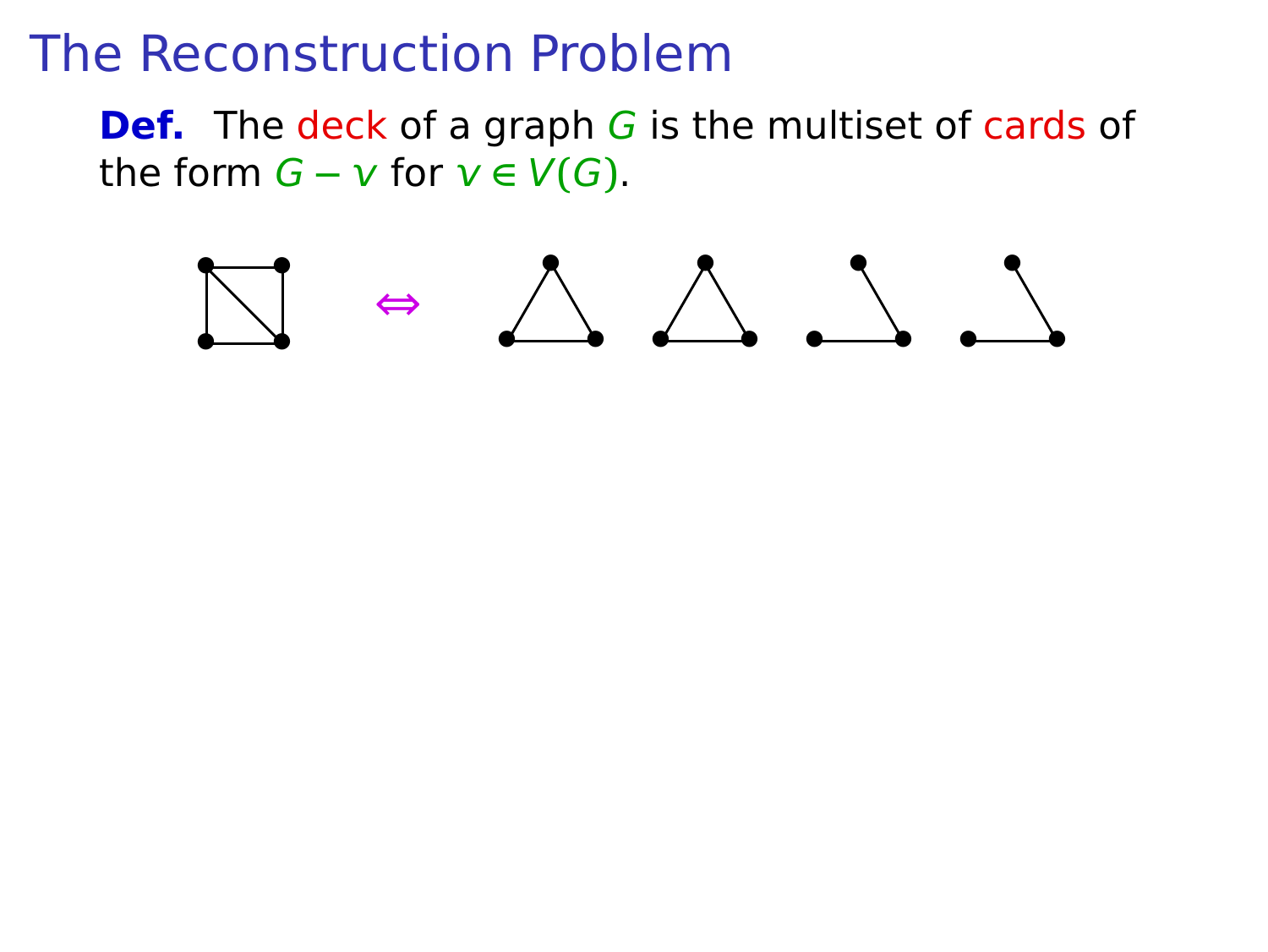**Def.** The deck of a graph G is the multiset of cards of the form  $G - v$  for  $v \in V(G)$ .



**Conj.** (Kelly [1957], Ulam [1960]) Every graph with at least three vertices is reconstructible.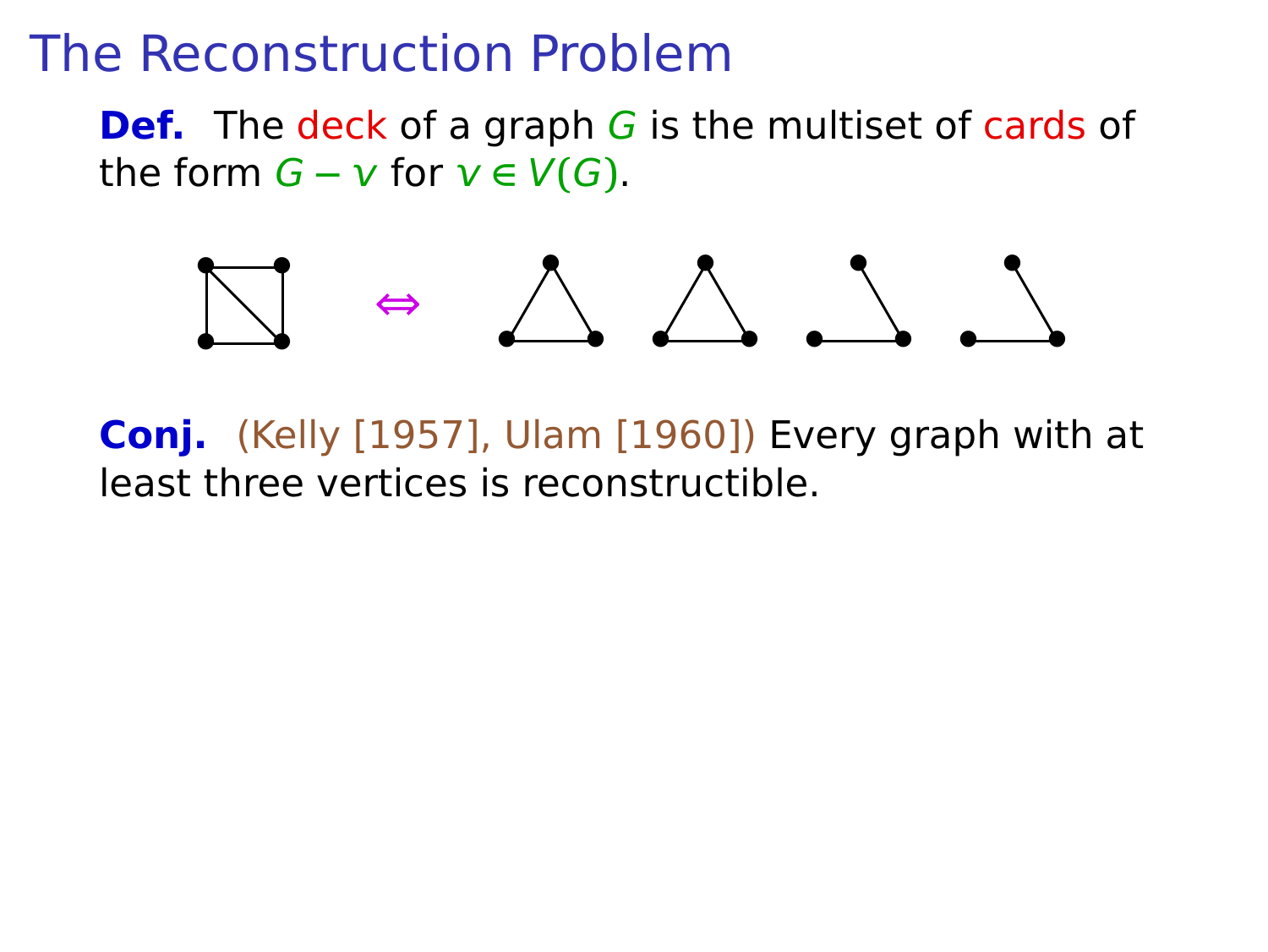**Def.** The deck of a graph G is the multiset of cards of the form  $G - v$  for  $v \in V(G)$ .



**Conj.** (Kelly [1957], Ulam [1960]) Every graph with at least three vertices is reconstructible.

**Def.** (Harary–Plantholt [1985]) The reconstruction number rn**(**G**)** of G is the minimum #cards from the deck in a multiset that determines G.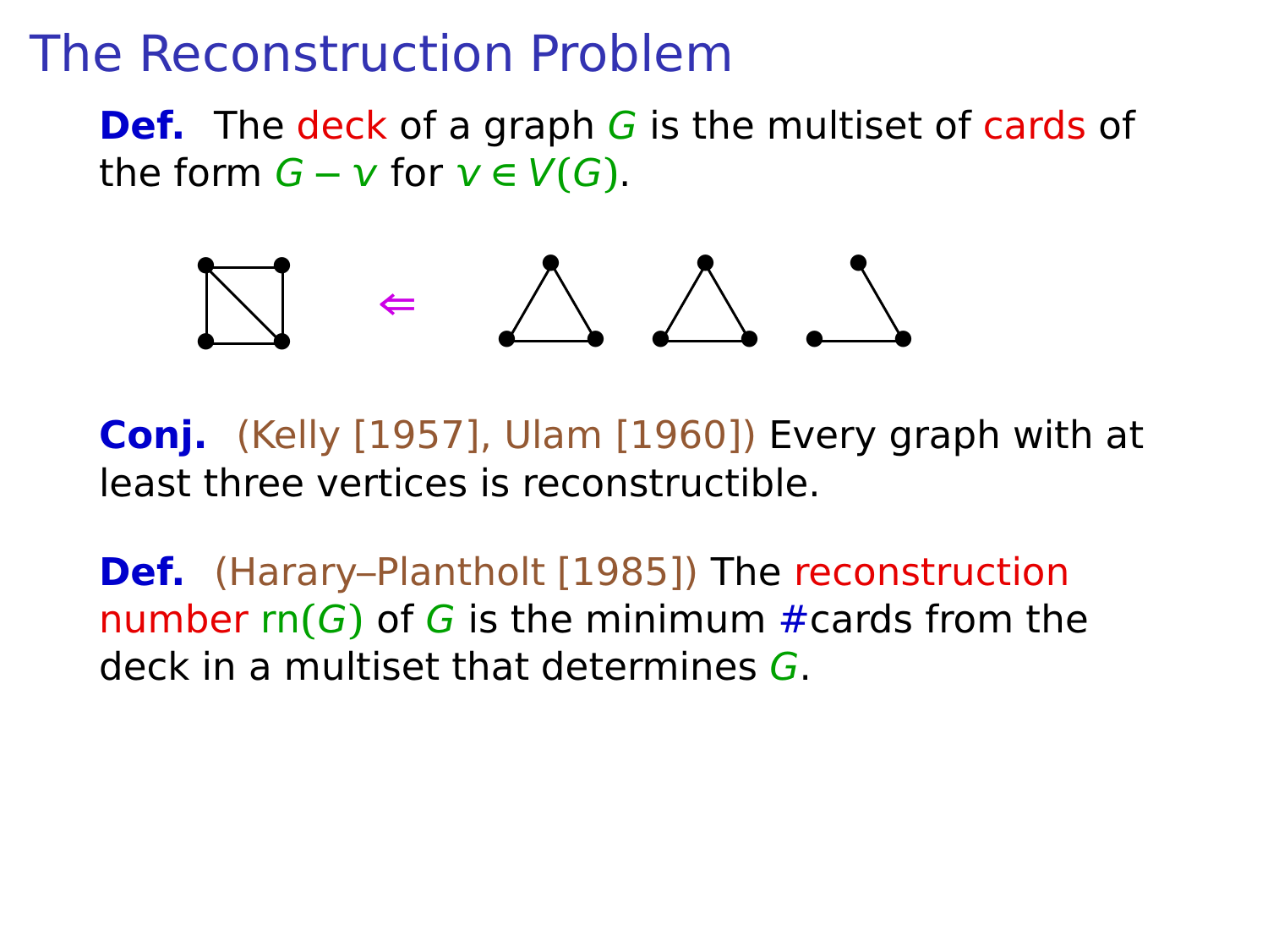**Def.** The deck of a graph G is the multiset of cards of the form  $G - v$  for  $v \in V(G)$ .



**Conj.** (Kelly [1957], Ulam [1960]) Every graph with at least three vertices is reconstructible.

**Def.** (Harary–Plantholt [1985]) The reconstruction number rn**(**G**)** of G is the minimum #cards from the deck in a multiset that determines G.

**Obs.** 
$$
|E(G)| = \frac{\sum_{v} |E(G-v)|}{n-2}
$$
 when *G* has *n* vertices.

This info is lost when keeping only some cards.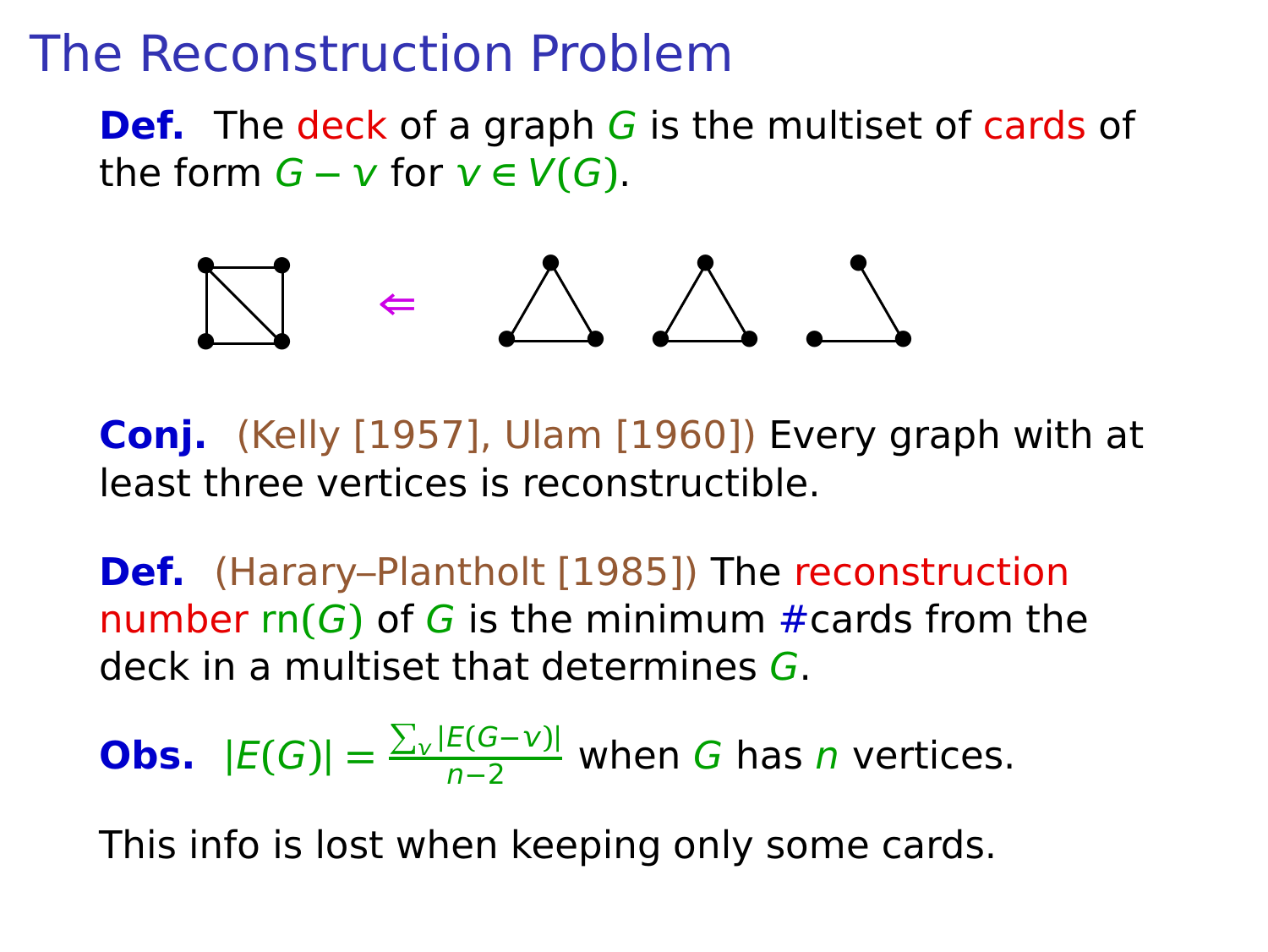**Def.** (Ramachandran [1981]) the dacards are the pairs  $(G - v, d_G(v))$  for  $v \in V(G)$ . The degree-associated reconstruction number drn**(**G**)** is the minimum #dacards in a multiset that determines G.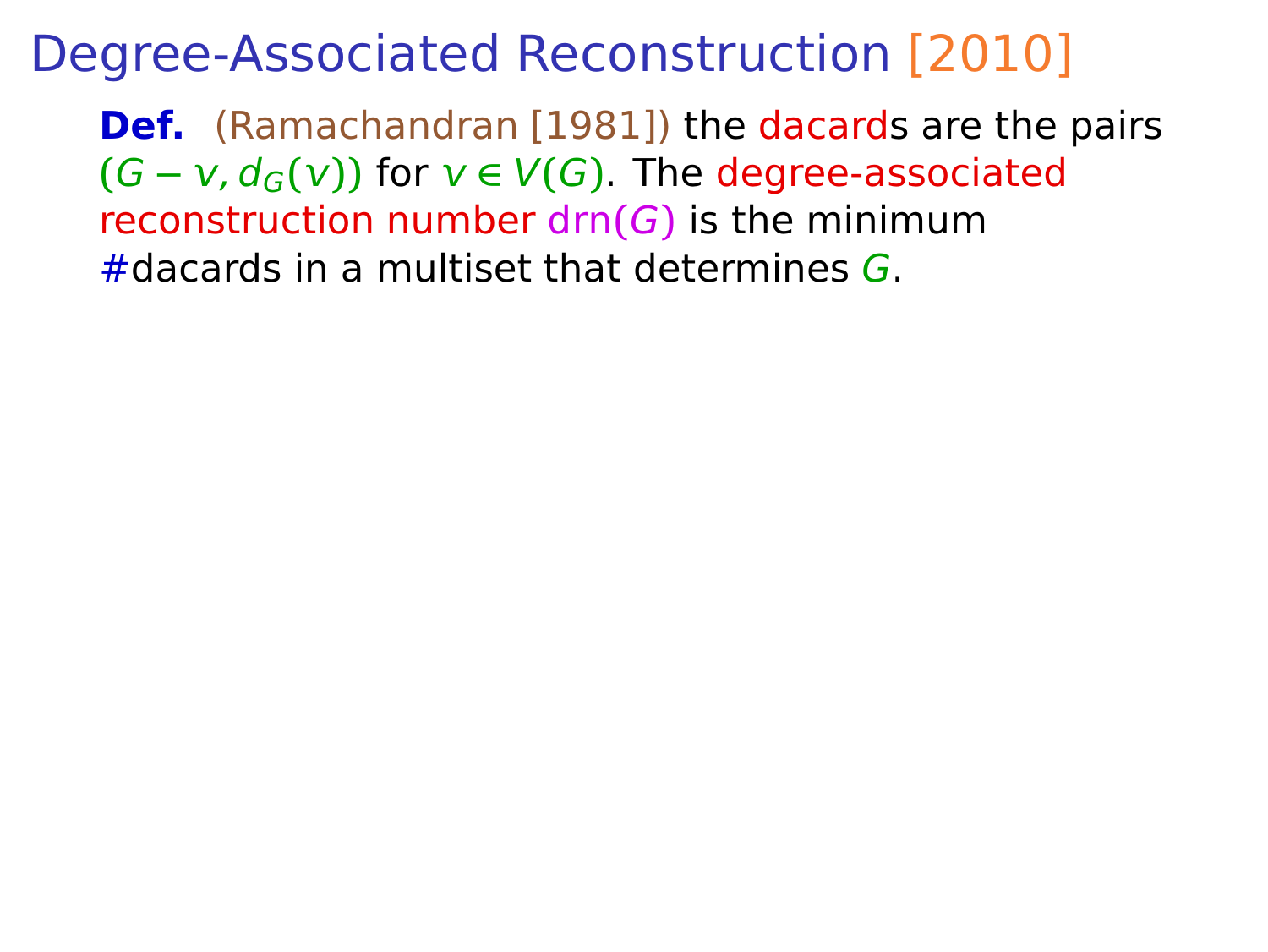**Def.** (Ramachandran [1981]) the dacards are the pairs  $(G - v, d_G(v))$  for  $v \in V(G)$ . The degree-associated reconstruction number drn**(**G**)** is the minimum #dacards in a multiset that determines G.

• Always  $\text{drn}(G) \leq \text{rn}(G)$ .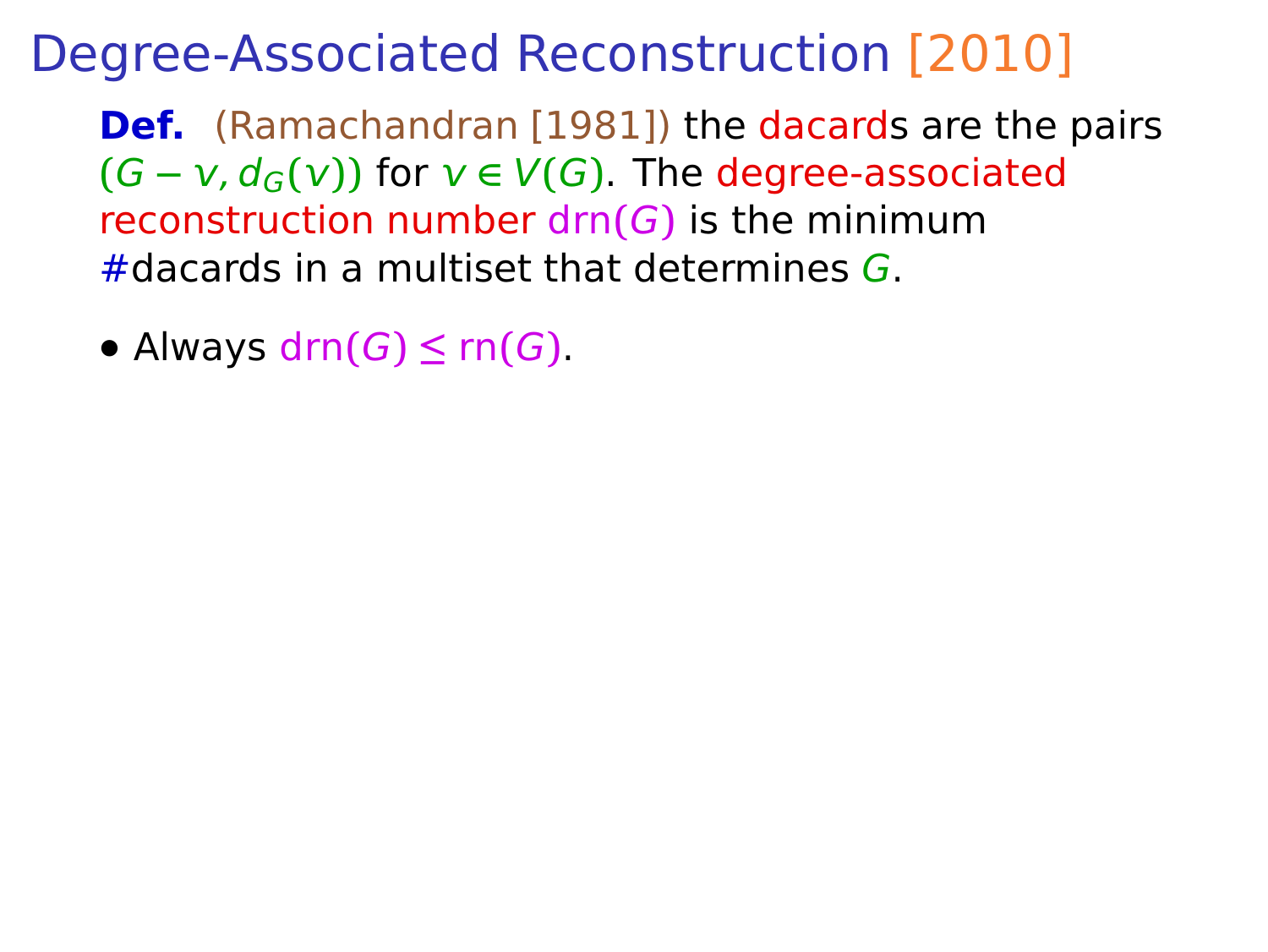**Def.** (Ramachandran [1981]) the dacards are the pairs  $(G - v, d_G(v))$  for  $v \in V(G)$ . The degree-associated reconstruction number drn**(**G**)** is the minimum #dacards in a multiset that determines G.

- Always  $\text{drn}(G) \leq \text{rn}(G)$ .
- **•** Almost always drn**(**G**) =** 2 (Barrus–West [2010]). Almost always  $rn(G) = 3$  (Myrvold [1988]).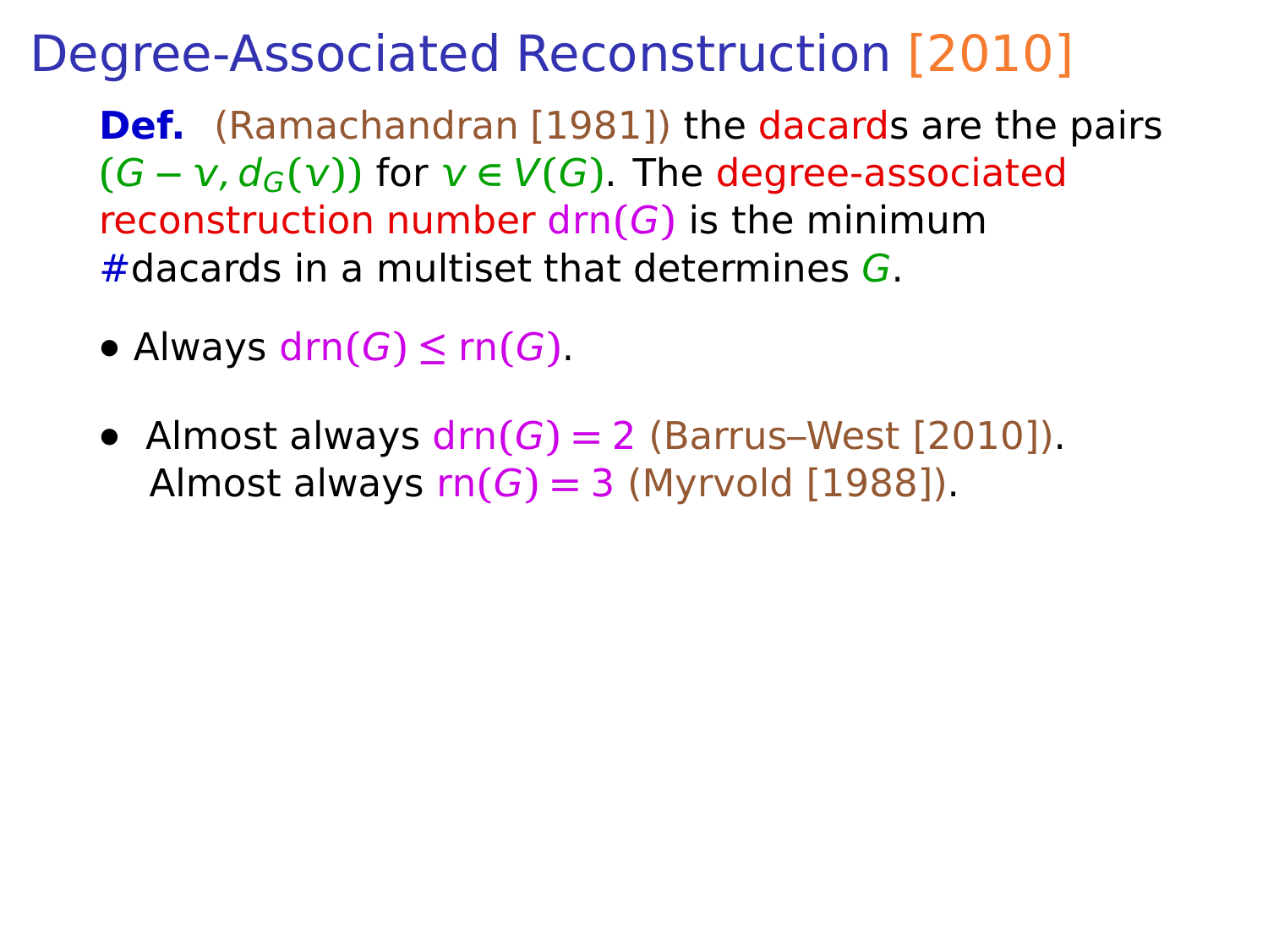**Def.** (Ramachandran [1981]) the dacards are the pairs  $(G - v, d_G(v))$  for  $v \in V(G)$ . The degree-associated reconstruction number drn**(**G**)** is the minimum #dacards in a multiset that determines G.

- Always  $\text{drn}(G) \leq \text{rn}(G)$ .
- **•** Almost always drn**(**G**) =** 2 (Barrus–West [2010]). Almost always  $rn(G) = 3$  (Myrvold [1988]).
- **•** drn**(**G**) ≤** min{k**+**2, n**−**k**+**1} for k-regular G [BW'10].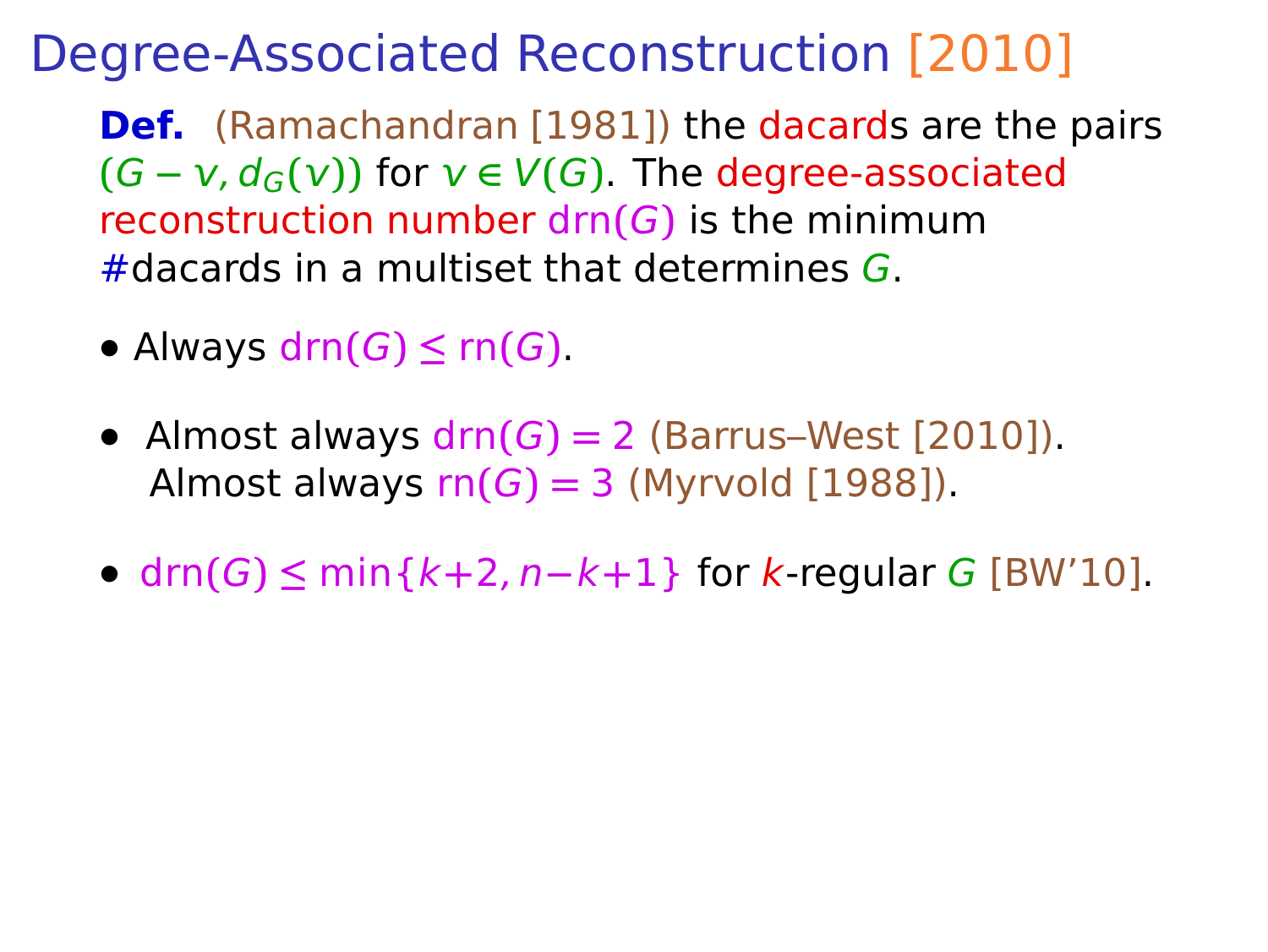**Def.** (Ramachandran [1981]) the dacards are the pairs  $(G - v, d_G(v))$  for  $v \in V(G)$ . The degree-associated reconstruction number drn**(**G**)** is the minimum #dacards in a multiset that determines G.

- Always  $\text{drn}(G) \leq \text{rn}(G)$ .
- **•** Almost always drn**(**G**) =** 2 (Barrus–West [2010]). Almost always  $rn(G) = 3$  (Myrvold [1988]).
- **•** drn**(**G**) ≤** min{k**+**2, n**−**k**+**1} for k-regular G [BW'10].

Equality for  $tK_{m,m}$  with  $t > 1$  (Ramachandran [2006]).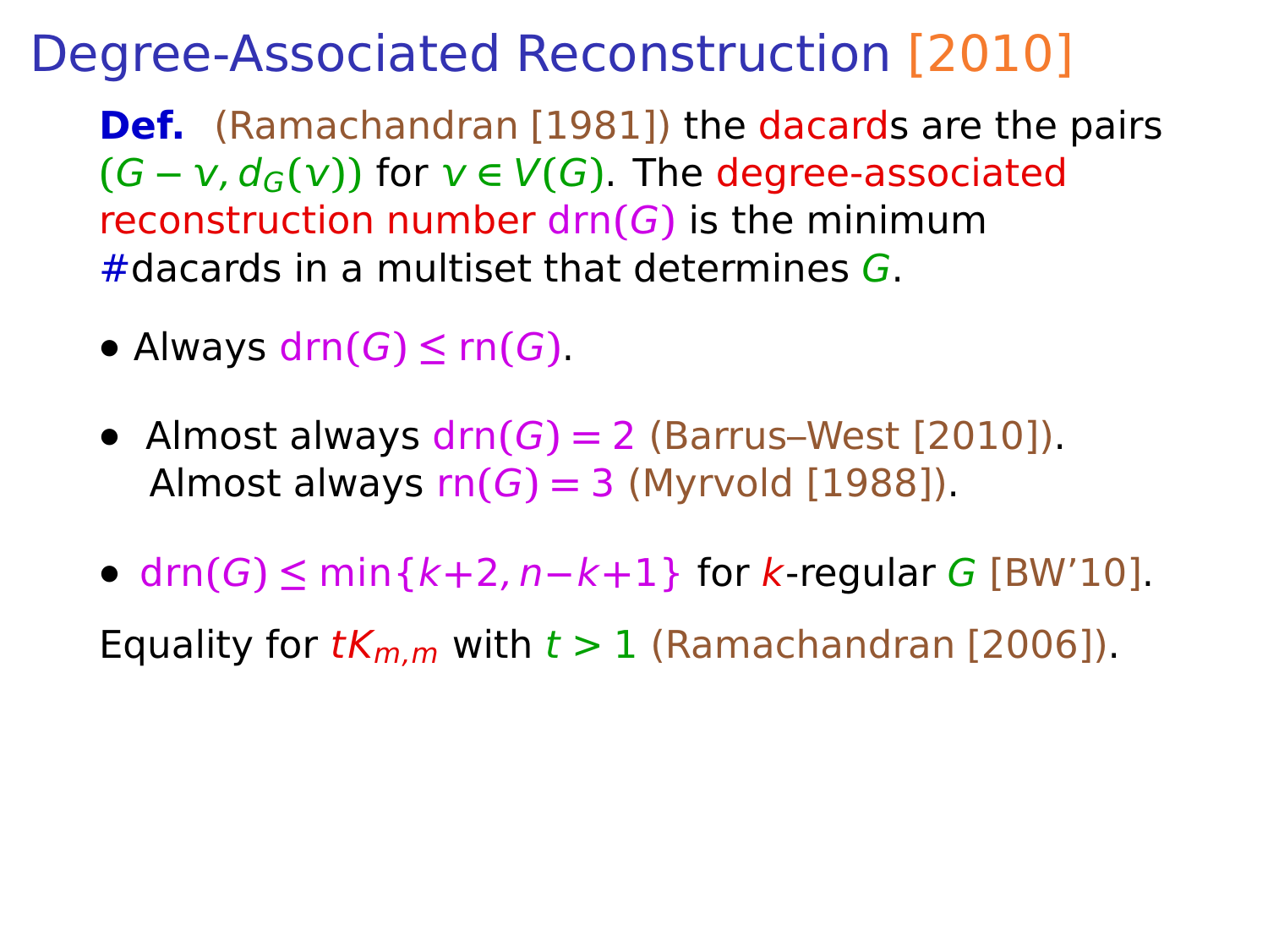**Def.** (Ramachandran [1981]) the dacards are the pairs  $(G - v, d_G(v))$  for  $v \in V(G)$ . The degree-associated reconstruction number drn**(**G**)** is the minimum #dacards in a multiset that determines G.

- **•** Always drn**(**G**) ≤** rn**(**G**)**.
- **•** Almost always drn**(**G**) =** 2 (Barrus–West [2010]). Almost always  $rn(G) = 3$  (Myrvold [1988]).
- **•** drn**(**G**) ≤** min{k**+**2, n**−**k**+**1} for k-regular G [BW'10]. Equality for  $tK_{m,m}$  with  $t > 1$  (Ramachandran [2006]). **Conj.** drn $(G) \leq \frac{n}{4}$  $\frac{n}{4}$  + 2 when *G* has *n* vertices.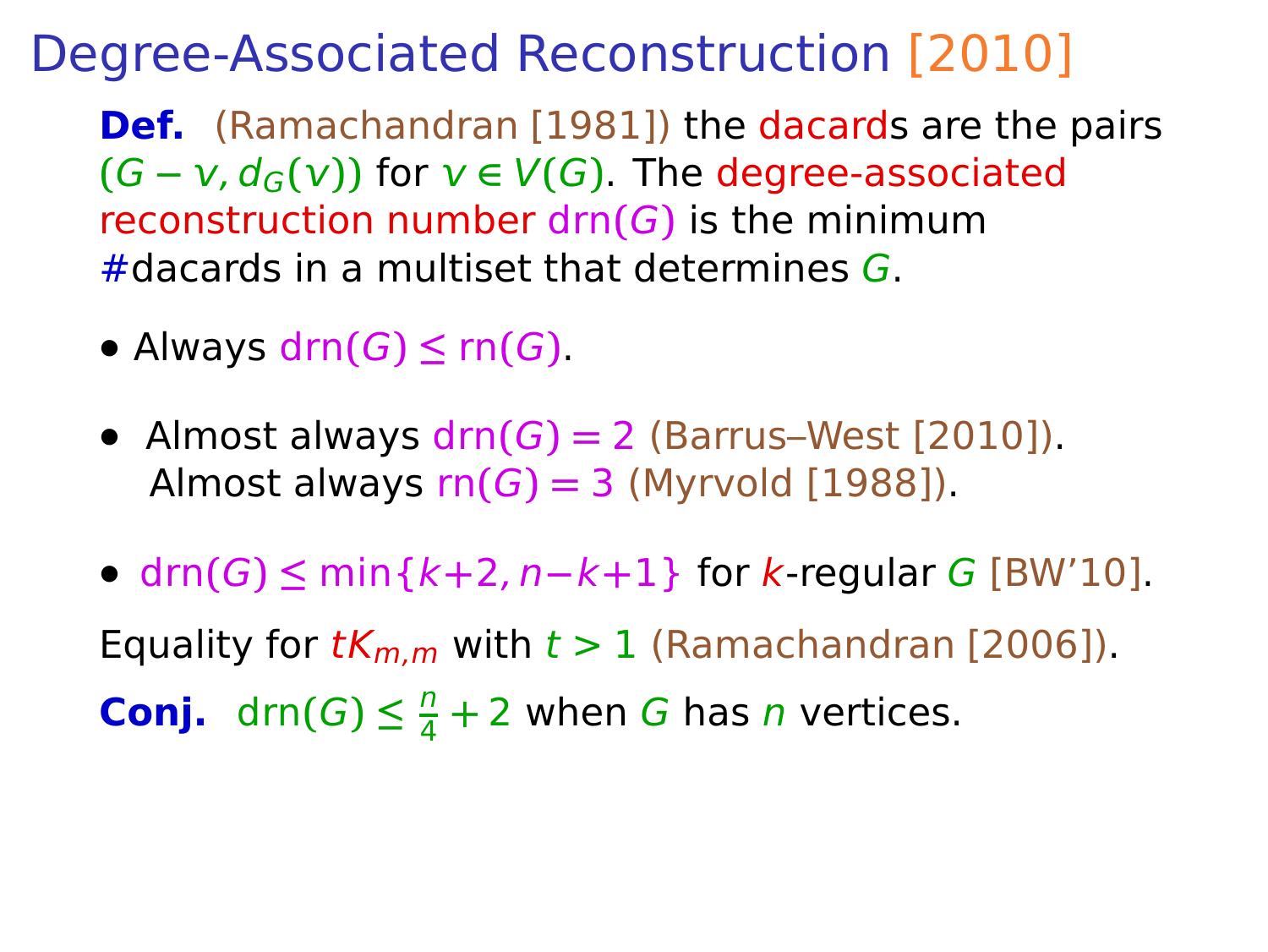**Def.** (Ramachandran [1981]) the dacards are the pairs  $(G - v, d_G(v))$  for  $v \in V(G)$ . The degree-associated reconstruction number drn**(**G**)** is the minimum #dacards in a multiset that determines G.

- **•** Always drn**(**G**) ≤** rn**(**G**)**.
- **•** Almost always drn**(**G**) =** 2 (Barrus–West [2010]). Almost always  $rn(G) = 3$  (Myrvold [1988]).
- **•** drn**(**G**) ≤** min{k**+**2, n**−**k**+**1} for k-regular G [BW'10]. Equality for  $tK_{m,m}$  with  $t > 1$  (Ramachandran [2006]). **Conj.** drn $(G) \leq \frac{n}{4}$  $\frac{n}{4}$  + 2 when *G* has *n* vertices.
- **•** drn**(**G**) ≥** 3 when G is vertex-transitive [BW'10].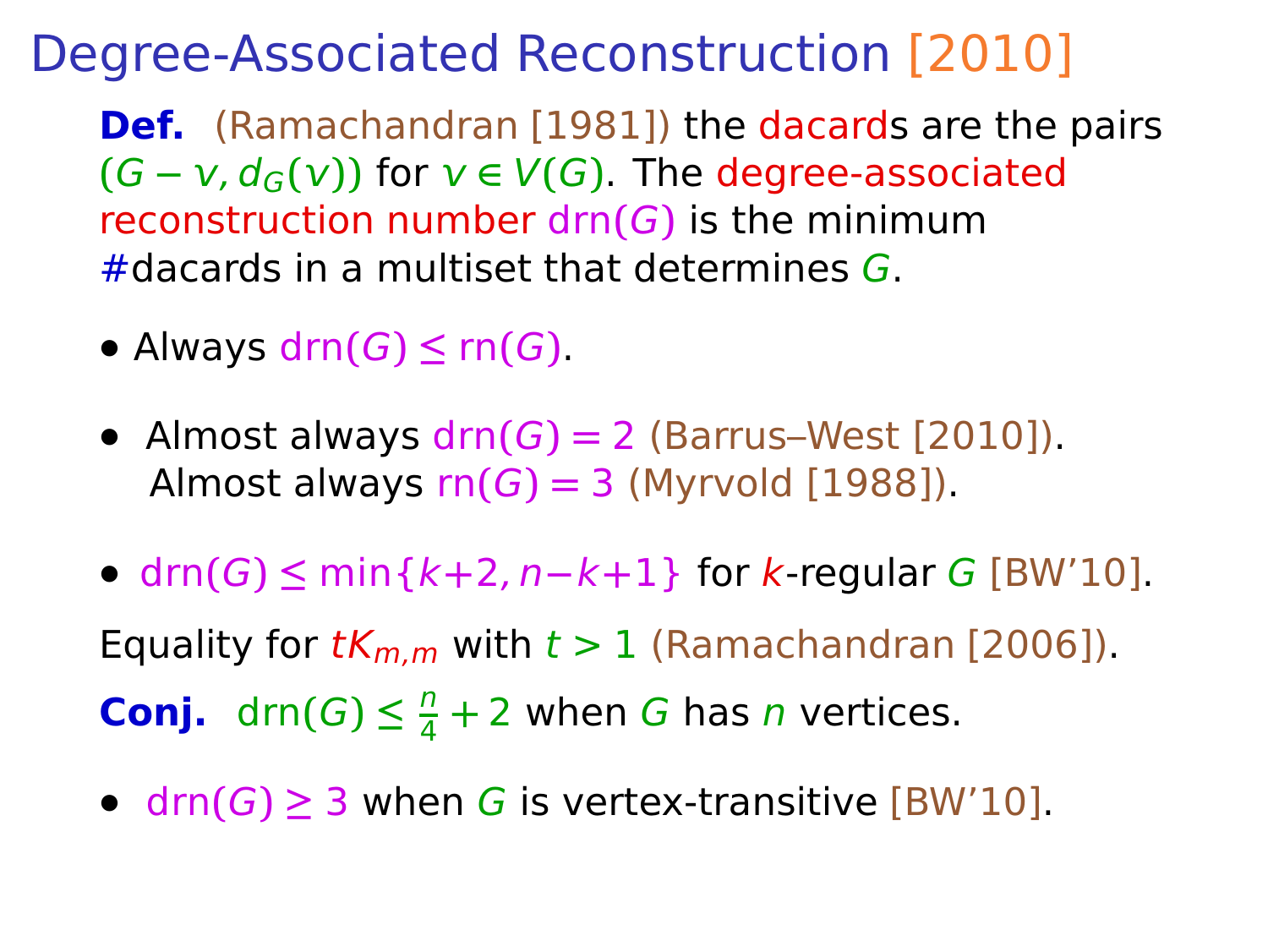**Def.** (Ramachandran [1981]) the dacards are the pairs  $(G - v, d_G(v))$  for  $v \in V(G)$ . The degree-associated reconstruction number drn**(**G**)** is the minimum #dacards in a multiset that determines G.

- Always  $\text{drn}(G) \leq \text{rn}(G)$ .
- **•** Almost always drn**(**G**) =** 2 (Barrus–West [2010]). Almost always  $rn(G) = 3$  (Myrvold [1988]).
- **•** drn**(**G**) ≤** min{k**+**2, n**−**k**+**1} for k-regular G [BW'10]. Equality for  $tK_{m,m}$  with  $t > 1$  (Ramachandran [2006]). **Conj.** drn $(G) \leq \frac{n}{4}$  $\frac{n}{4}$  + 2 when *G* has *n* vertices.
- **•** drn**(**G**) ≥** 3 when G is vertex-transitive [BW'10].

**Ques.** Must equality hold when G has no "twins"?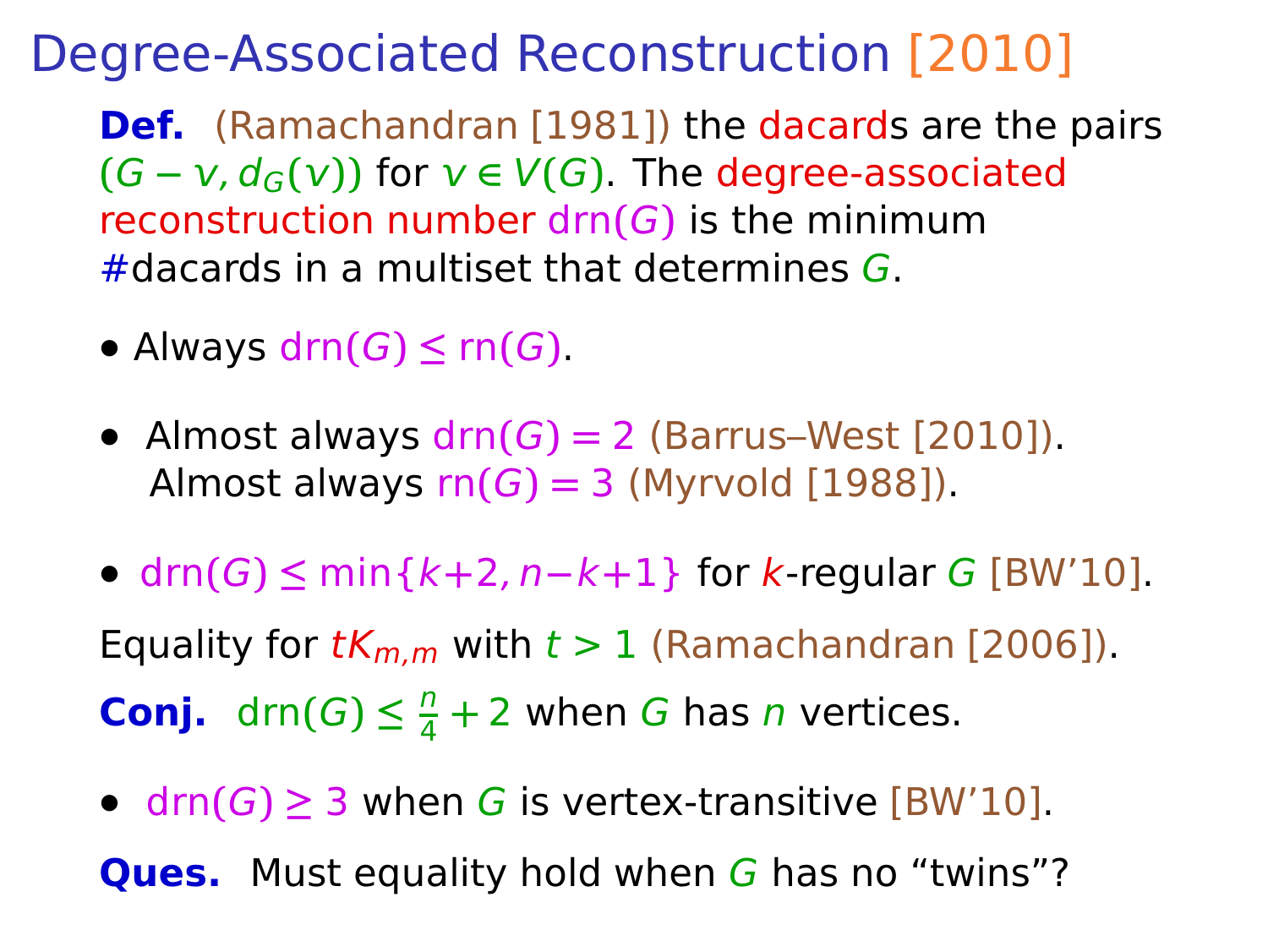•  $\text{drn}(tK_m) = 3$  (Ramachandran [2006]) but  $rn(tK_m) = m + 2$  (Myrvold [1989].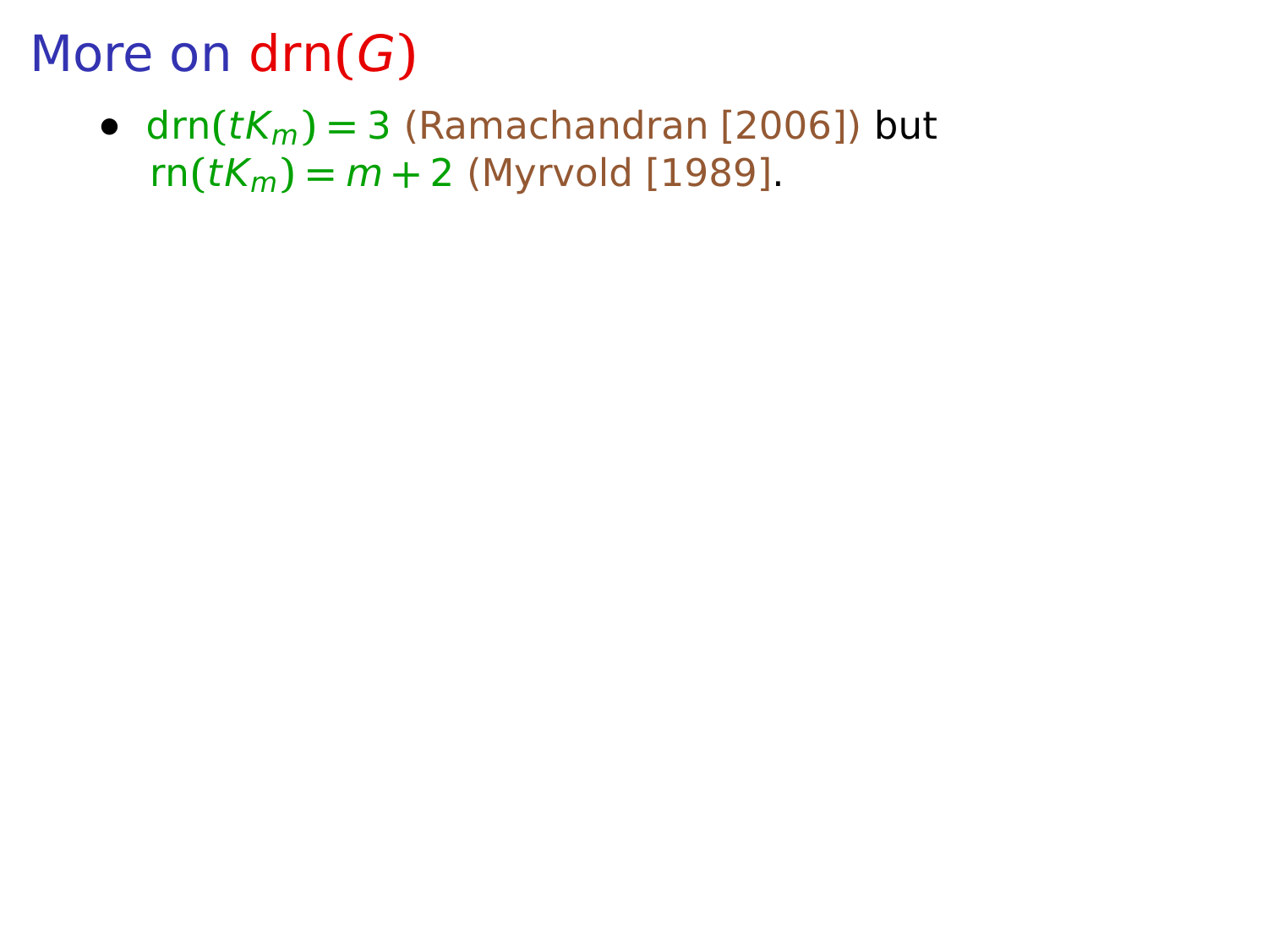•  $drn(tK_m) = 3$  (Ramachandran [2006]) but  $rn(tK_m) = m + 2$  (Myrvold [1989].

**Ques.** What other graphs satisfy  $rn(G) - drn(G) > 1$ ?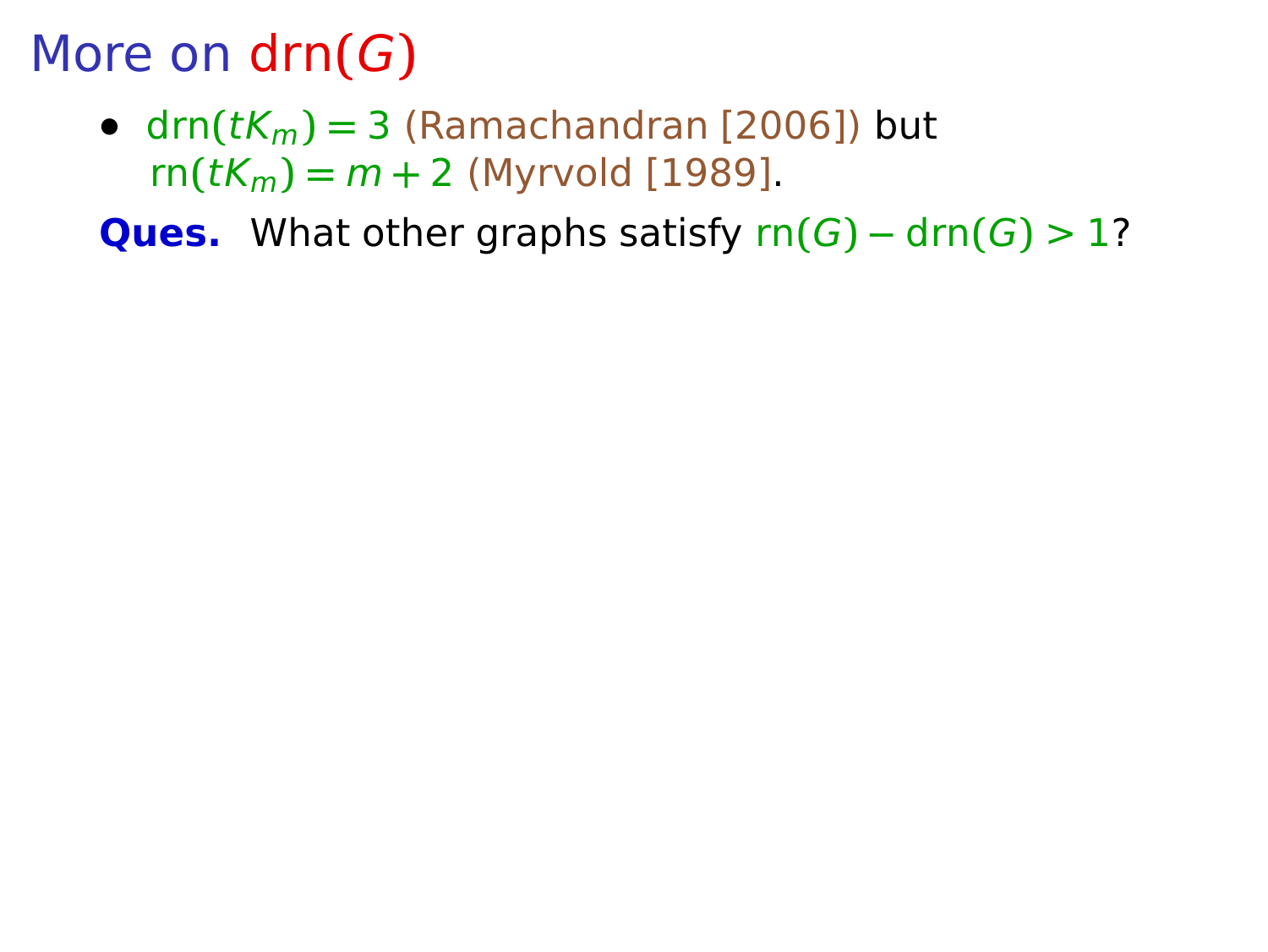•  $\text{drn}(tK_m) = 3$  (Ramachandran [2006]) but  $rn(tK_m) = m + 2$  (Myrvold [1989].

**Ques.** What other graphs satisfy  $rn(G) - drn(G) > 1$ ?

**Thm.** (Myrvold [1990]) If T is a tree with at least five vertices, then  $rn(T) = 3$ .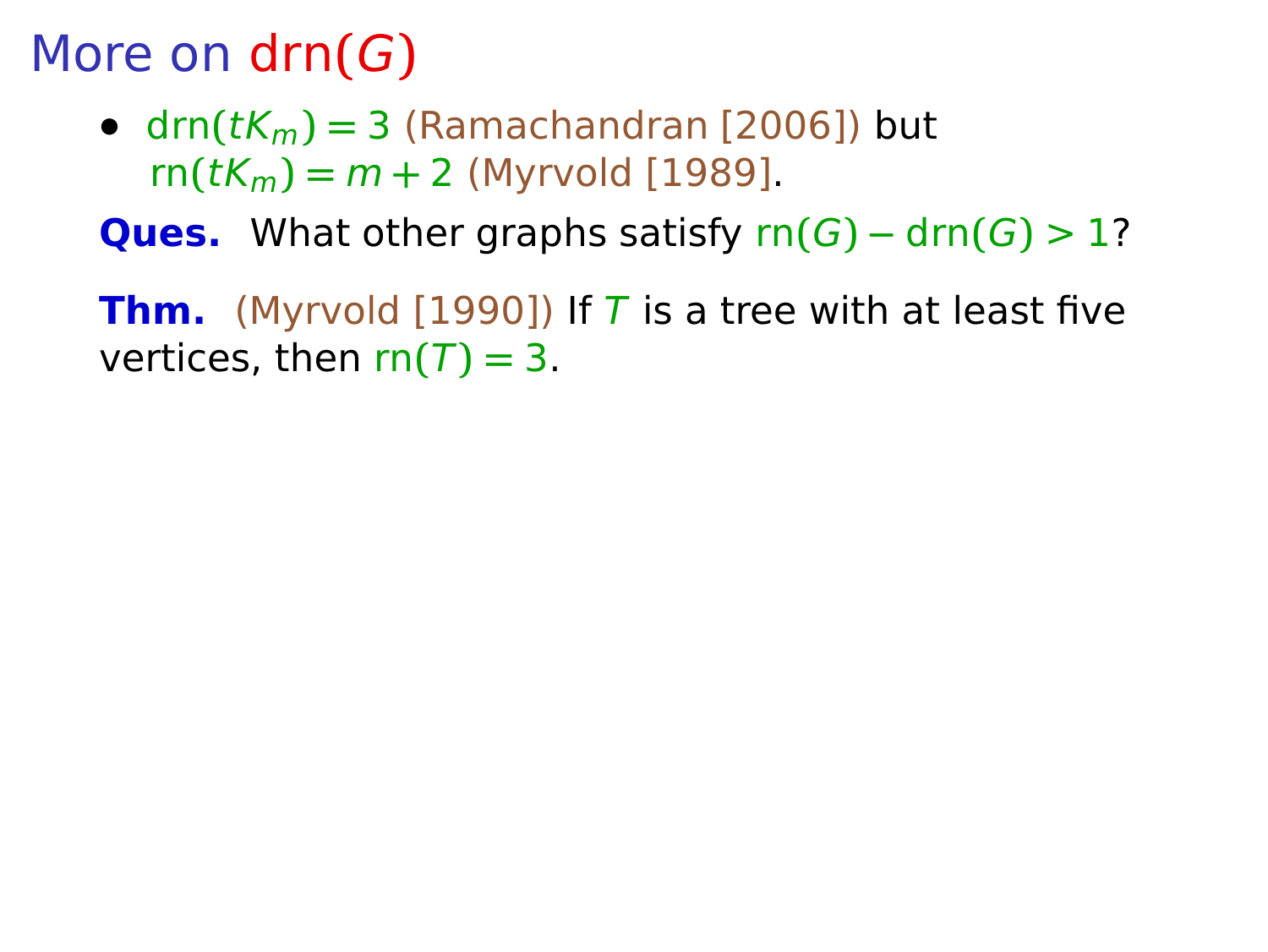**•**

**• •**

•  $dm(tK_m) = 3$  (Ramachandran [2006]) but  $rn(tK_m) = m + 2$  (Myrvold [1989].

**Ques.** What other graphs satisfy  $rn(G) - drn(G) > 1$ ?

**Thm.** (Myrvold [1990]) If T is a tree with at least five vertices, then  $rn(T) = 3$ .

**Ex.** The trees below satisfy  $\text{drn}(H_1) = \text{drn}(H_2) = 3$ . **• •**  $H_1$ **• •**  $H<sub>2</sub>$ 

**•**

**• •**

**•**

**•**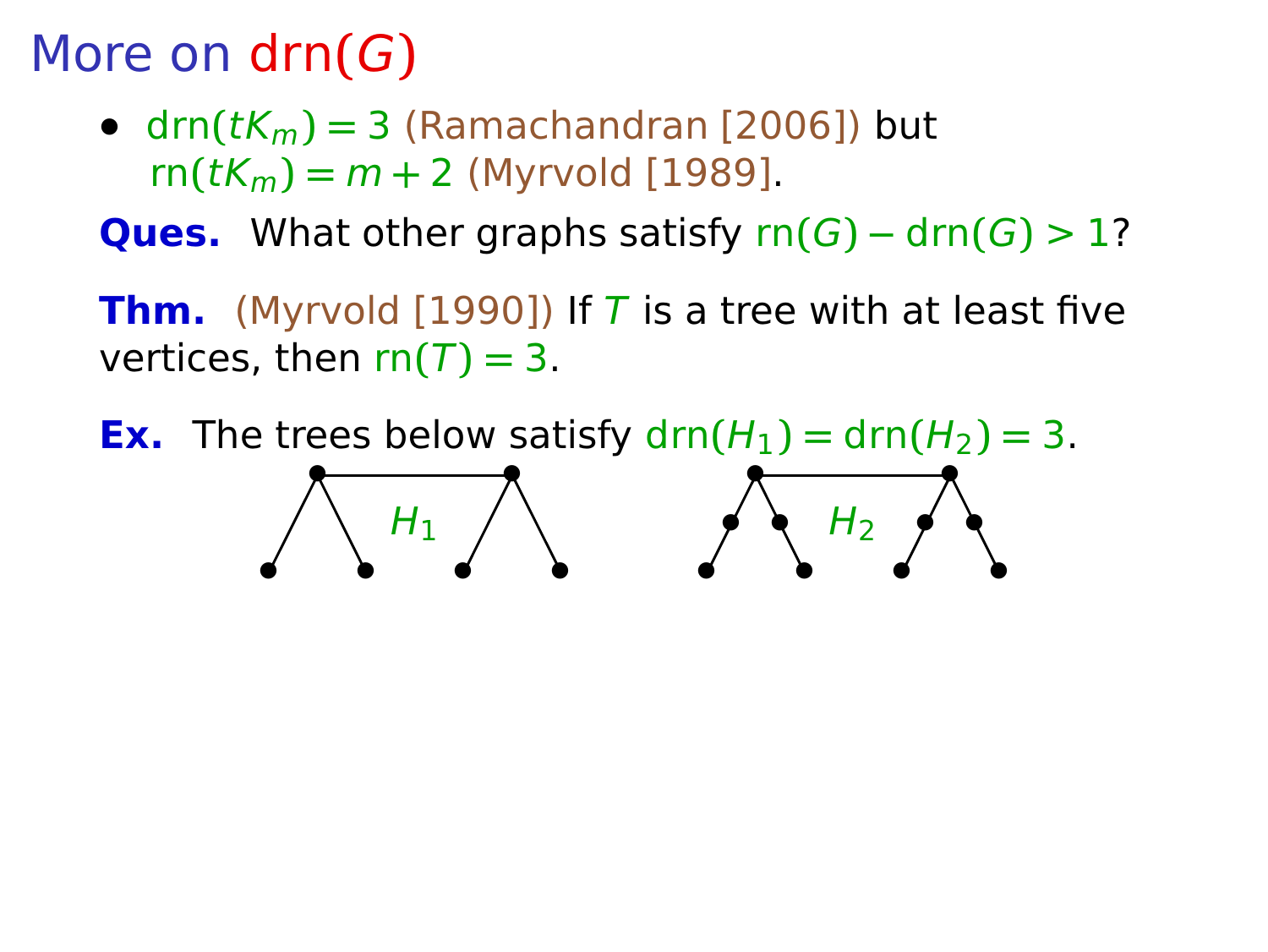•  $dm(tK_m) = 3$  (Ramachandran [2006]) but  $rn(tK_m) = m + 2$  (Myrvold [1989].

**Ques.** What other graphs satisfy  $rn(G) - drn(G) > 1$ ?

**Thm.** (Myrvold [1990]) If T is a tree with at least five vertices, then  $rn(T) = 3$ .

**Ex.** The trees below satisfy  $\text{drn}(H_1) = \text{drn}(H_2) = 3$ . **• • • • • •**  $H_1$ **• • • • • •**  $H<sub>2</sub>$ 

**Thm.** For caterpillars,  $\text{d}rn(T)=2$  unless T is a star or  $H_1$ .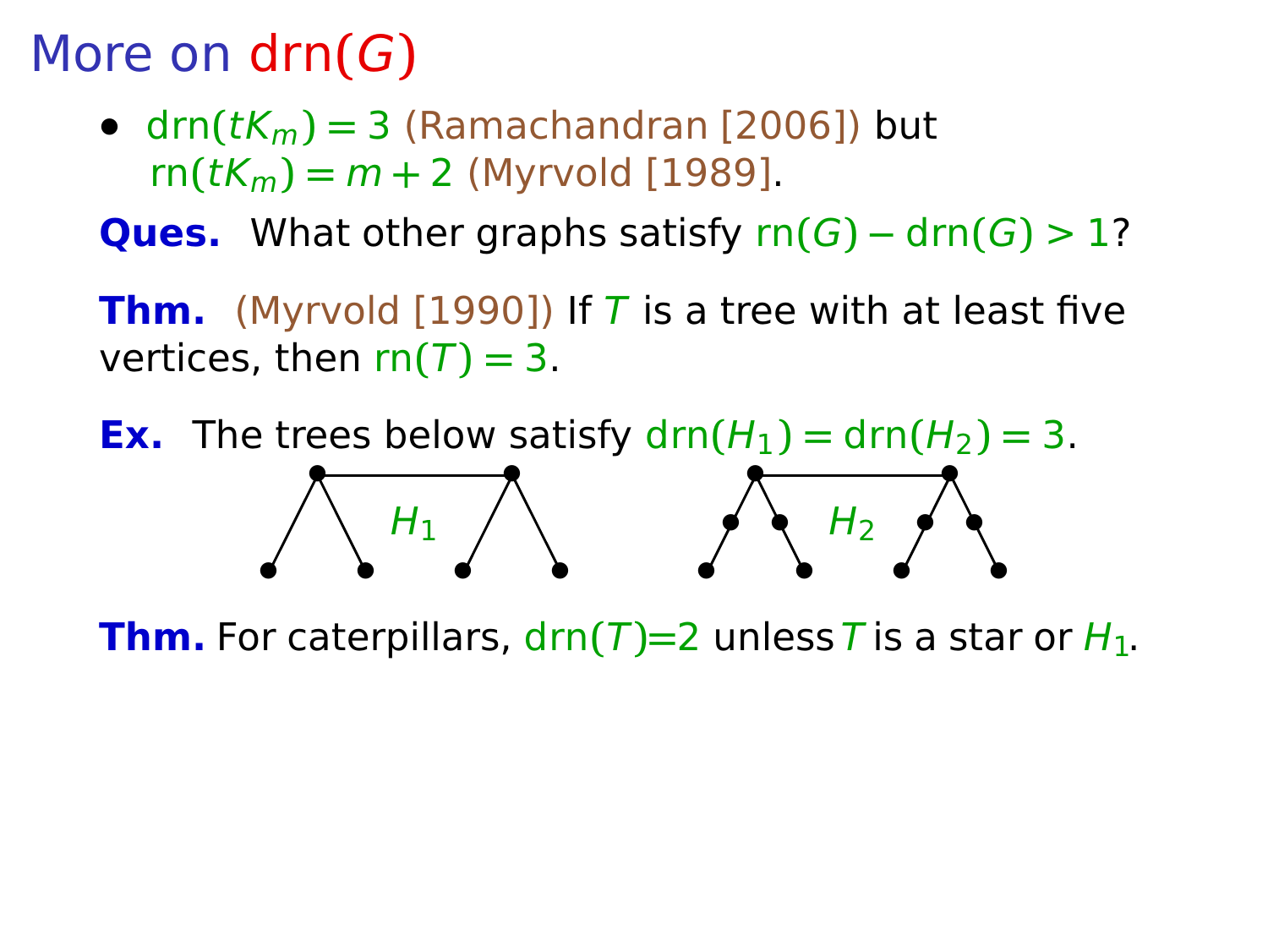•  $\text{drn}(tK_m) = 3$  (Ramachandran [2006]) but  $rn(tK_m) = m + 2$  (Myrvold [1989].

**Ques.** What other graphs satisfy  $rn(G) - drn(G) > 1$ ?

**Thm.** (Myrvold [1990]) If T is a tree with at least five vertices, then  $rn(T) = 3$ .

**Ex.** The trees below satisfy  $\text{drn}(H_1) = \text{drn}(H_2) = 3$ . **• • • • • •**  $H_1$ **• • • • • •**  $H<sub>2</sub>$ 

**Thm.** For caterpillars,  $\text{drn}(T) = 2$  unless T is a star or  $H_1$ .

**Conj.** drn $(T) \leq 2$  except for finitely many trees (maybe only  $H_1$  and  $H_2$ ).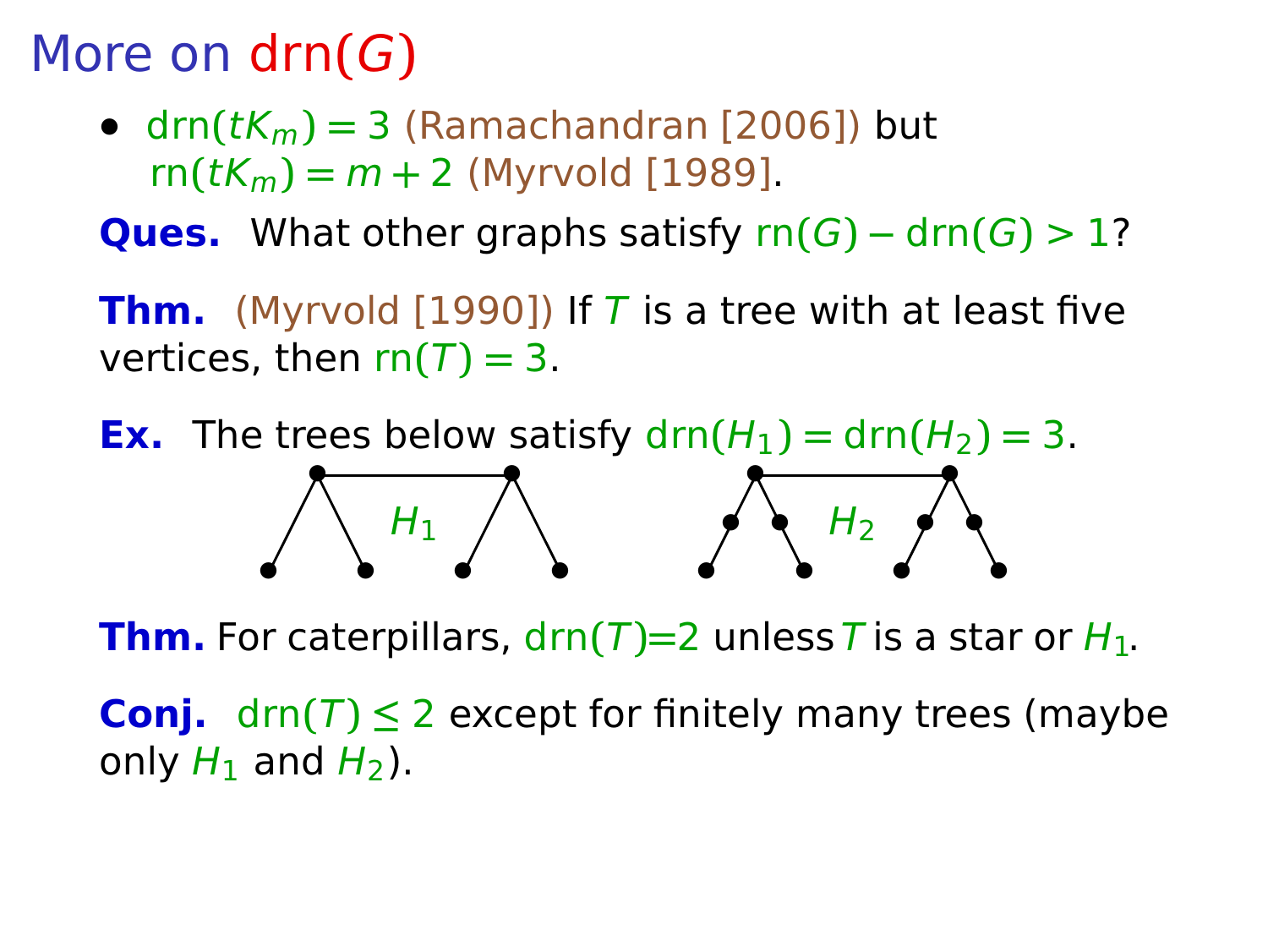**•**

**• •**

•  $\text{drn}(tK_m) = 3$  (Ramachandran [2006]) but  $rn(tK_m) = m + 2$  (Myrvold [1989].

**Ques.** What other graphs satisfy  $rn(G) - drn(G) > 1$ ?

**Thm.** (Myrvold [1990]) If T is a tree with at least five vertices, then  $rn(T) = 3$ .

**Ex.** The trees below satisfy  $\text{drn}(H_1) = \text{drn}(H_2) = 3$ . **• •**  $H_1$ **• •**  $H<sub>2</sub>$ 

**•**

**Thm.** For caterpillars,  $\text{d}rn(T)=2$  unless T is a star or  $H_1$ .

**•**

**• •**

**•**

**Conj.** drn $(T) \leq 2$  except for finitely many trees (maybe only  $H_1$  and  $H_2$ ).

**•** Hannah Spinoza has extended the upper bound to "subdivided caterpillars with toes".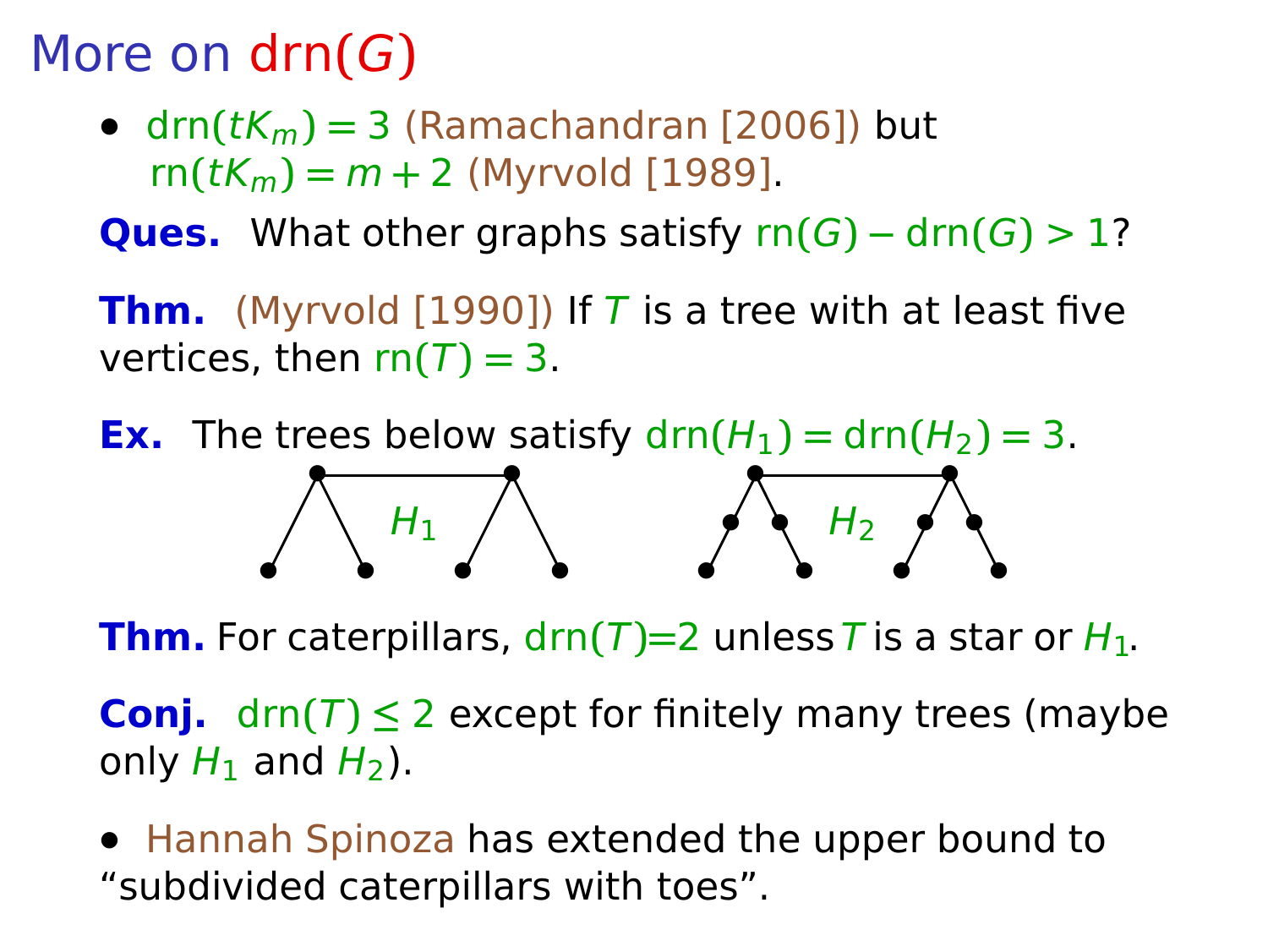**Aim:** Common generalization of Nash-Williams' Formula and decomposition results for planar graphs.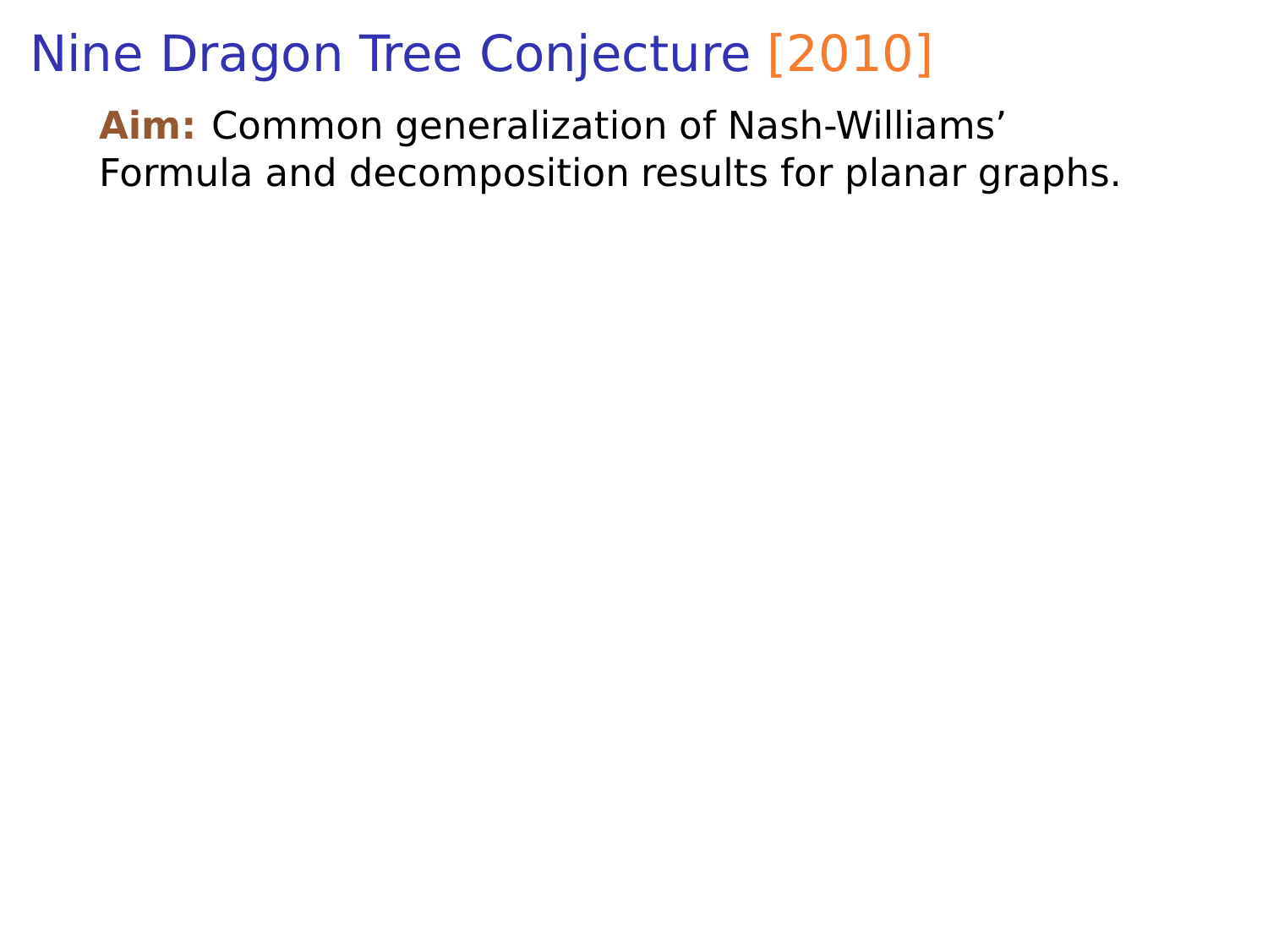**Aim:** Common generalization of Nash-Williams' Formula and decomposition results for planar graphs.

**Thm.** (Nash-Williams [1965]) G decomposes into k forests  $\Leftrightarrow$   $|E(H)| \leq k(|V(H)|-1)$  for every subgraph *H*.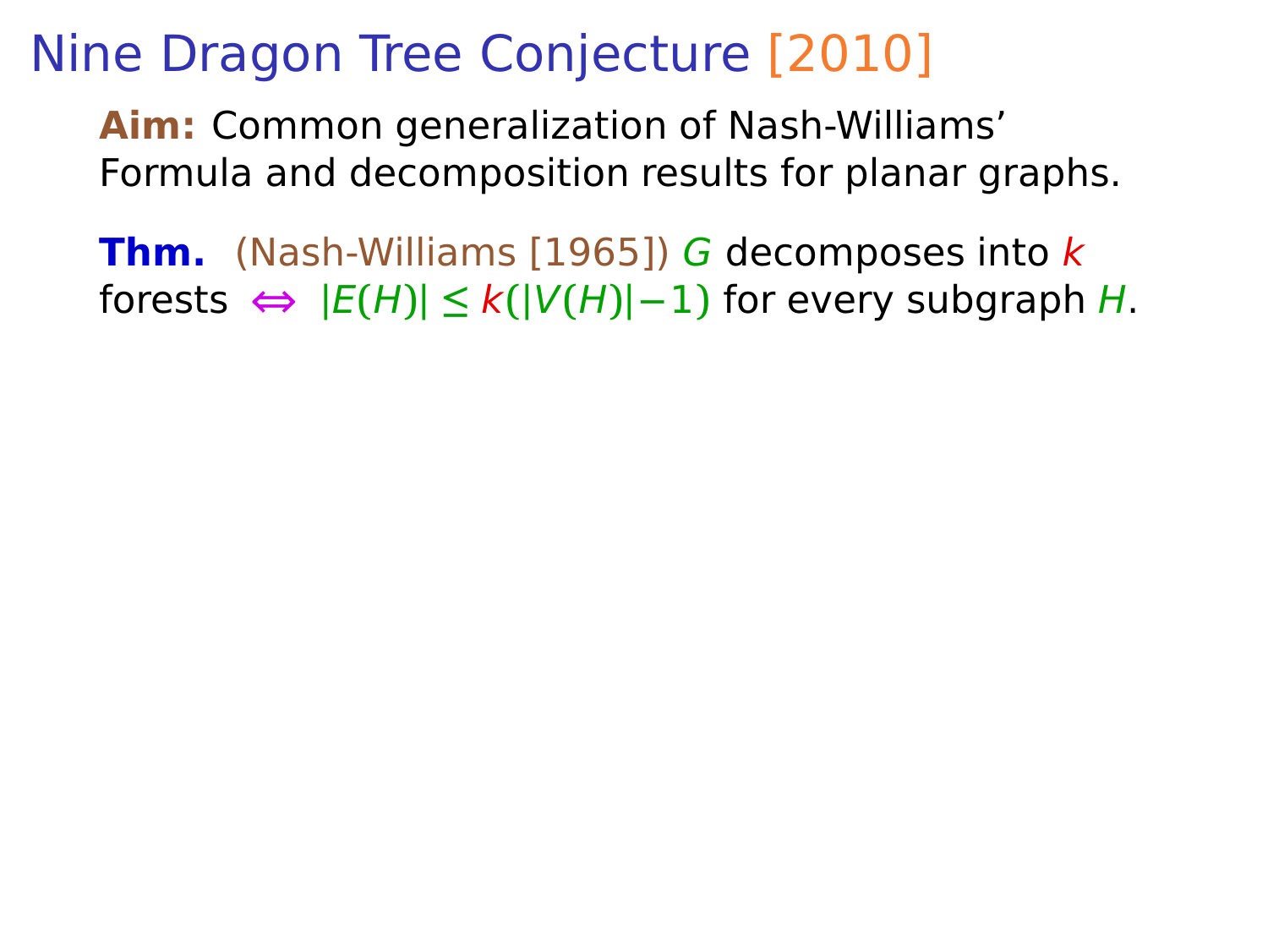**Aim:** Common generalization of Nash-Williams' Formula and decomposition results for planar graphs.

**Thm.** (Nash-Williams [1965]) G decomposes into k  $H:$  forests  $\Leftrightarrow$   $|E(H)| \leq k(|V(H)|-1)$  for every subgraph H.

**Def.** fractional arboricity  $Arb(G) = max_{H \subseteq G} \frac{|E(H)|}{|V(H)|-1}$  $\frac{|E(H)|}{|V(H)|-1}$ . (Payan [1986])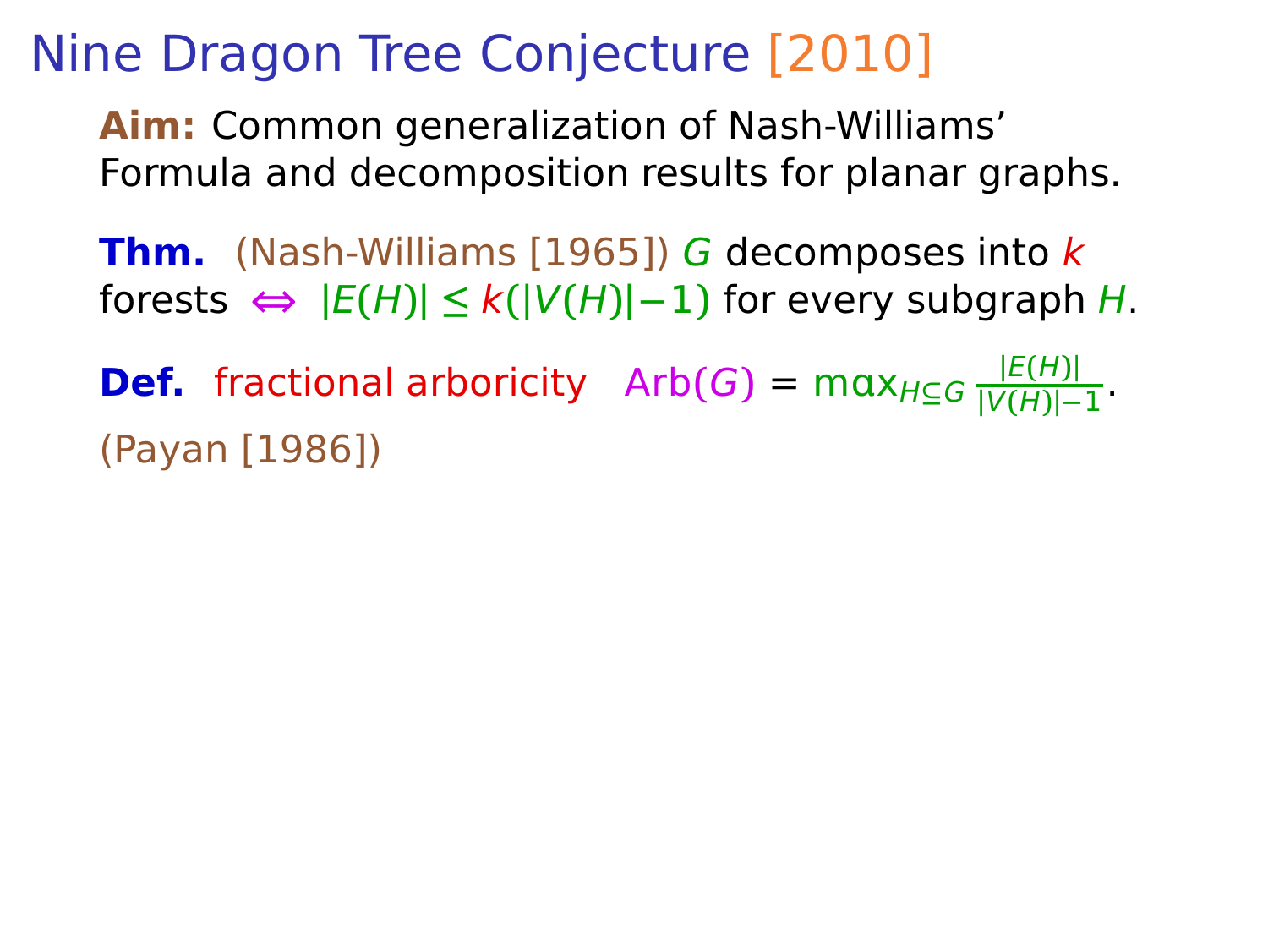**Aim:** Common generalization of Nash-Williams' Formula and decomposition results for planar graphs.

**Thm.** (Nash-Williams [1965]) G decomposes into k  $H:$  forests  $\Leftrightarrow$   $|E(H)| \leq k(|V(H)|-1)$  for every subgraph H.

**Def.** fractional arboricity  $Arb(G) = max_{H \subseteq G} \frac{|E(H)|}{|V(H)|-1}$  $\frac{|E(H)|}{|V(H)|-1}$ . (Payan [1986]) N-W: arboricity ϒ**(**G**) = ⌈**Arb**(**G**)⌉**.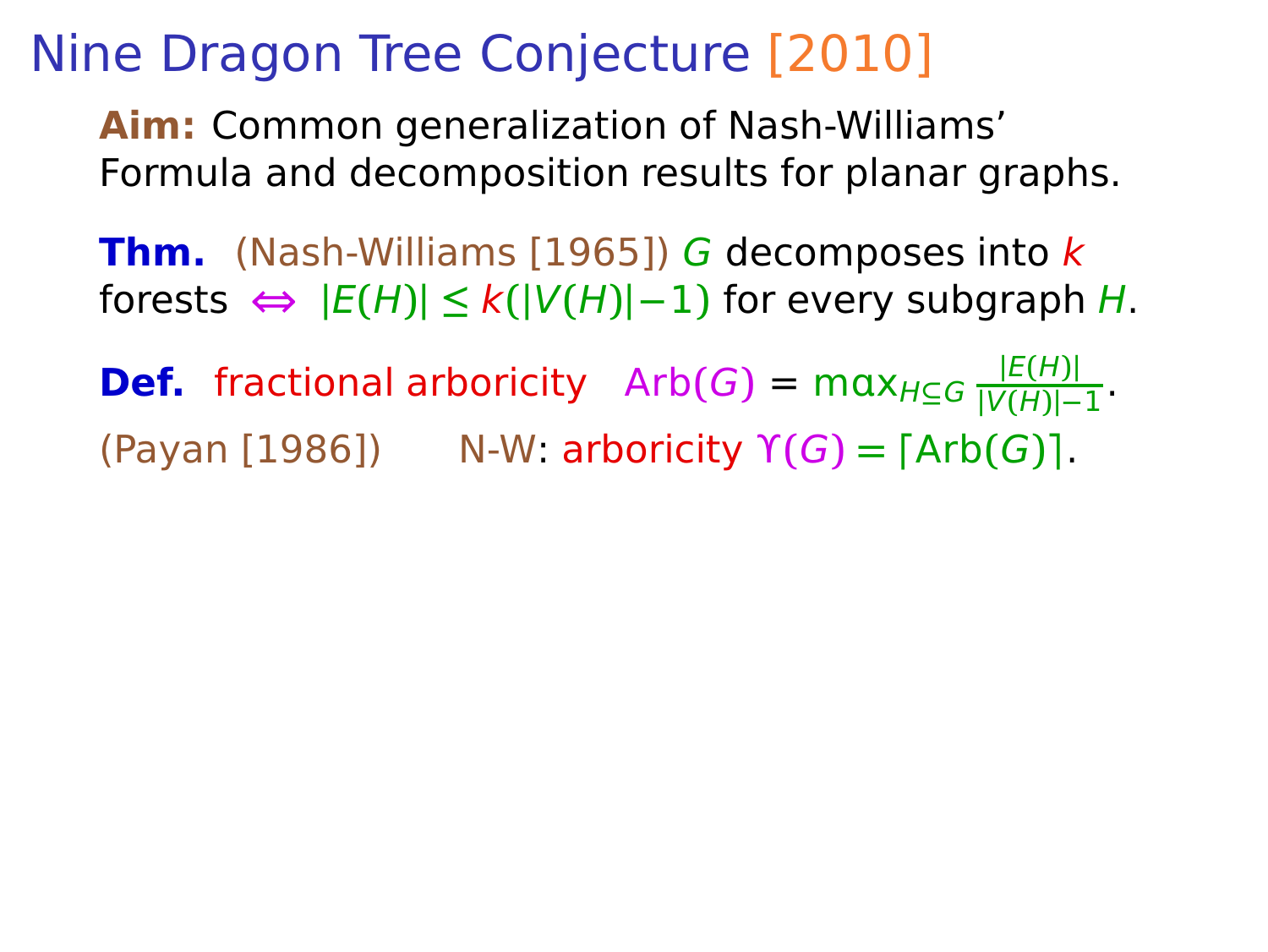**Aim:** Common generalization of Nash-Williams' Formula and decomposition results for planar graphs.

**Thm.** (Nash-Williams [1965]) G decomposes into k  $H:$  forests  $\Leftrightarrow$   $|E(H)| \leq k(|V(H)|-1)$  for every subgraph H.

**Def.** fractional arboricity  $Arb(G) = max_{H \subseteq G} \frac{|E(H)|}{|V(H)|-1}$  $\frac{|E(H)|}{|V(H)|-1}$ .  $(Y \cap Y \cap Y) = \lceil (X \cap Y) \cap (Y \cap Y) \rceil$ . **N-W:** arboricity  $Y(G) = \lceil (A \cap Y) \cap (G) \rceil$ .

**Idea:** Three forests are needed when  $Arb(G) = 2 + \epsilon$ ; can we restrict the third forest?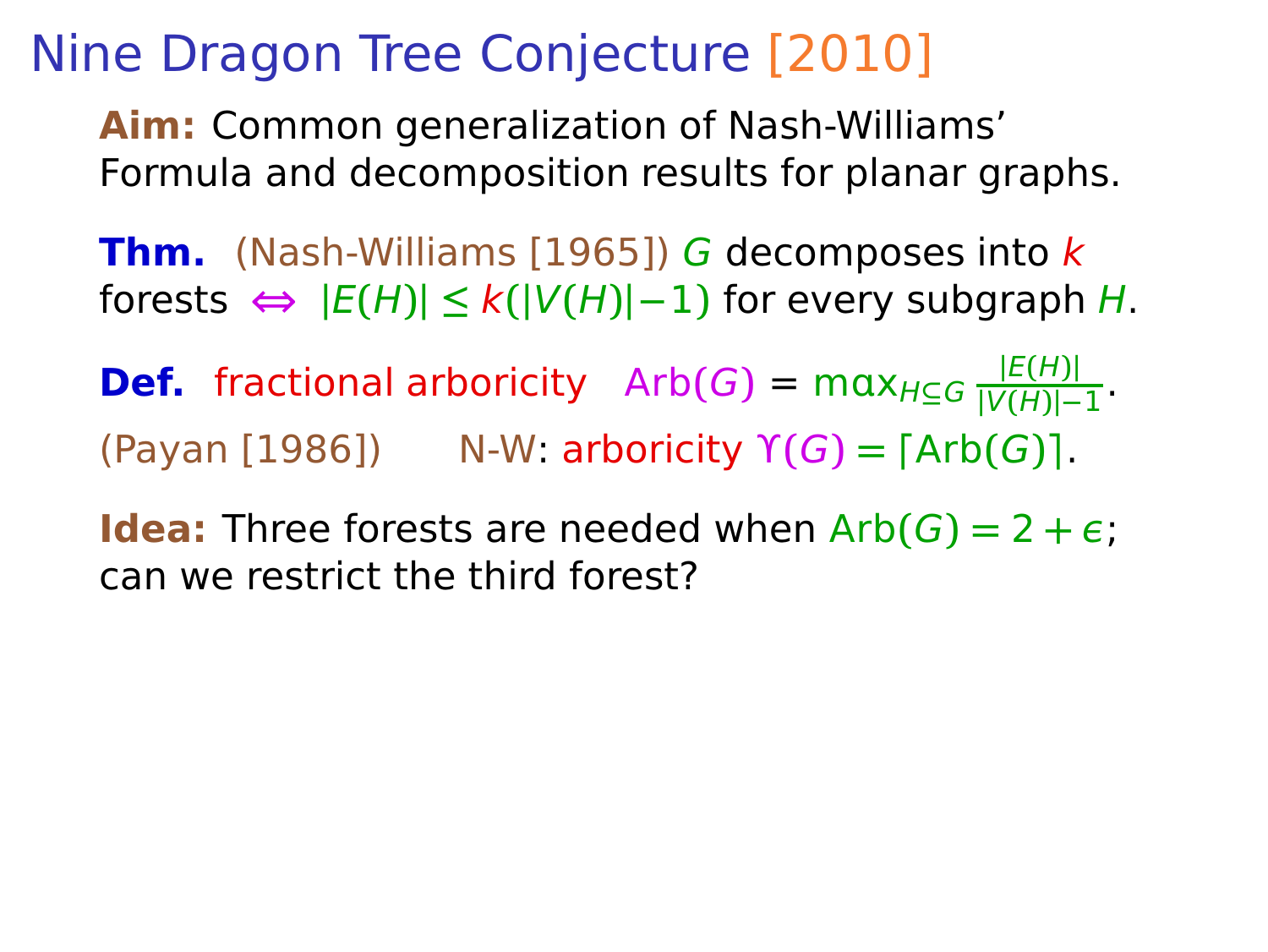**Aim:** Common generalization of Nash-Williams' Formula and decomposition results for planar graphs.

**Thm.** (Nash-Williams [1965]) G decomposes into k  $H:$  forests  $\Leftrightarrow$   $|E(H)| \leq k(|V(H)|-1)$  for every subgraph H.

**Def.** fractional arboricity  $Arb(G) = max_{H \subseteq G} \frac{|E(H)|}{|V(H)|-1}$  $\frac{|E(H)|}{|V(H)|-1}$ .  $(Y \cap Y \cap Y) = \lceil (X \cap Y) \cap (Y \cap Y) \rceil$ . **N-W:** arboricity  $Y(G) = \lceil (A \cap Y) \cap (G) \rceil$ .

**Idea:** Three forests are needed when  $Arb(G) = 2 + \epsilon$ ; can we restrict the third forest?

**Def.** G is d-bounded if  $\Delta(G) \leq d$ .